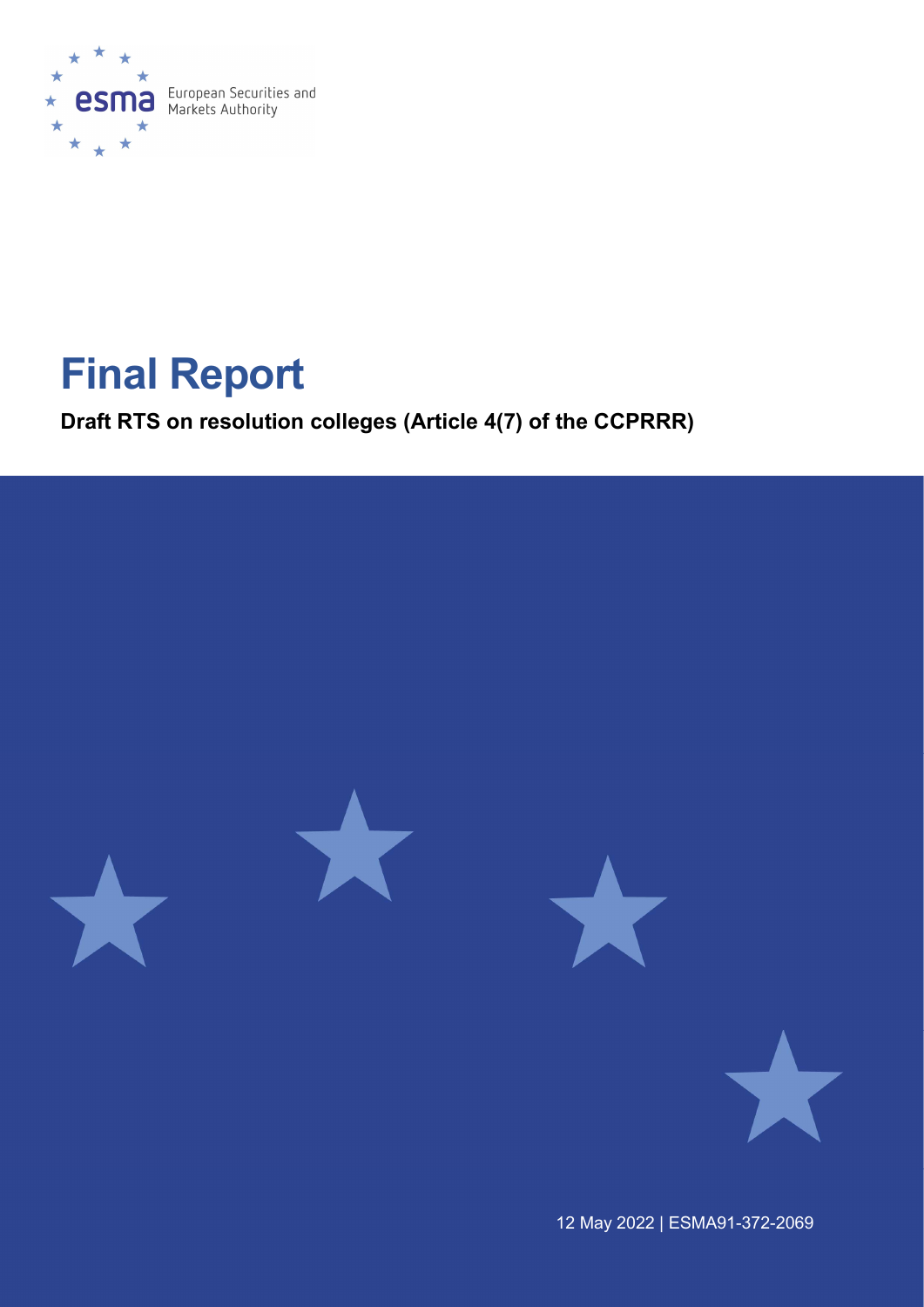

# Table of Contents

| 1              |     |       |                                                                                          |  |  |  |  |  |
|----------------|-----|-------|------------------------------------------------------------------------------------------|--|--|--|--|--|
| $\overline{2}$ |     |       |                                                                                          |  |  |  |  |  |
| 3              |     |       |                                                                                          |  |  |  |  |  |
| 4              |     |       | Content of the written arrangements and procedures for the functioning of the resolution |  |  |  |  |  |
|                |     |       |                                                                                          |  |  |  |  |  |
|                |     | 4.1.1 |                                                                                          |  |  |  |  |  |
|                |     | 4.1.2 |                                                                                          |  |  |  |  |  |
|                | 4.2 |       |                                                                                          |  |  |  |  |  |
|                | 4.3 |       |                                                                                          |  |  |  |  |  |
|                |     | 4.3.1 | Joint decision process on resolution plan and resolvability assessment 12                |  |  |  |  |  |
|                |     | 4.3.2 | Process in the absence of joint decision on resolution plan and resolvability            |  |  |  |  |  |
|                |     | 4.3.3 | Joint decision on measures to address substantive impediments to resolvability<br>13     |  |  |  |  |  |
|                |     | 4.3.4 | Process in the absence of joint decision on measures to address substantive              |  |  |  |  |  |
| 5              |     |       |                                                                                          |  |  |  |  |  |
|                |     |       |                                                                                          |  |  |  |  |  |
|                |     |       |                                                                                          |  |  |  |  |  |
|                |     | 5.1.1 |                                                                                          |  |  |  |  |  |
|                |     | 5.1.2 |                                                                                          |  |  |  |  |  |
|                |     |       | Annex III - Advice of the Securities and markets Stakeholder Group  20                   |  |  |  |  |  |
|                |     |       |                                                                                          |  |  |  |  |  |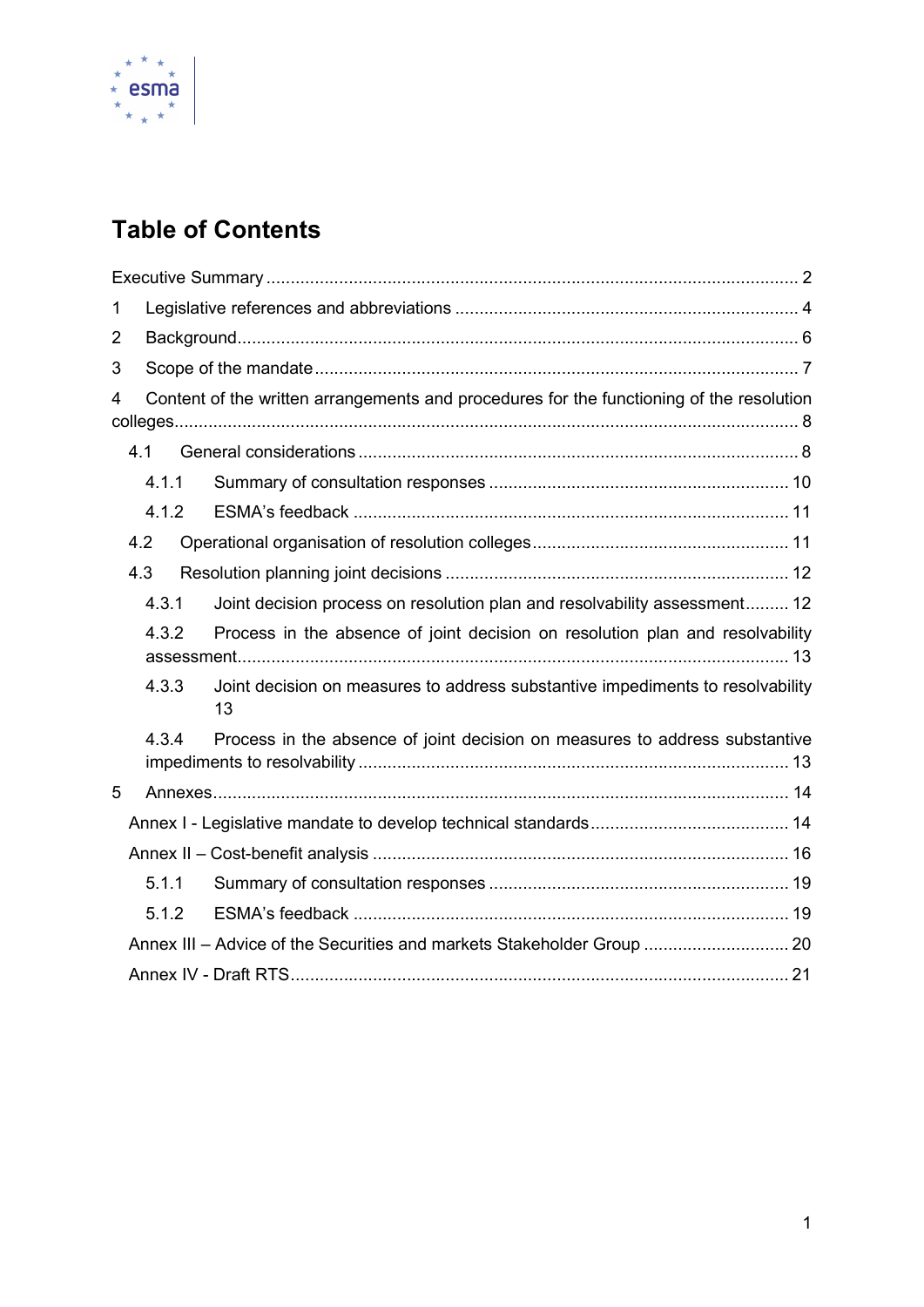

# Executive Summary

#### Reasons for publication

Article 4 of the CCPRRR foresees the establishment of a resolution college to carry out the tasks referred to in Articles 12, 15 and 16 of CCPRRR and ensures cooperation and coordination with the authorities that are members of the resolution college and, where appropriate, cooperation with third-country competent authorities and resolution authorities. Resolution colleges shall provide a framework for resolution authorities and other relevant authorities to perform the following tasks: (a) exchange information relevant for drawing up resolution plans, including for taking into consideration the systemic impact of the implementation of the resolution plan, for the application of preparatory and preventative measures and for resolution; (b) draw up resolution plans pursuant to Article 12 of CCPRRR; (c) assess the resolvability of CCPs pursuant to Article 15 of CCPRRR; (d) identify, address and remove impediments to the resolvability of CCPs pursuant to Article 16 of CCPRRR; and (e) coordinate public communication about resolution plans and strategies.

Article 4(7) of the CCPRRR mandates ESMA, to develop draft regulatory technical standards specifying the content of the written arrangements and procedures for the functioning of the resolution colleges. For the purposes of preparing those regulatory standards, ESMA shall take into account the relevant provisions of the delegated acts adopted on the basis of Article 88(7) of BRRD.

ESMA shall submit those draft regulatory technical standards to the Commission within 12 months after the CCPRRR entry into force i.e., by 12 February 2022.

ESMA published the Consultation Paper with its draft RTS under Article 4(7) of CCPRRR on 18 November 2021. The consultation ended on 24 January 2022. ESMA also held a public hearing on the Consultation Paper (along with other consultation papers issued by ESMA under CCPRRR) on 14 January 2022.

ESMA has also sought advice from the Securities and Markets Stakeholder Group. The Final Report (and the accompanying draft RTS) assesses and takes, where suitable, into account the feedback provided by the respondents to the consultation.

This Final Report provides the draft RTS on the content of the written arrangements and procedures for the functioning of the resolution colleges.

#### **Contents**

This Final Report presents the draft regulatory technical standard specifying the content of the written arrangements and procedures for the functioning of the resolution colleges.

In particular, in Section 4, section 4.1 covers the general considerations, section 4.2 focuses on the operational organisation of the resolution colleges and section 4.3 on resolution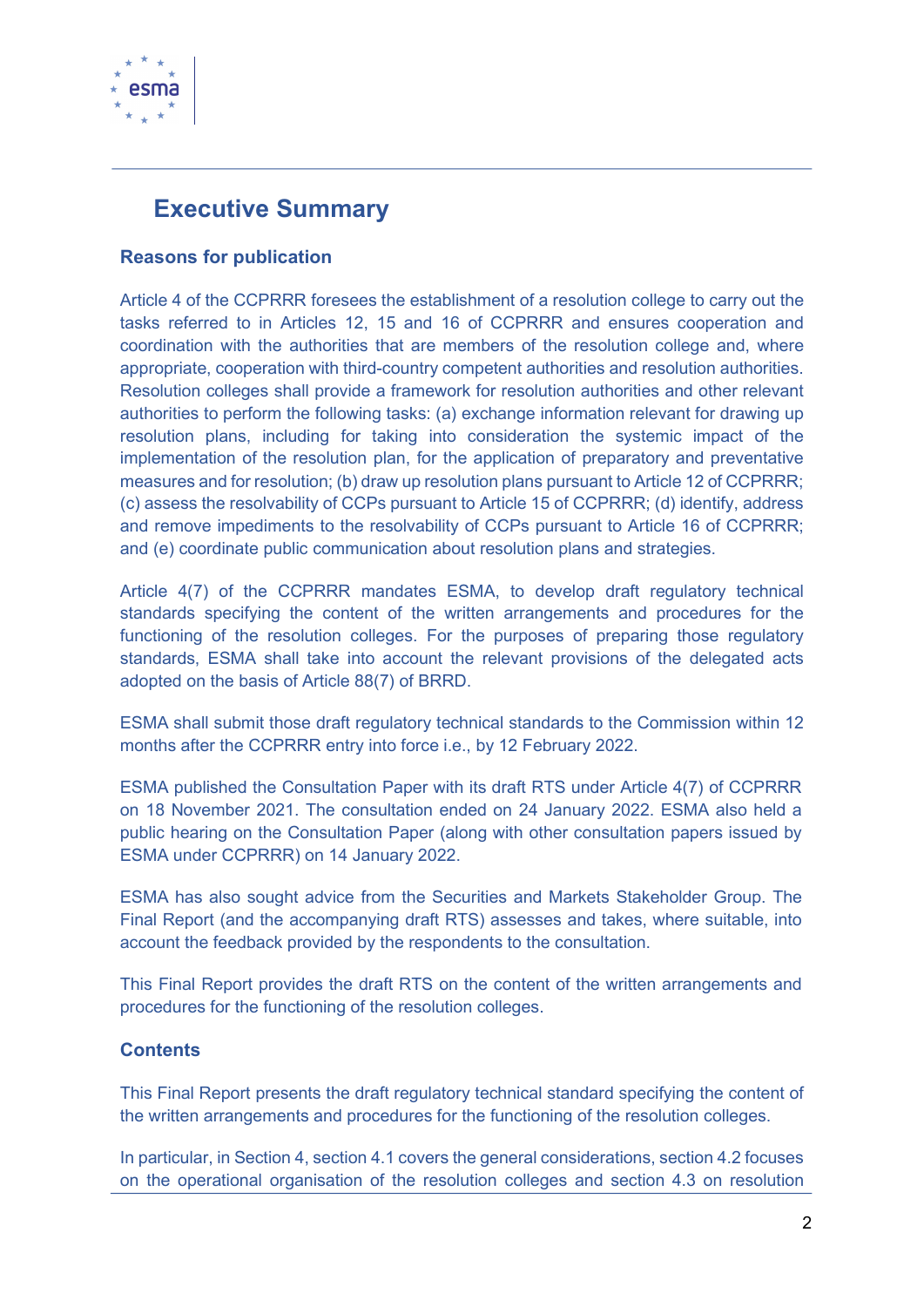

planning joint decisions. Section 5 contains the Annexes: the summary of questions (Annex I), the mandate (Annex II), the cost-benefit analysis (Annex III), and the draft RTS (Annex IV).

#### Next Steps

ESMA will submit the Final Report and draft regulatory technical standards to the European Commission. The Commission has three months to decide whether to adopt the regulatory technical standards (in the form of a Commission Delegated Regulation). Following the adoption, the regulatory technical standards are then subject to non-objection by the European Parliament and the Council.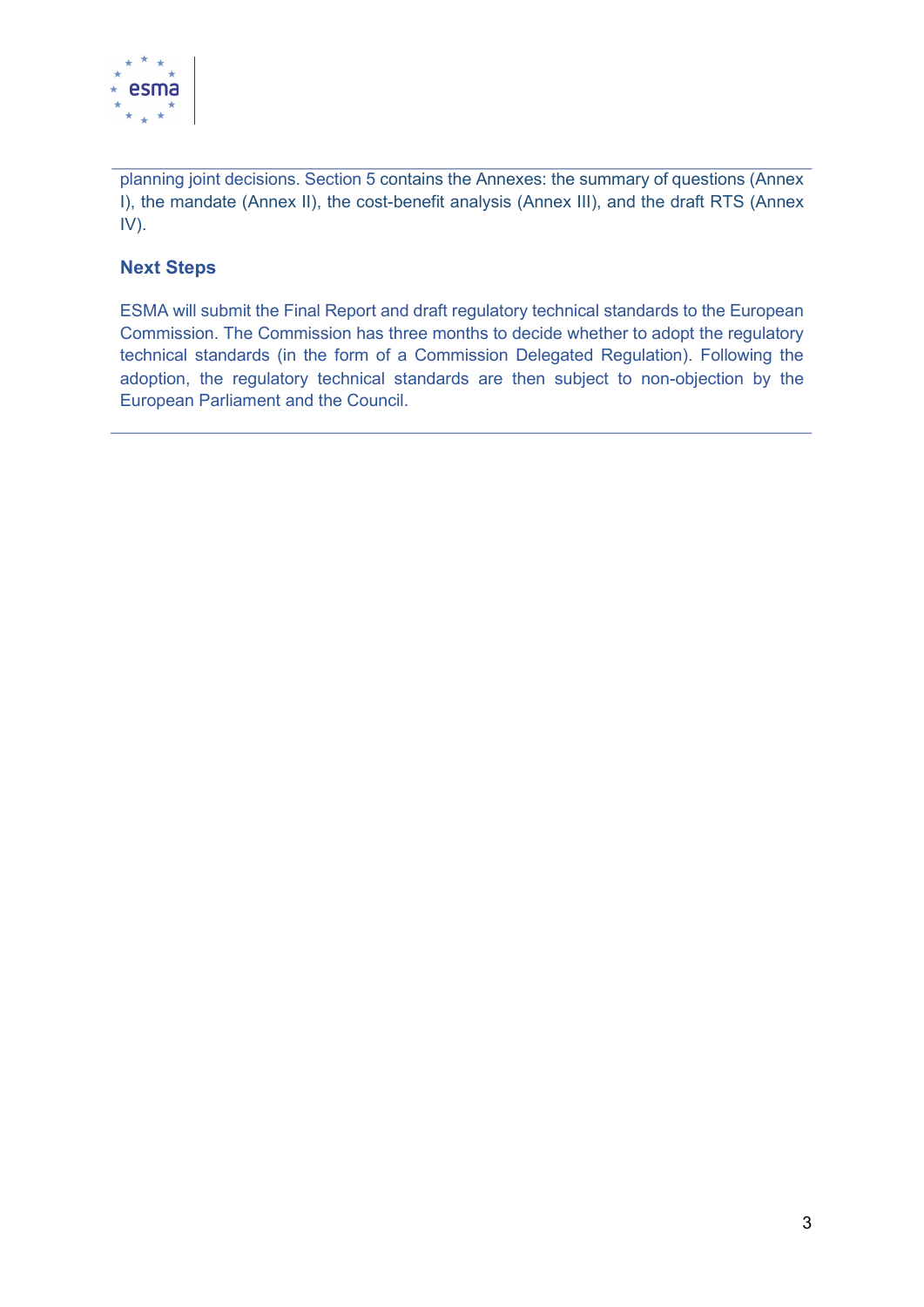

# 1 Legislative references and abbreviations

| <b>ESMA Regulation</b> | Regulation (EU) No 1095/2010 of the European          |  |
|------------------------|-------------------------------------------------------|--|
|                        | Parliament and of the Council of 24 November 2010     |  |
|                        | establishing a European Supervisory Authority         |  |
|                        | (European Securities and Markets Authority), amending |  |
|                        | Decision No 716/2009/EC and repealing Commission      |  |
|                        | Decision 2009/77/EC. <sup>1</sup>                     |  |
|                        |                                                       |  |

- EMIR European Market Infrastructures Regulation Regulation (EU) No 648/2012 of the European Parliament and Council of 4 July 2012 on OTC derivatives, central counterparties and trade repositories 2.
- Bank recovery and resolution directive (BRRD) Directive 2014/59/EU of the European Parliament and of the Council of 15 May 2014 establishing a framework for the recovery and resolution of credit institutions and investment firms and amending Council Directive 82/891/EEC, and Directives 2001/24/EC, 2002/47/EC, 2004/25/EC, 2005/56/EC, 2007/36/EC, 2011/35/EU, 2012/30/EU and 2013/36/EU, and Regulations (EU) No 1093/2010 and (EU) No 648/2012, of the European Parliament and of the Council<sup>3</sup>.
- CCPRRR Regulation (EU) 2021/23 of the European Parliament and of the Council of 16 December 2020 on a framework for the recovery and resolution of central counterparties and amending Regulations (EU) No 1095/2010, (EU) No 648/2012, (EU) No 600/2014, (EU) No 806/2014 and (EU) 2015/2365 and Directives 2002/47/EC, 2004/25/EC, 2007/36/EC, 2014/59/EU and (EU) 2017/1132 <sup>4</sup> .
- BRRD RTS 2016/1075 Commission Delegated Regulation (EU) 2016/1075 of 23 March 2016 supplementing Directive 2014/59/EU of the European Parliament and of the Council with regard to regulatory technical standards specifying the content of recovery plans, resolution plans and group resolution

<sup>1</sup> OJ L 331, 15.12.2010

<sup>2</sup> OJ L 201, 27.7.2012

<sup>3</sup> OJ L 173, 12.6.2014 4 OJ L 22, 22.1.2021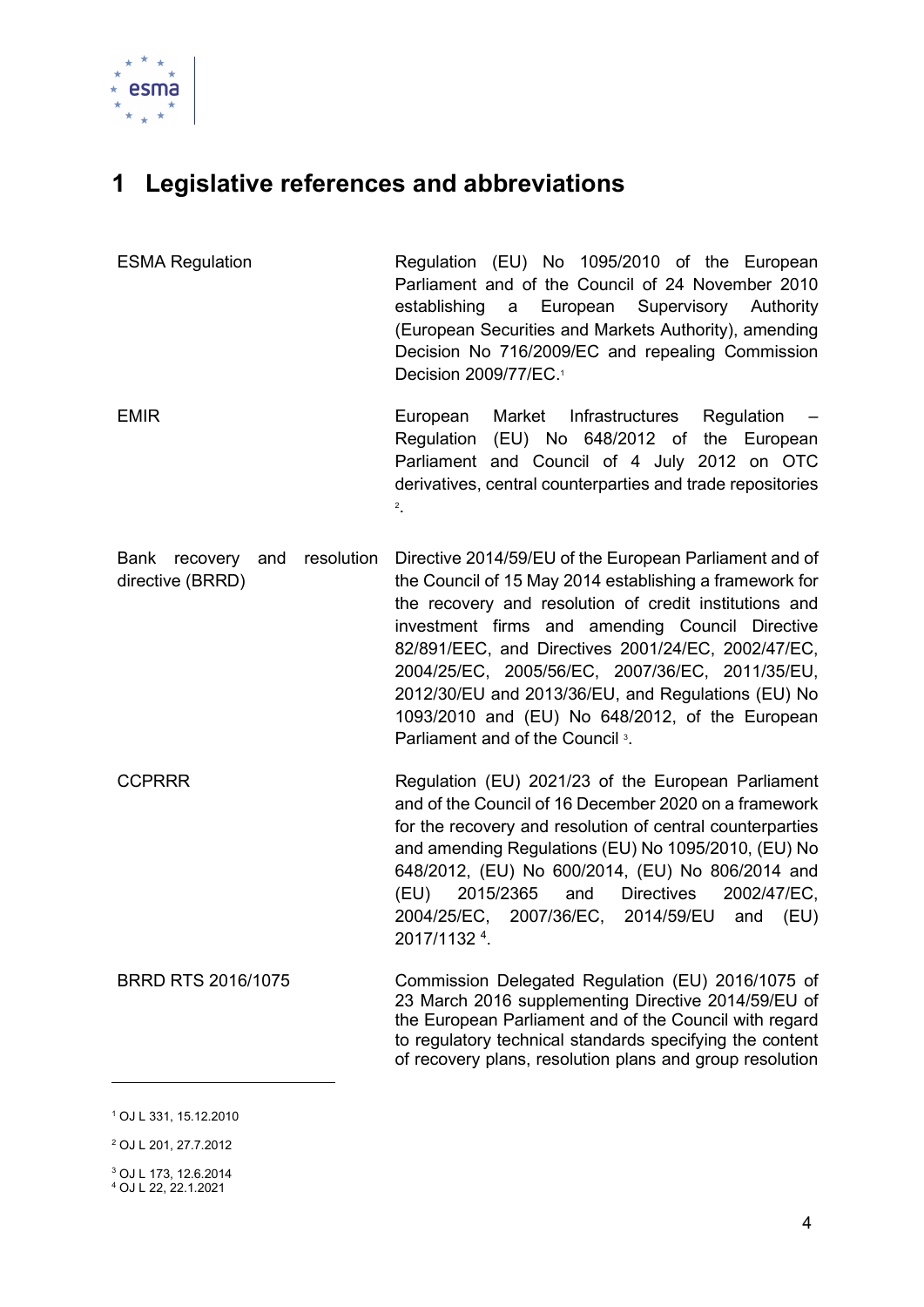

|                      | plans, the minimum criteria that the competent authority<br>is to assess as regards recovery plans and group<br>recovery plans, the conditions for group financial<br>support, the requirements for independent valuers, the<br>contractual recognition of write-down and conversion<br>powers, the procedures and contents of notification<br>requirements and of notice of suspension and the<br>operational functioning of the resolution colleges 5. |
|----------------------|----------------------------------------------------------------------------------------------------------------------------------------------------------------------------------------------------------------------------------------------------------------------------------------------------------------------------------------------------------------------------------------------------------------------------------------------------------|
| RTS 876/2013         | Commission Delegated Regulation (EU) No 876/2013<br>of 28 May 2013 supplementing Regulation (EU)<br>648/2012 of the European Parliament and of the<br>Council with regard to regulatory technical standards on<br>colleges for central counterparties 6.                                                                                                                                                                                                 |
| <b>Abbreviations</b> |                                                                                                                                                                                                                                                                                                                                                                                                                                                          |
| <b>CCP</b>           | <b>Central Counterparty</b>                                                                                                                                                                                                                                                                                                                                                                                                                              |
| <b>CP</b>            | <b>Consultation Paper</b>                                                                                                                                                                                                                                                                                                                                                                                                                                |
| <b>CPMI</b>          | Committee on Payments and Market Infrastructures                                                                                                                                                                                                                                                                                                                                                                                                         |
| <b>EBA</b>           | <b>European Banking Authority</b>                                                                                                                                                                                                                                                                                                                                                                                                                        |
| <b>ESMA</b>          | <b>European Securities and Markets Authority</b>                                                                                                                                                                                                                                                                                                                                                                                                         |
| <b>OJ</b>            | The Official Journal of the European Union                                                                                                                                                                                                                                                                                                                                                                                                               |
| <b>OTC</b>           | Over-the-counter                                                                                                                                                                                                                                                                                                                                                                                                                                         |
| <b>RTS</b>           | <b>Regulatory Technical Standards</b>                                                                                                                                                                                                                                                                                                                                                                                                                    |

#### **Definitions**

Unless otherwise specified, the terms used in this Final Report have the same meaning as in ESMA Regulation, CCP RRR, EMIR, BRRD, BRRD RTS 2016/1075 and RTS 876/2013.

<sup>5</sup> OJ L 184, 8.7.2016

<sup>6</sup>OJ L 244, 13.9.2013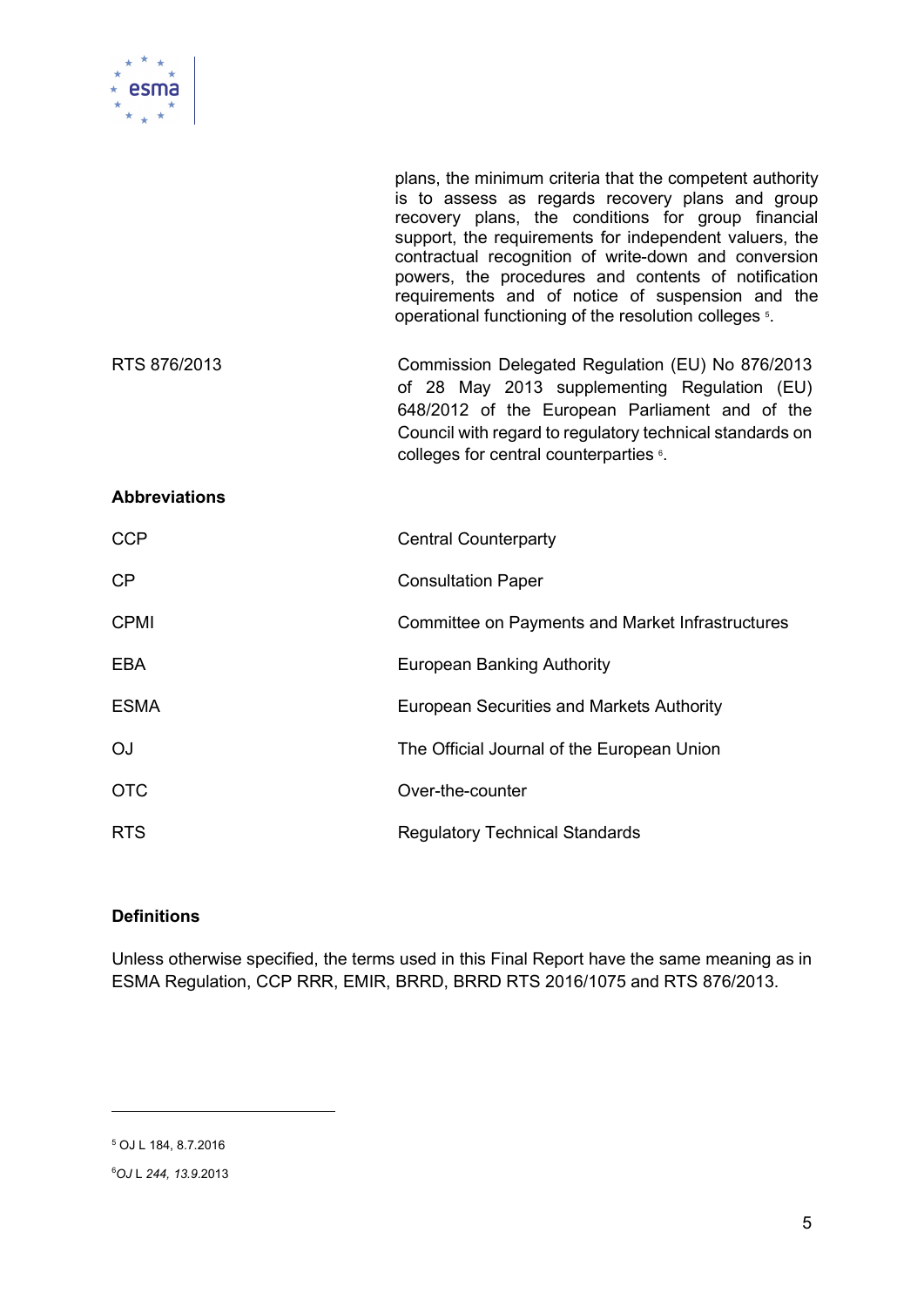

# 2 Background

- 1. The objective of a credible recovery and resolution framework is to ensure, to the greatest extent possible, that EU CCPs set out measures to recover from financial distress, to maintain the critical functions of a CCP which is failing or likely to fail while winding up the remaining activities through normal insolvency proceedings, to preserve financial stability and to avoid a significant adverse effect on the financial system and its ability to serve the real economy while minimising the cost of a CCP failure to taxpayers.
- 2. The recovery and resolution framework bolster the preparedness of CCPs and authorities and provides authorities with powers to prepare for the potential resolution of a CCP and deal with the declining health of a CCP in a coordinated manner, thus contributing to the smooth functioning of financial markets.
- 3. The Council and the European Parliament adopted CCPRRRon the 16 December 2020 and it entered into force 12 February 2021.
- 4. CCPRRR establishes a framework for the recovery and resolution of CCP and provides a common resolution regime in the Union that allows authorities to deal with failing entities as well as ensuring cooperation between home and host authorities in the process of resolution planning.
- 5. Article 4(1) of the CCPRRR introduces a requirement for national resolution authorities of CCPs to establish, manage and chair a resolution college to carry out the tasks referred to in Articles 12, 15 and 16 of CCPRRR and ensure cooperation and coordination with the authorities that are members of the resolution college and, where appropriate, cooperation with third-country competent authorities and resolution authorities. Resolution colleges shall provide a framework for resolution authorities and other relevant authorities to perform the following tasks:

(a) exchange information relevant for drawing up resolution plans, including for taking into consideration the systemic impact of the implementation of the resolution plan, for the application of preparatory and preventative measures and for resolution;

(b) draw up resolution plans pursuant to Article 12 of CCPRRR;

(c) assess the resolvability of CCPs pursuant to Article 15 of CCPRRR;

(d) identify, address and remove impediments to the resolvability of CCPs pursuant to Article 16 of CCPRRR; and

- (e) coordinate public communication about resolution plans and strategies.
- 6. Article 4(7) of the CCPRRR mandates ESMA to develop draft regulatory technical standards (RTS) specifying the content of the written arrangements and procedures for the functioning of the resolution colleges. For the purposes of preparing those regulatory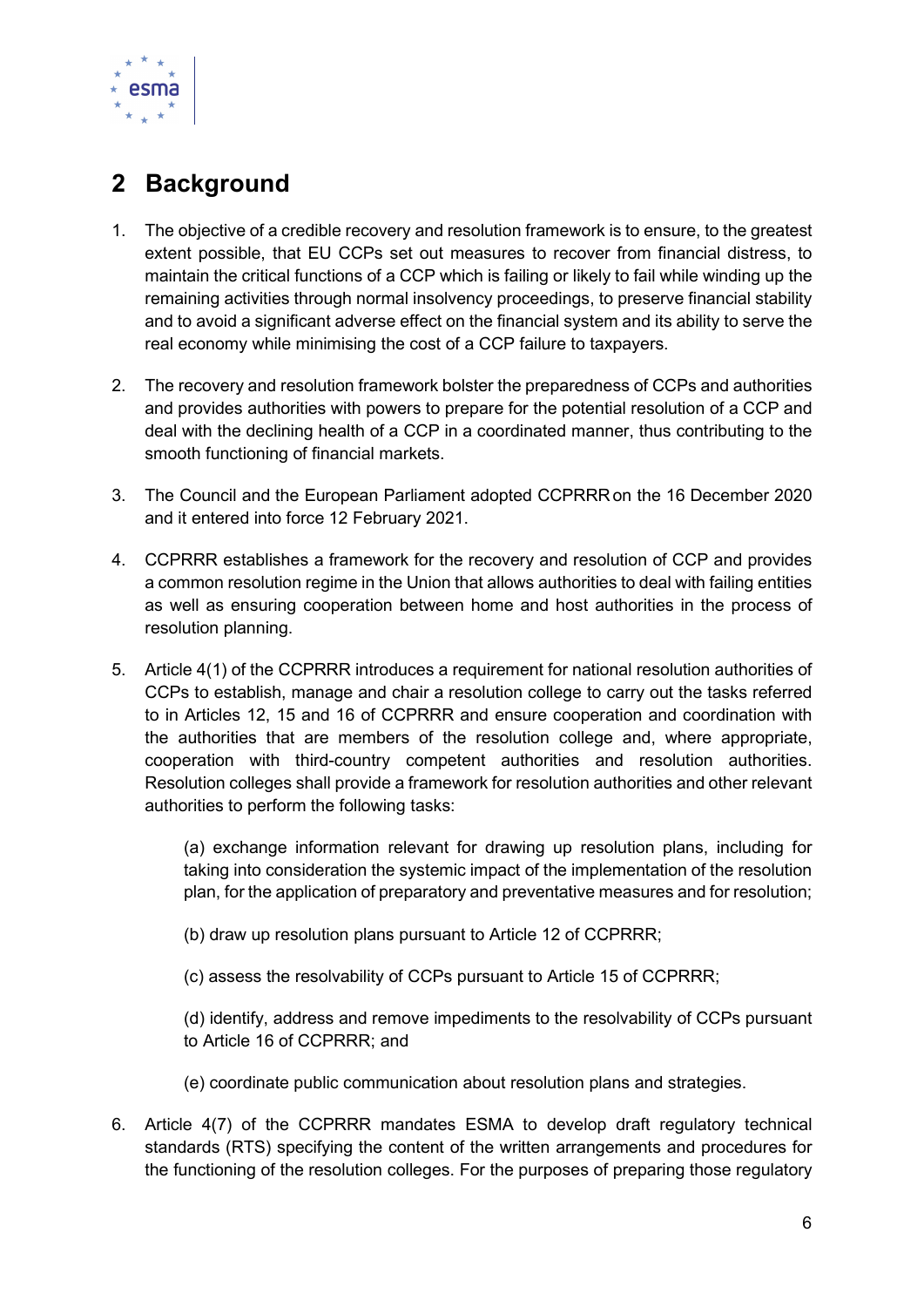

technical standards, ESMA shall take into account the relevant provisions of the delegated acts adopted on the basis of Article 88(7) of BRRD.

- 7. ESMA noted that sustainability aspects are not expressly included in the mandate in relation to resolution colleges. ESMA considered that it would not be relevant to include sustainability factors when specifying their functioning and the content of the written agreement as this mandate relates to administrative set-up and thus are not significantly relevant to sustainability further than what would be applicable to any corporate entity.
- 8. The requirement for national resolution authorities of CCPs to establish, manage and chair a resolution college may be compared to the requirement under EMIR for national competent authorities to establish, manage and chair a college to facilitate the exercise of the tasks referred to in Articles 15, 17, 30, 31, 32, 35, 49, 51 and 54, in accordance with Article 18 of EMIR. Furthermore, ESMA has noted that banking regulation (BRRD) does contain a similar requirement in its Article 88(7) which was complemented by BRRD RTS 2016/1075 in its Articles 50 onwards. ESMA thus has taken into account, as much as possible, the corresponding elements when they were suitable for this purpose and to only depart when there were clear grounds for doing so as described in the following sections.
- 9. On 18 November 2021, ESMA launched a public consultation on the draft RTS with the deadline for consultation responses on 24 January 2022. ESMA also held a public hearing on the Consultation Paper (along with other consultation papers issued by ESMA under CCPRRR) on 14 January 2022.
- 10. The public consultation aimed at receiving stakeholders' feedback on a list of questions and on the draft RTS. This Final Report, and the accompanying draft RTS, takes into account the feedback provided by the respondents to the consultation. ESMA has also sought advice from the Securities and Markets Stakeholder Group.
- 11. This Final Report (and the accompanying draft RTS) introduces a number of relevant elements to further specify the content of the written arrangements and procedures for the functioning of the resolution colleges.

# 3 Scope of the mandate

12. CCPRRR introduces, as a device for effective cooperation among competent authorities and resolution authorities within supervisory and resolution colleges, notably at the preparatory stages of recovery and resolution, a resolution college gathering all relevant competent authorities of the CCP, its parent undertaking, its clearing members, linked trading venues and CSDs, interoperable CCP(s), the relevant members of the European System of Central Banks, central bank of issue relevant Union currencies of the financial instruments cleared, the relevant ministry and the ESAs. The aim is to cover all Member States where the CCP provides services, or which could see their financial stability impacted by the resolution of the CCP. Similarly, in order to ensure a regular exchange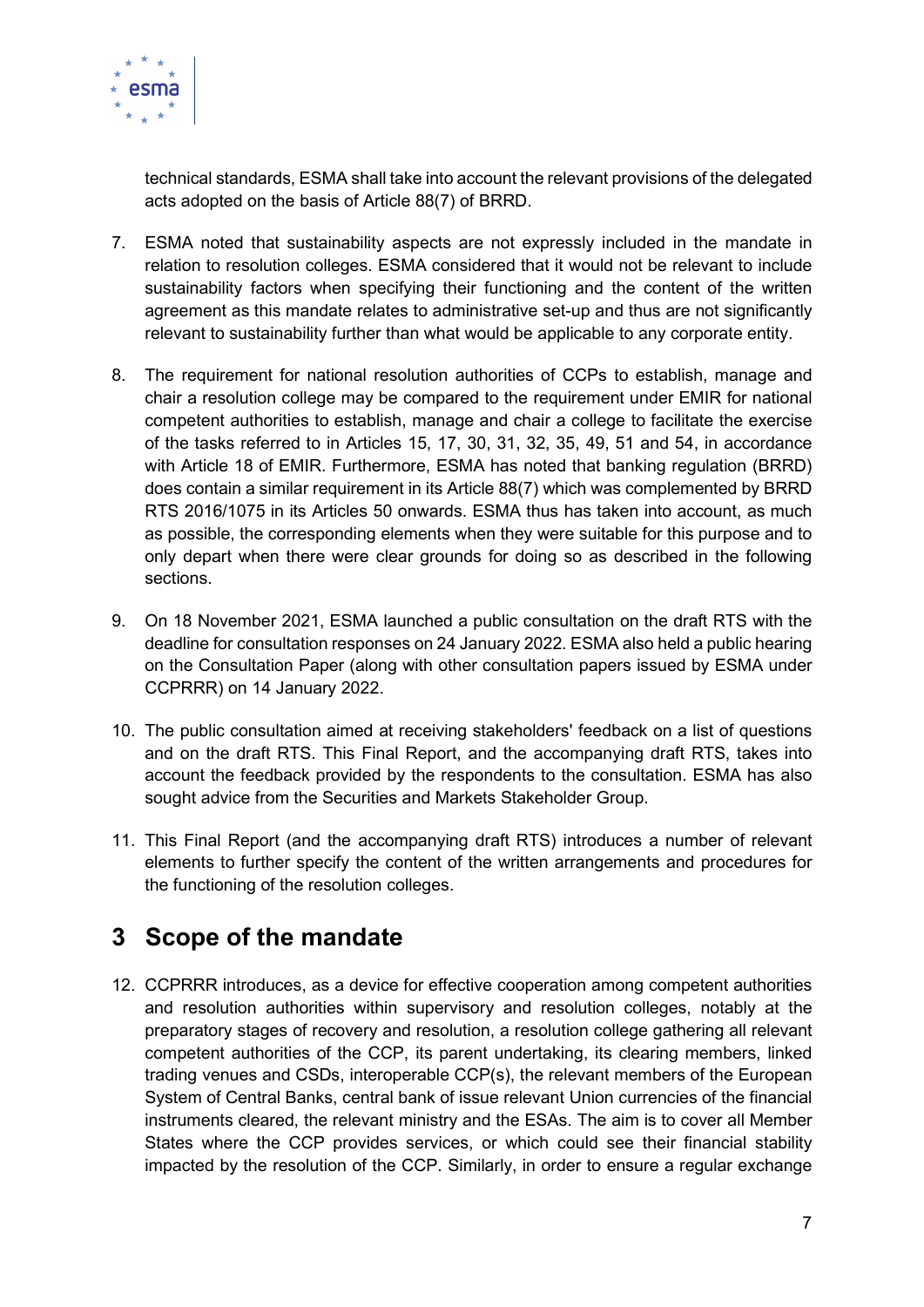

of views and coordination with relevant third-country authorities, these should be invited to participate in resolution colleges as observers where necessary.

13. In accordance with Article 4(1) of the CCPRRR, the resolution college shall perform the following tasks:

> (a) exchange information relevant for drawing up resolution plans, including for taking into consideration the systemic impact of the implementation of the resolution plan, for the application of preparatory and preventative measures and for resolution,

- (b) draw up resolution plans pursuant to Article 12,
- (c) assess the resolvability of CCPs pursuant to Article 15;

(d) identify, address and remove impediments to the resolvability of CCPs pursuant to Article 16; and

- (e) coordinate public communication about resolution plans and strategies
- 14. As per Article 4(7) of the CCPRRR, ESMA has a mandate to develop regulatory technical standards specifying the content of the written arrangements and procedures for the functioning of the resolution colleges. For the purposes of preparing those regulatory technical standards, ESMA shall take into account the relevant provisions of the delegated acts adopted on the basis of Article 88(7) of BRRD.

# 4 Content of the written arrangements and procedures for the functioning of the resolution colleges

### 4.1 General considerations

- 15. Resolution planning is an essential element of effective resolution. In this context, the draft RTS elaborate provisions that ensure that resolution authorities have all the information necessary to identify, assess and ensure the continuance of a CCP's critical functions in the event it meets the conditions for resolution, through the development of a resolution plan and the performance of a resolvability assessment. Resolution authorities are also expected to assess the potential impact of any measures to address substantive impediments to resolvability, not only on the CCP, but also on the financial stability in the Member States where it operates and, on the Union as a whole.
- 16. Given the potential impact of a failing institution on the financial system and economy of a Member State, CCPRRR aims at introducing a transparent process for establishing a resolution framework where intended resolution actions or measures can be shared in a resolution college.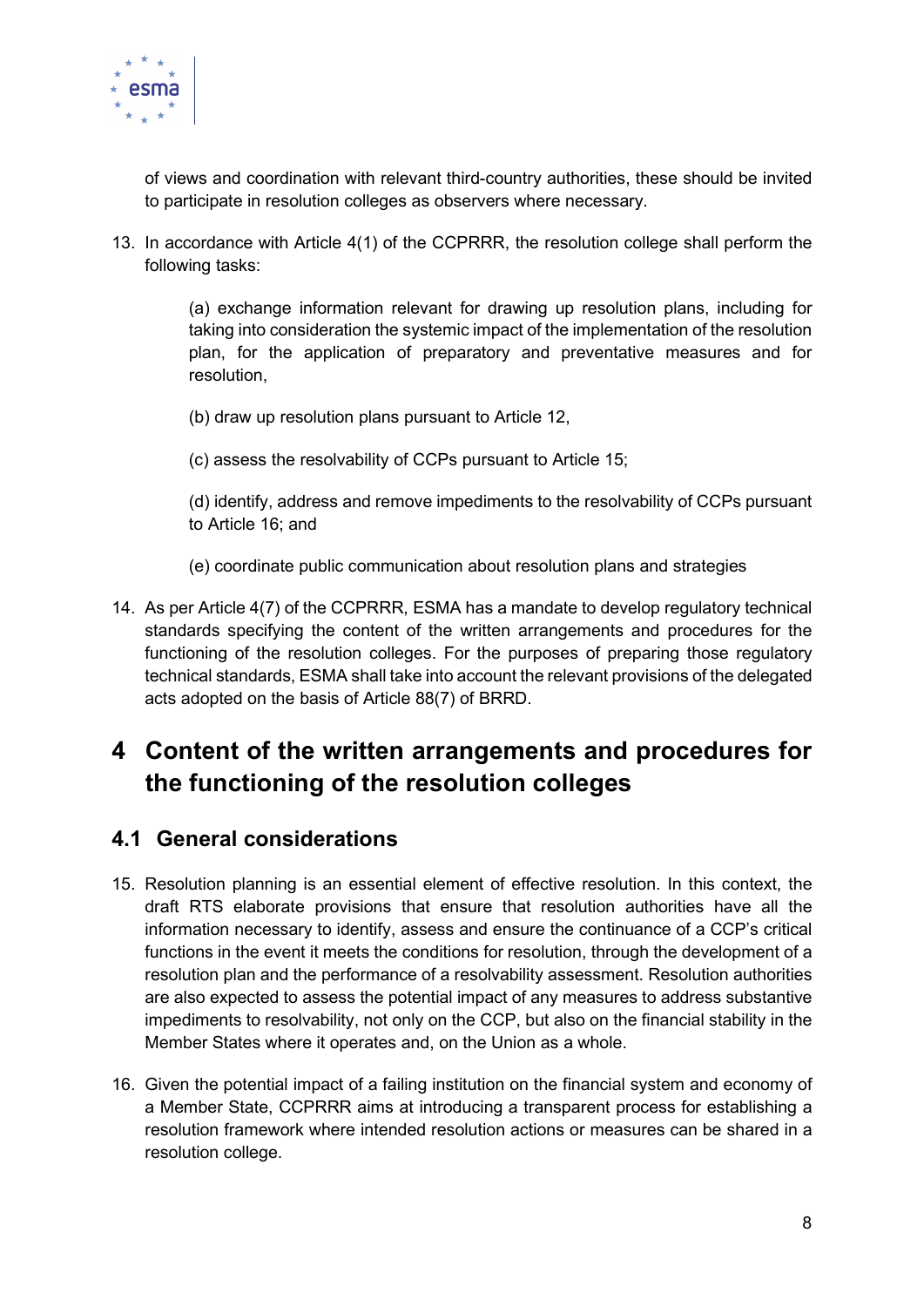

- 17. The draft RTS provide a coordinated and structured approach to resolution college functioning, allowing members and observers to be involved in the resolution college tasks necessary for regular information exchange and appropriate resolution planning, with consistent joint decisions of its members and clear actions in the case of a resolution.
- 18. ESMA took as a general principle, that these draft RTS encourage and expect resolution authorities to make use of the work already performed under the auspices of the supervisory college to take into account information that competent authorities already have at their disposal in order to avoid unnecessary duplication of efforts and requests for information to the supervised CCP as well as leverage on the extensive work conducted when drafting the BRRD RTS 2016/1075.
- 19. The draft RTS has benefited from the relevant policy work performed in the area of CCP colleges and BRRD resolution colleges on organisational aspects of the resolution college work which are expected to facilitate both the establishment and functioning of the resolution college, especially with regard to the performance of the mapping exercise for identifying resolution college members and possible observers; performing the assessment of the confidentiality provisions of third country resolution authorities; and developing and maintaining the written arrangements and procedures which also cover the terms and conditions of observers' participation in the resolution college tasks and activities.
- 20. Insofar as possible under the legislative framework established by CCPRRR ESMA has chosen to stick to the principles laid down in the BRRD RTS 2016/1075 and to depart from them only to the extent that the difference between the CCP and banks nature or resolution regime required it. ESMA took into account the RTS 876/2013 on supervisory colleges under Article 18 of EMIR and the Guidelines on written agreements between members of CCP colleges<sup>7</sup> where considered appropriate.
- 21. The main differences between the CCPRRR and BRRD regimes, which led to changes throughout the draft RTS are:
	- (a) for banks the resolution authority is an EU agency, the Single Resolution Board (for the banks within the banking union), working with the national resolution authorities within the Single Resolution Mechanism whereas the resolution authority for an EU CCP is a national resolution authority and there is no direct resolution power at EU level;
	- (b) the difference in size of the resolution colleges between the CCP and the bank ones. Based on the extensive drafting of Article 4(2) and 4(4) of CCPRRR, all relevant authorities are already in the CCP resolution college which makes it unlikely to have to consult/inform authorities outside of it unlike for a bank resolution college;

<sup>&</sup>lt;sup>7</sup> ESMA70-151-3431 Guidelines on written agreements between members of CCP colleges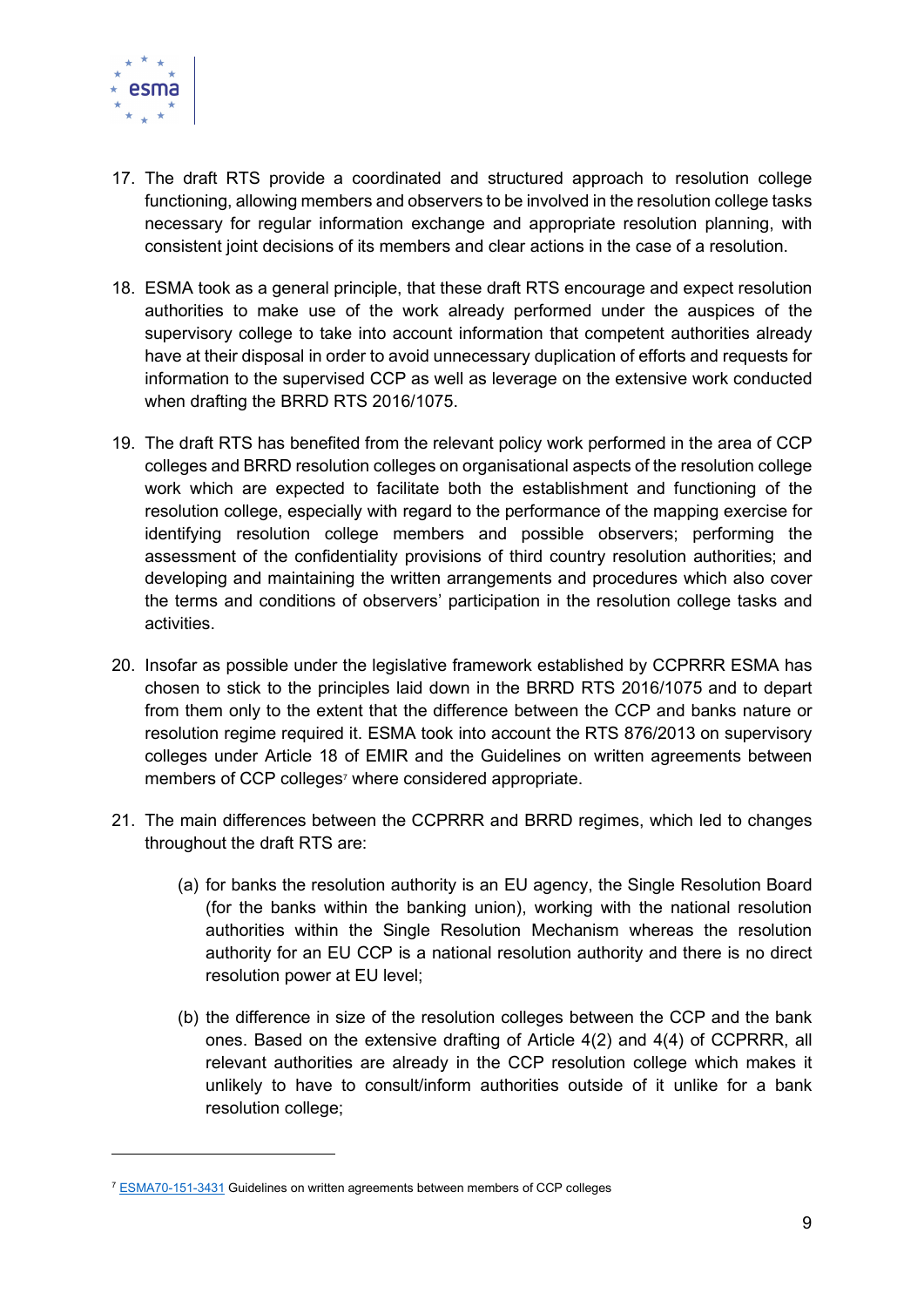

(c) the need to consider the different levels of resolution authorities i.e. the group level resolution authority and the entity level resolution authority, in the case of CCPs is far less relevant than for the banking sector where BRRD articulates clearly the group level and the entity level. In CCPRRR the only relevant resolution authority contemplated is the CCP national resolution authority.

It is important to note that some CCPs also have a banking licence in which case they will be taken out of the BRRD's scope. Furthermore, today there is no group headed by a credit institution and containing a CCP in the EU so there is no need to anticipate the intervention of the group level resolution authority. Yet the situation when the CCP is part of a corporate group which contains (an)other CCP(s) should be considered to ensure a discussion on the draft resolution plans and resolvability assessments between both resolution authorities of each CCP is envisaged.

- (d) CCPRRR limits the amount of information on the resolution plan that the CCP can get from the resolution authority only to a summary of the key elements of the plan, distinguishing between default events, non-default events and a combination of the two pursuant to Article 12(8) of CCPRRR which possibly limits the scope of interaction of the college/resolution authority and the CCP;
- (e) The observers may be involved only to the extent possible according to the conditions set out in Article 4(4) of CCPRRR (such as they "may be limited to the discussion of select cross-border enforcement issues").
- 22. Those differences and their implementation throughout the draft RTS compared to the BRRD RTS 2016/1075 are taken as working assumptions and therefore will not be repeated for each section of this Final Report.
- 23. Please also note that having regards to the recent COVID 19 pandemic, the increasing use of ITC solutions for meetings and the substantiality cost of travelling, the reference to physical meetings has been removed.

#### 4.1.1 Summary of consultation responses

- 24. There was only one respondent to the consultation. In relation to question 1 the respondent notes it agrees with the approach and the fact that different composition of CCP resolution colleges and the specific challenges in CCP resolution are taken into account. This support applies to the full draft RTS.
- 25. The respondent raised a general comment that clearing participants, whose participation and cooperation will be crucial during resolution, will not receive any information whereas in order for the resolution objectives to be met, it deems it important that all stakeholders, including market participants, have information about the goals and the tools utilised in resolution to enable them to adapt their activity accordingly. The respondent also advocates for the involvement of the clearing members and clients in the drawing up a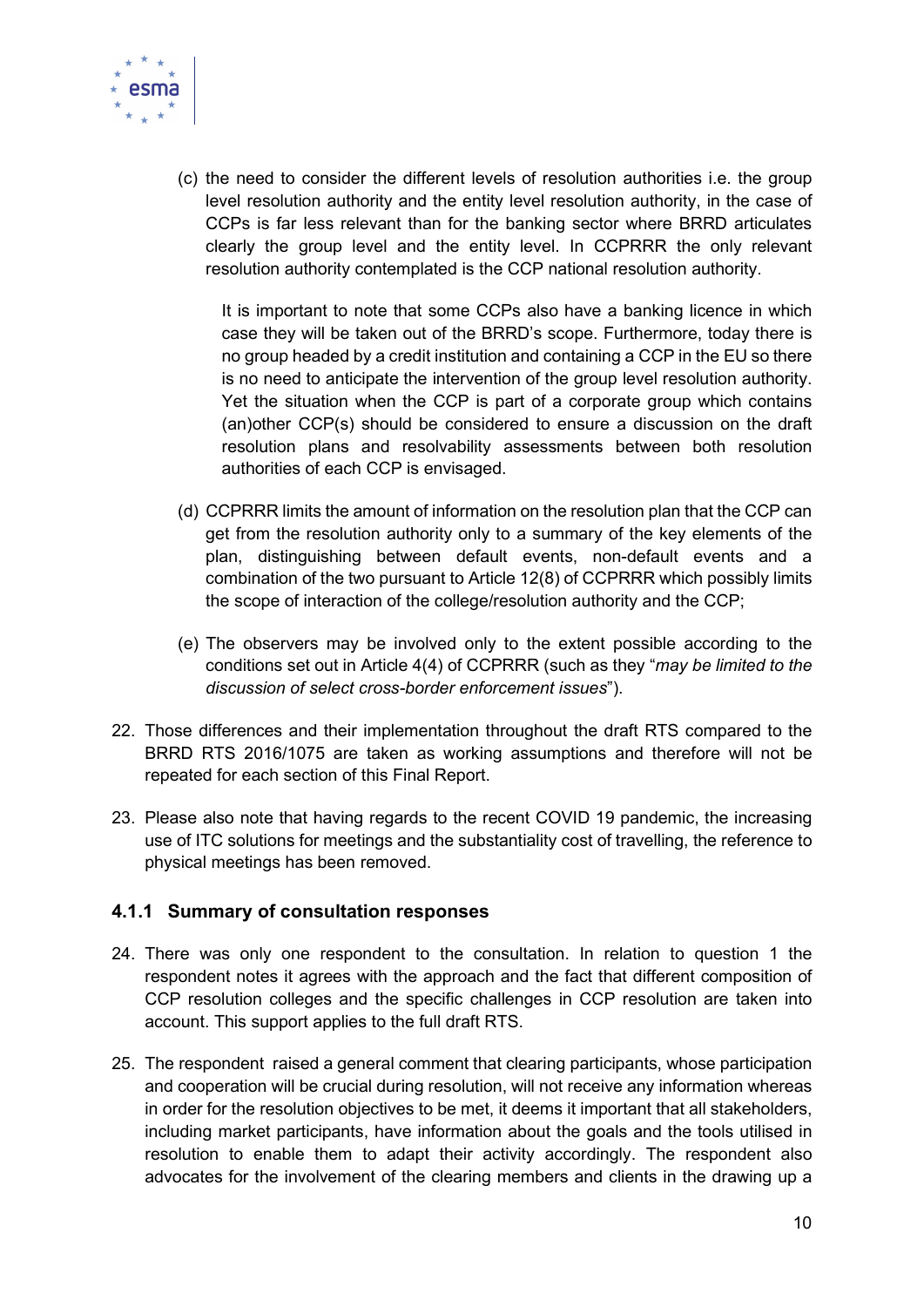

resolution plan and the corresponding discussions of the draft joint decision and the summary of the resolution plan to the CCP.

#### 4.1.2 ESMA's feedback

- 26. ESMA has indeed taken into account the specific challenges related to CCP resolution when adapting the existing references texts.
- 27. Regarding the need for clearing members and clients to be provided with the relevant information to adapt their activity and scenario accordingly and be involved in the elaboration of the resolution plan, ESMA notes that this point is not part of the mandate at stake which only covers the specification of the content of the written arrangements and procedures for the functioning of the resolution colleges. It is interesting to note however that ESMA has another mandate, set out under Article 12(9) of CCPRRR, which is to develop a draft RTS further specifying the content of the resolution plan in accordance with Article 12(7) of CCPRRR. Article 17 of the current draft RTS which cross refers to with point (p) of paragraph 7 of Article 12 of CCPRRR foresees a communication plan vis a vis the media and the public to be as transparent as possible which should cater for the respondent's comment.

### 4.2 Operational organisation of resolution colleges

- 28. Regarding the operational organisation of the resolution college the draft RTS covers the same items as for the BRRD RTS 2016/1075 i.e.:
	- (a) Identification of resolution college members and potential observers
	- (b) Third-country authorities as observers in the resolution college
	- (c) Communication with the CCP
	- (d) Establishment and update of contact lists
	- (e) Elements of written arrangements and procedures for the functioning of the resolution college
	- (f) Establishment and update of written arrangements and procedures for the functioning of the resolution college
	- (g) Operational aspects of college meetings and other activities
	- (h) Exchange of information
	- (i) Communication policy
	- (j) Coordination of external communication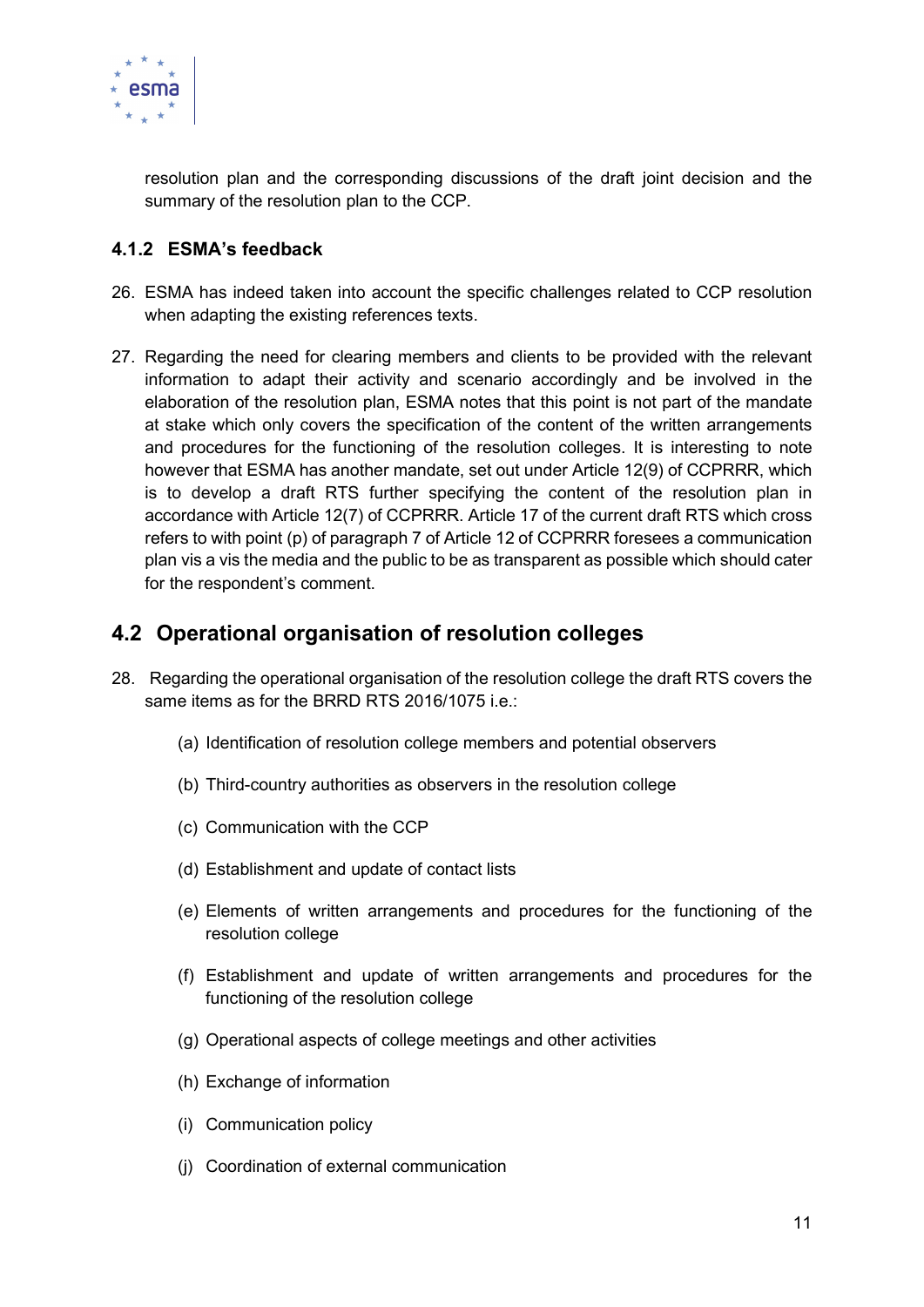

- (k) Emergency situations
- 29. Regarding point (f) above on establishment and update of written arrangements and procedures for the functioning of the resolution college, ESMA took into account the principles set out in BRRD RTS 2016/1075 and RTS 876/2013 which describe in more details how the comments of college members should be considered and the conditions and moment in which the written arrangement becomes binding.
- 30. Regarding point (g) above on the operational aspects of college meetings and other activities, the provisions have been complemented to reflect Article 4(6) of CCPRRR explicit mentioning of the right of the resolution college members to participate to the elaboration of the meeting agenda and to ensure the resolution authority covers a minimum set of items to have effective meetings and Article 4 of RTS 876/2013 which states the basic functions of the chairing authority of a college.

### 4.3 Resolution planning joint decisions

#### 4.3.1 Joint decision process on resolution plan and resolvability assessment

- 31. Regarding the resolution planning decision, the draft RTS covers the same items as for the BRRD RTS 2016/1075 i.e.:
	- (a) Planning of the steps of the joint decision process
	- (b) Elements of the joint decision timetable
	- (c) Preliminary dialogue on resolution strategy
	- (d) Information from the CCP
	- (e) Transmission of information from the resolution authority
	- (f) Development and circulation of the draft resolution plan and resolvability assessment
	- (g) Consultation outside of resolution college
	- (h) Discussion with the CCP
	- (i) Dialogue on the draft resolution plan and resolvability assessment
	- (j) Drafting of the joint decision on resolution plan and resolvability assessment
	- (k) Reaching joint decision on the resolution plan and resolvability assessment
	- (l) Communication of the joint decision and summary of the resolution plan to the **CCP**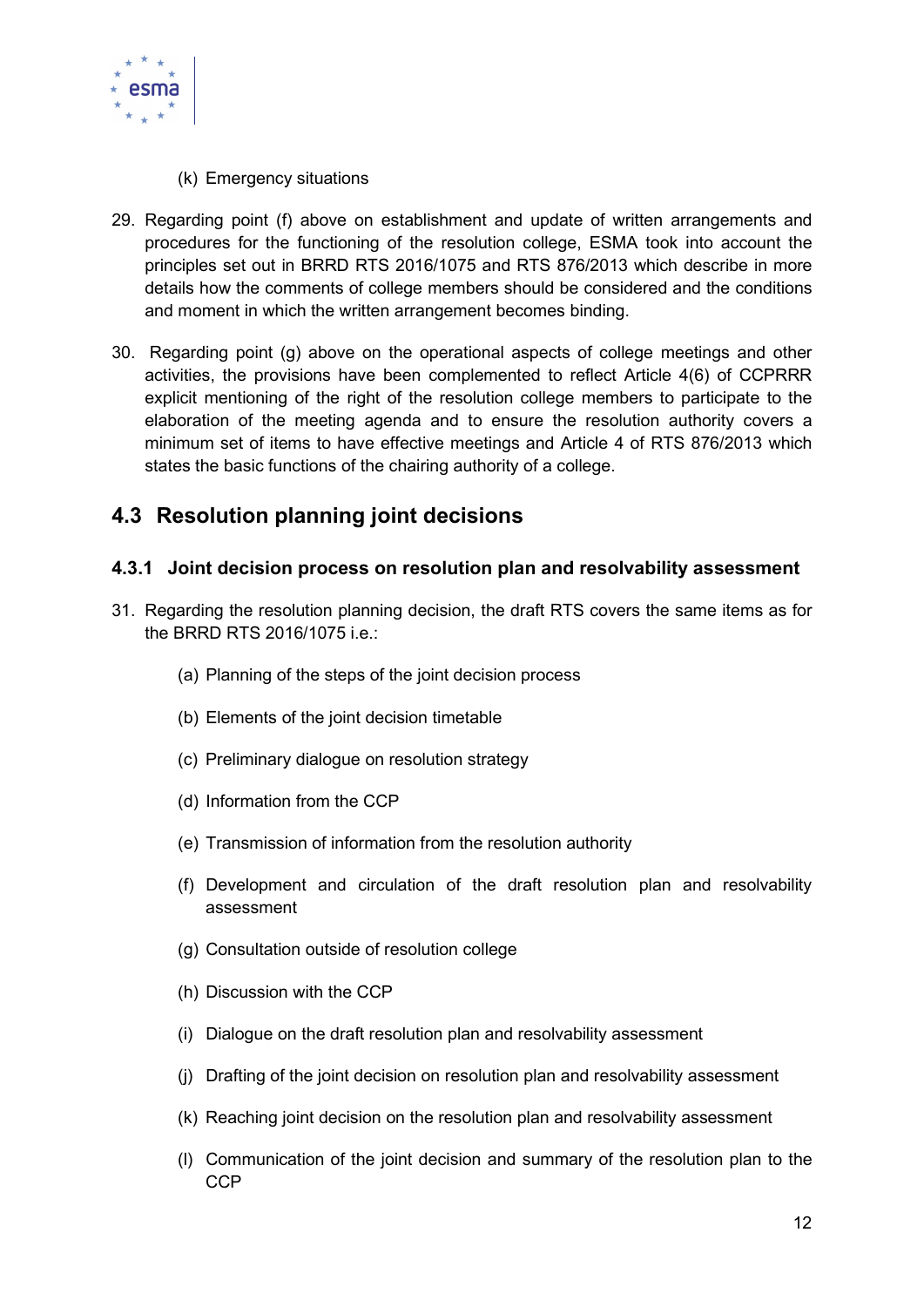

32. All modifications to this section of the draft RTS compared to BRRD framework are related to the points described in section 4.1 on General considerations.

#### 4.3.2 Process in the absence of joint decision on resolution plan and resolvability assessment

33. This section of the draft RTS only contains the elements of communication of decisions by the resolution authority of the CCP. All modifications to this section of the draft RTS compared to BRRD RTS 2016/1075 are related to the points described in section 4.1 on General considerations (e.g., no need to cover partial disagreement and communication of individual decision as it is not relevant here).

#### 4.3.3 Joint decision on measures to address substantive impediments to resolvability

- (a) Suspension of the joint decision process on the resolution plan and resolvability assessment
- (b) Planning of the steps of the joint decision process on measures to address substantive impediments to resolvability
- (c) Consultation and communication of the report to the CCP
- (d) Submission of observations of the CCP and consultation with the authorities
- (e) Drafting the joint decision on measures to address substantive impediments to resolvability
- (f) Reaching the joint decision
- (g) Communication of the joint decision
- (h) Monitoring the application of the joint decision
- 34. All modifications to this section of the draft RTS compared to BRRD RTS 2016/1075 are related to the points described in section 4.1 on General considerations.

### 4.3.4 Process in the absence of joint decision on measures to address substantive impediments to resolvability

35. This section of the draft RTS only contains the elements of communication of decisions by the resolution authority of the CCP. All modifications to this section of the draft RTS compared to BRRD RTS 2016/1075 are related to the points described in section 4.1 on General considerations (e.g., no need to cover partial disagreement and communication of individual decision as it is not relevant here).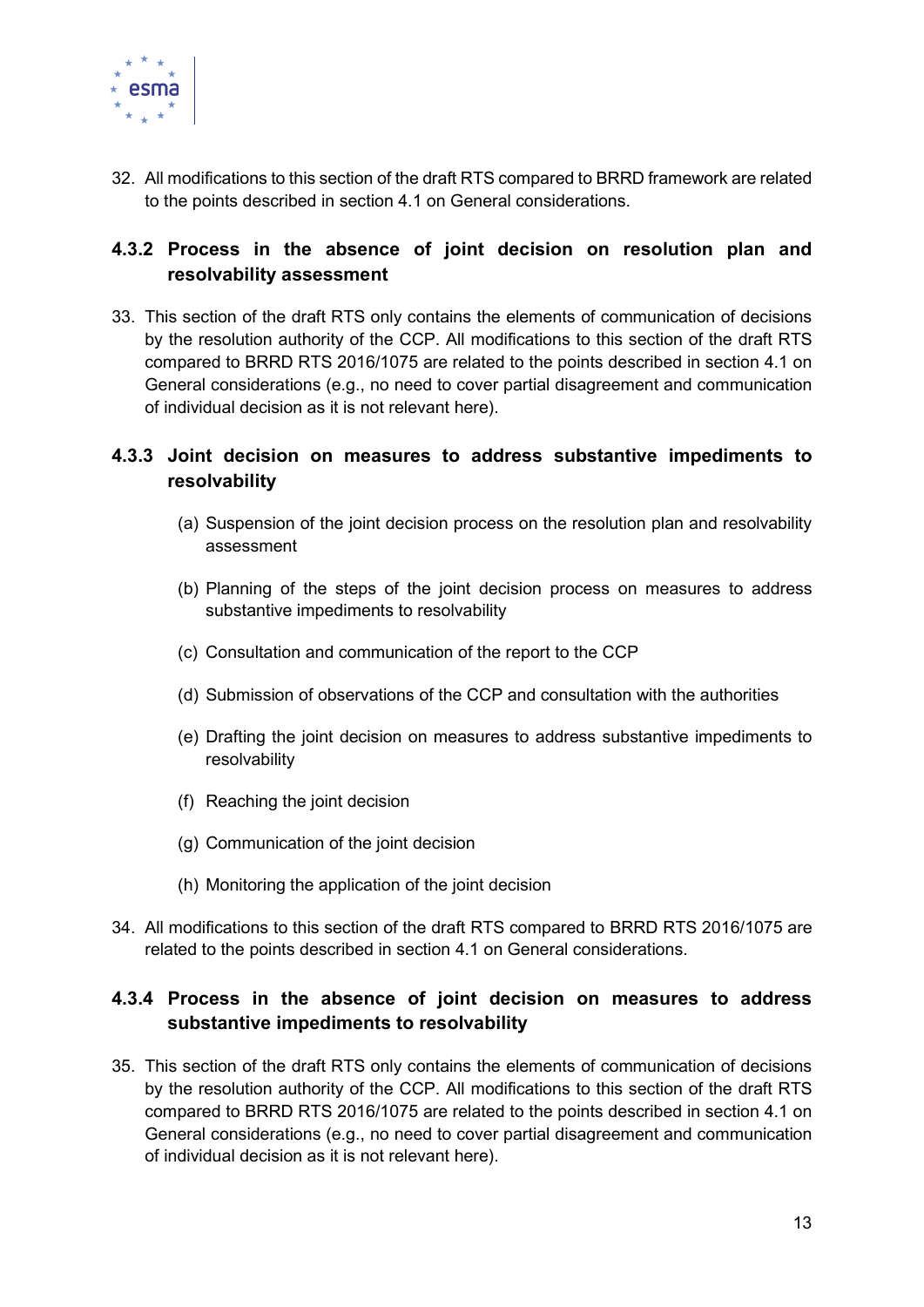

# 5 Annexes

### Annex I - Legislative mandate to develop technical standards

Article 4(1)

1.The resolution authority of the CCP shall establish, manage and chair a resolution college to carry out the tasks referred to in Articles 12, 15 and 16, and ensure cooperation and coordination with the authorities that are members of the resolution college and, where appropriate, cooperation with third-country competent authorities and resolution authorities.

Resolution colleges shall provide a framework for resolution authorities and other relevant authorities to perform the following tasks:

(a) exchange information relevant for drawing up resolution plans, including for taking into consideration the systemic impact of the implementation of the resolution plan, for the application of preparatory and preventative measures and for resolution;

(b) draw up resolution plans pursuant to Article 12;

(c) assess the resolvability of CCPs pursuant to Article 15;

(d) identify, address and remove impediments to the resolvability of CCPs pursuant to Article 16; and

(e) coordinate public communication about resolution plans and strategies

 $\overline{L}$ ...

Article 4(7)

7.In order to ensure the consistent and coherent functioning of resolution colleges across the Union, ESMA shall develop draft regulatory technical standards in order to specify the content of the written arrangements and procedures for the functioning of the resolution colleges referred to in paragraph 1.

For the purposes of preparing those regulatory standards, ESMA shall take into account the relevant provisions of the delegated acts adopted on the basis of Article 88(7) of Directive 2014/59/EU.

ESMA shall submit those draft regulatory technical standards to the Commission by 12 February 2022.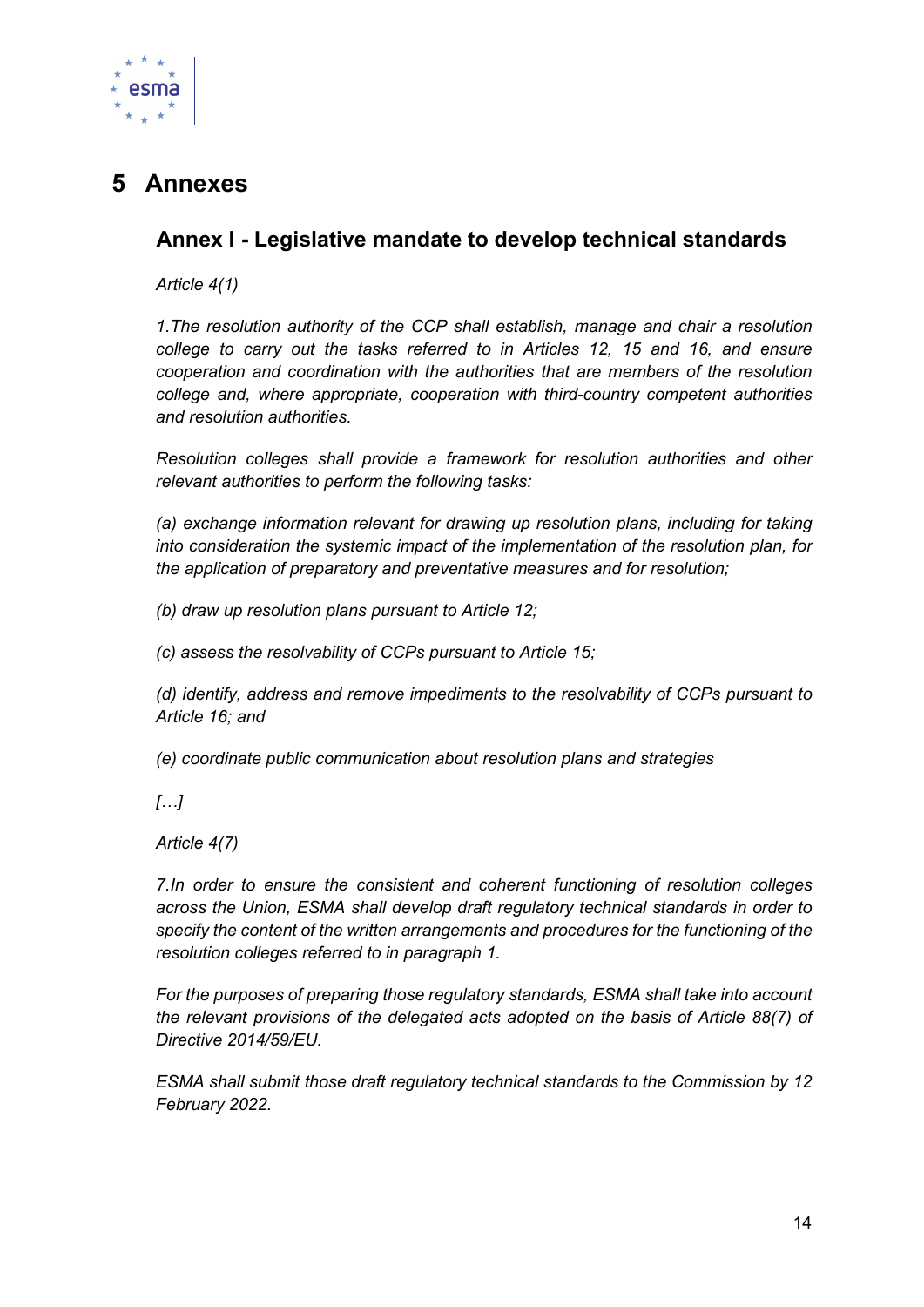

The Commission is empowered to supplement this Regulation by adopting the regulatory technical standards referred to in the first subparagraph of this paragraph in accordance with Articles 10 to 14 of Regulation (EU) No 1095/2010.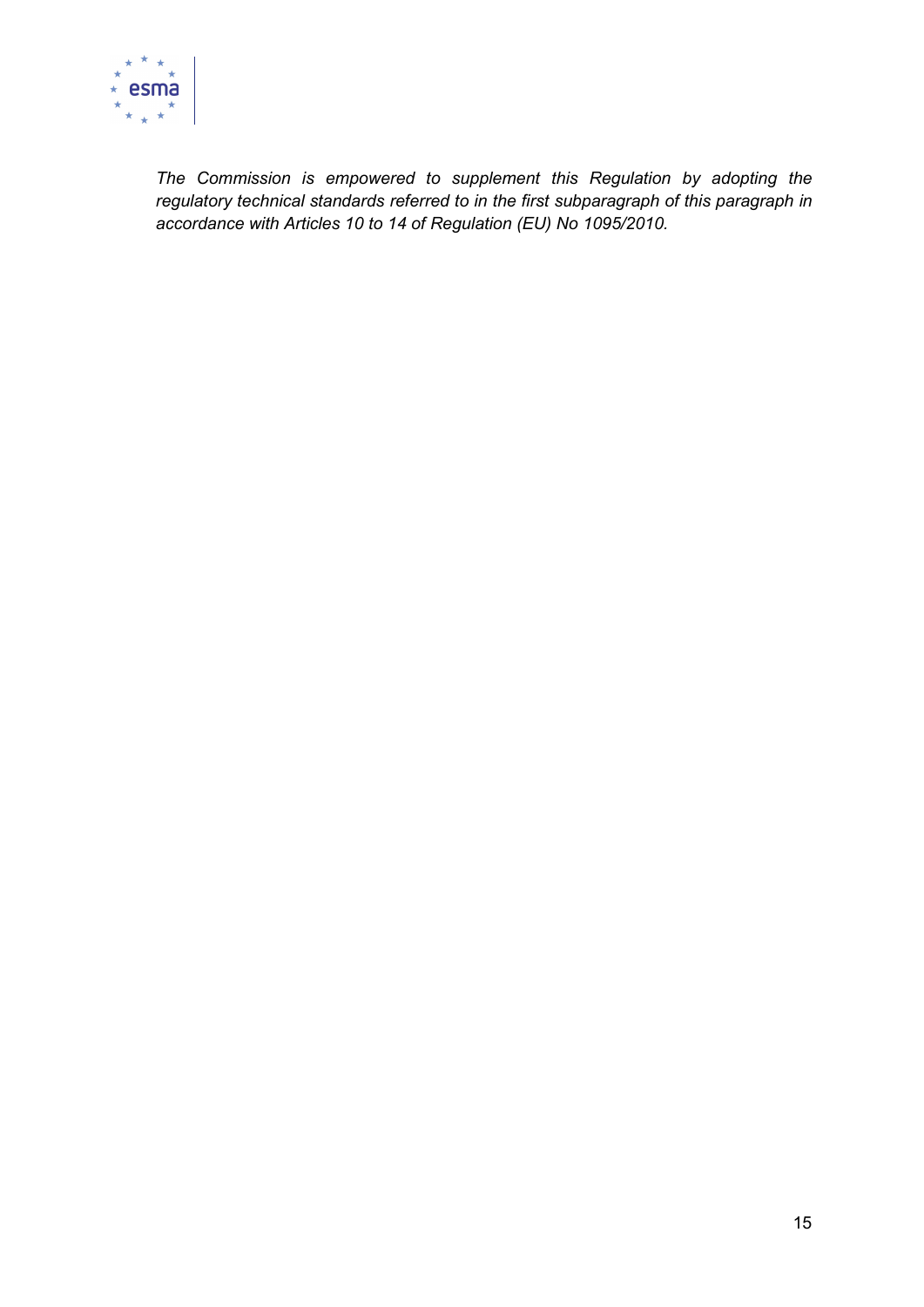

## Annex II – Cost-benefit analysis

#### 1. Introduction

Pursuant to the fourth subparagraph of paragraph 7 of Article 4 of CCPRRR the Commission is empowered to adopt a delegated act to supplement the CCPRRR by further specifying the content of the written arrangements and procedures for the functioning of the resolution colleges in accordance with paragraph 1 of Article 4.

ESMA shall develop draft regulatory technical standards in order to specify the content of the written arrangements and procedures for the functioning of the resolution colleges and ESMA shall submit those draft regulatory technical standards to the Commission by 12 February 2022.

In carrying out a cost benefit analysis on the draft regulatory technical standards it should be noted that:

- The main policy decisions have already been taken under the primary legislation (CCPRRR) and the impact of such policy decisions have already been analysed to some extent by the Impact Assessment by the European Commission<sup>8</sup>;
- ESMA must act in accordance with the specific mandate provided in the legislation;
- ESMA policy options should be of a purely technical nature and not contain strategic decisions or policy choices and their content is limited by the legislative acts on which they are based.

#### 2. Background

Article 4(7) of the CCPRRR mandates ESMA to develop draft regulatory technical standards (RTS) specifying the content of the written arrangements and procedures for the functioning of the resolution colleges. For the purposes of preparing those regulatory technical standards, ESMA shall take into account the relevant provisions of the delegated acts adopted on the basis of Article 88(7) of BRRD.

#### 3. Cost-benefit analysis

Considering the empowerment to ESMA to further specify the content of the written arrangements and procedures for the functioning of the resolution colleges, the variable on which ESMA can complement is fairly limited and the actual policy option is to provide a wellconsidered range of elements further assisting the resolution college(s) to function as efficiently as possible to perform its tasks.

<sup>8</sup> https://eur-lex.europa.eu/legal-content/EN/TXT/?uri=SWD%3A2016%3A0368%3AFIN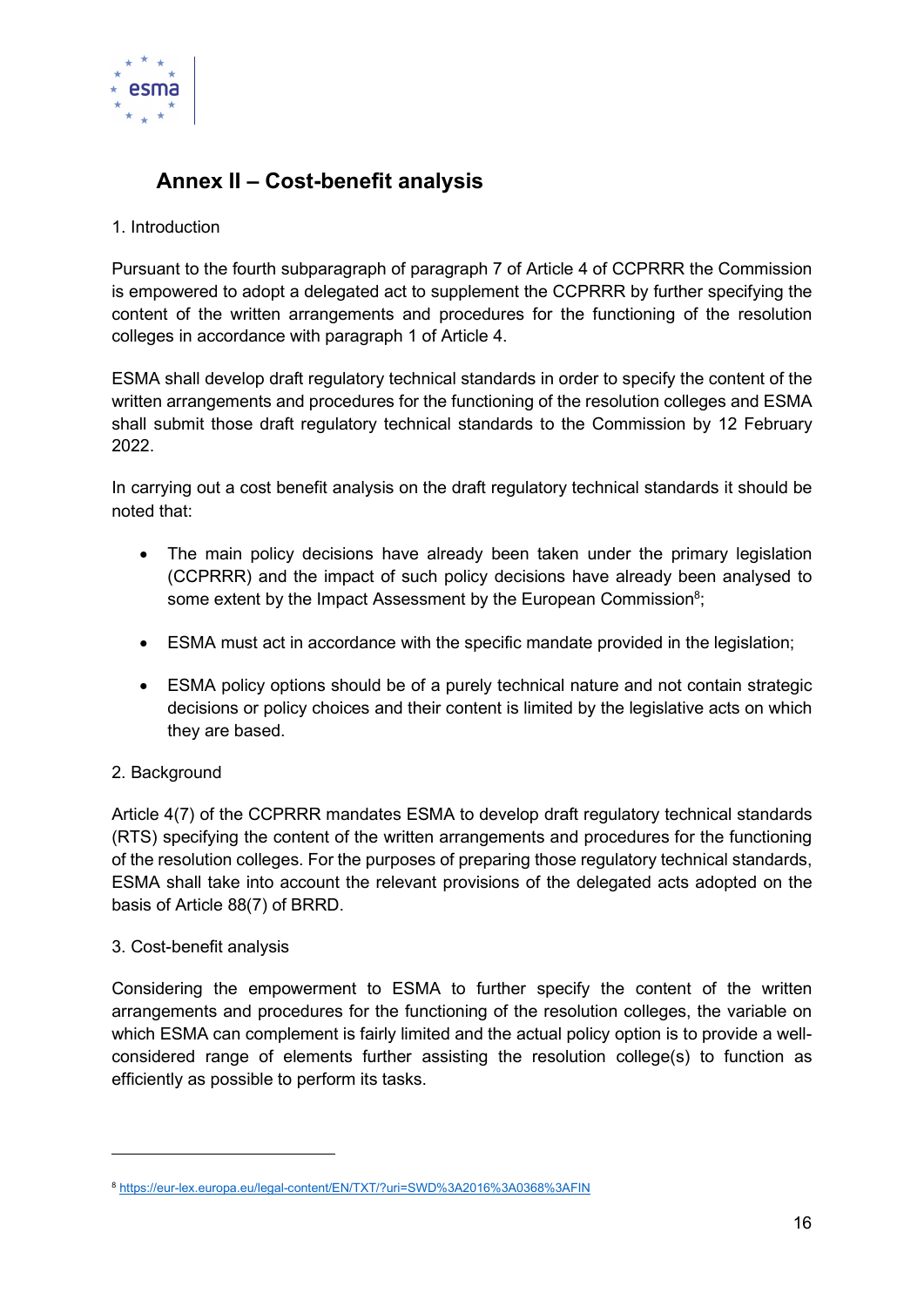

ESMA has considered how to further specify the written arrangements and procedures and identified two main options in relation to the granularity as the mandate and the articles crossreferred to are already very detailed under CCPRRR.

different corresponding policy options with regards to the granularity of such elements are detailed below.

| <b>Specific objective</b>                                                                                          | To specify the content of the written arrangements and procedures<br>to ensure the consistent and coherent functioning of resolution<br>colleges across the Union in order for the resolution college to<br>carry out the tasks referred to in Articles 12, 15 and 16 of CCPRRR<br>and ensure cooperation and coordination with the authorities that<br>are members of the resolution college and, where appropriate,<br>cooperation with third-country competent authorities<br>and<br>resolution authorities. |
|--------------------------------------------------------------------------------------------------------------------|-----------------------------------------------------------------------------------------------------------------------------------------------------------------------------------------------------------------------------------------------------------------------------------------------------------------------------------------------------------------------------------------------------------------------------------------------------------------------------------------------------------------|
| Policy option 1                                                                                                    | The written arrangements and procedures for resolution colleges<br>provided in the draft RTS prescribe in a detailed manner the<br>functioning rules of the college and its members.                                                                                                                                                                                                                                                                                                                            |
| How would this option<br>achieve the objective?                                                                    | Specific rules would ensure that the roles and responsibilities of<br>the resolution college members and observers and corresponding<br>processes are precisely defined and that the overall objectives of<br>the resolution college are met in a clear manner.                                                                                                                                                                                                                                                 |
| <b>Policy option 2</b>                                                                                             | The written arrangements and procedures for resolution colleges<br>provided in the draft RTS should remain flexible on the working<br>rules of the college.                                                                                                                                                                                                                                                                                                                                                     |
| How would this option<br>achieve the objective?                                                                    | A more flexible approach would enable the resolution college to<br>decide on the most appropriate way to address its functioning and<br>achieve the tasks of the resolution college.                                                                                                                                                                                                                                                                                                                            |
| Which policy option is<br>the preferred one?                                                                       | A more precise approach, as described in option 1, is preferred to<br>ensure all resolution colleges are clearly set up and organised to<br>efficiently and consistently achieve the overall objectives of the<br>resolution college.                                                                                                                                                                                                                                                                           |
| within<br>the<br>sole<br>of<br>responsibility<br>ESMA? If not, what<br>body<br>other<br>is<br>concerned / needs to | Is the policy chosen $\vert$ The preferred policy option is the chosen within the responsibility<br>of ESMA.                                                                                                                                                                                                                                                                                                                                                                                                    |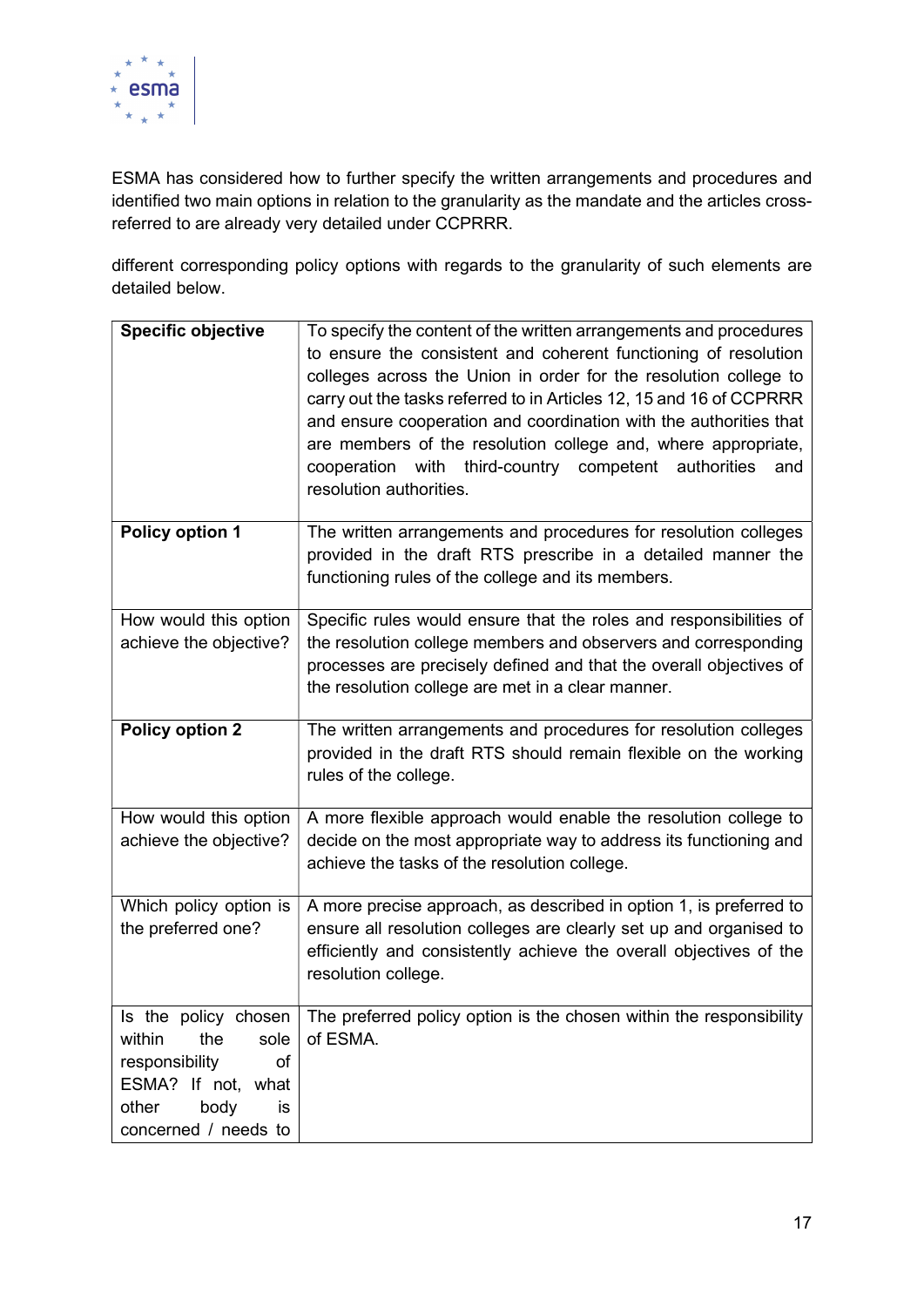

| be         | informed | or |
|------------|----------|----|
| consulted? |          |    |
|            |          |    |

| Impacts of the proposed policies: |                                                                                                                                                                                                                                                                                                           |  |  |  |
|-----------------------------------|-----------------------------------------------------------------------------------------------------------------------------------------------------------------------------------------------------------------------------------------------------------------------------------------------------------|--|--|--|
| Policy option 1                   | The written arrangements and procedures for resolution colleges<br>under draft RTS prescribe in a detailed manner the working rules<br>of the resolution college and its members.                                                                                                                         |  |  |  |
| <b>Benefits</b>                   | Ensures that the working rules and practices of resolution colleges<br>across the EU are harmonised.                                                                                                                                                                                                      |  |  |  |
| Regulator's costs                 | There may be costs involved of producing specific documentation<br>to the resolution college if requested and specified in the draft RTS<br>but it will a one-off cost for all resolution colleges they participate<br>in if the draft RTS is very prescriptive.                                          |  |  |  |
| Compliance costs                  | For the CCPs the compliance costs should be very low as the<br>obligation lies on the resolution authorities and resolution college<br>members. There may be costs involved for the CCPs of producing<br>specific information to the respective resolution college if so<br>prescribed in the draft RTS.  |  |  |  |
| Policy option 2                   | The written arrangements and procedures for resolution colleges<br>under the draft RTS should remain flexible on the working rules of<br>the resolution college.                                                                                                                                          |  |  |  |
| <b>Benefits</b>                   | Enables resolution colleges to decide on the most appropriate way<br>to function and perform its tasks.                                                                                                                                                                                                   |  |  |  |
| Regulator's costs                 | There will be costs and risks involved in producing ad-hoc<br>procedures and documentation in relation to the resolution college<br>if not specified in the draft RTS.                                                                                                                                    |  |  |  |
| Compliance costs                  | For the CCPs the compliance costs should be very low as the<br>obligation lies on the resolution authorities and resolution college<br>members. There may be costs involved for the CCPs of producing<br>ad-hoc information to the respective resolution college if so is<br>prescribed in the draft RTS. |  |  |  |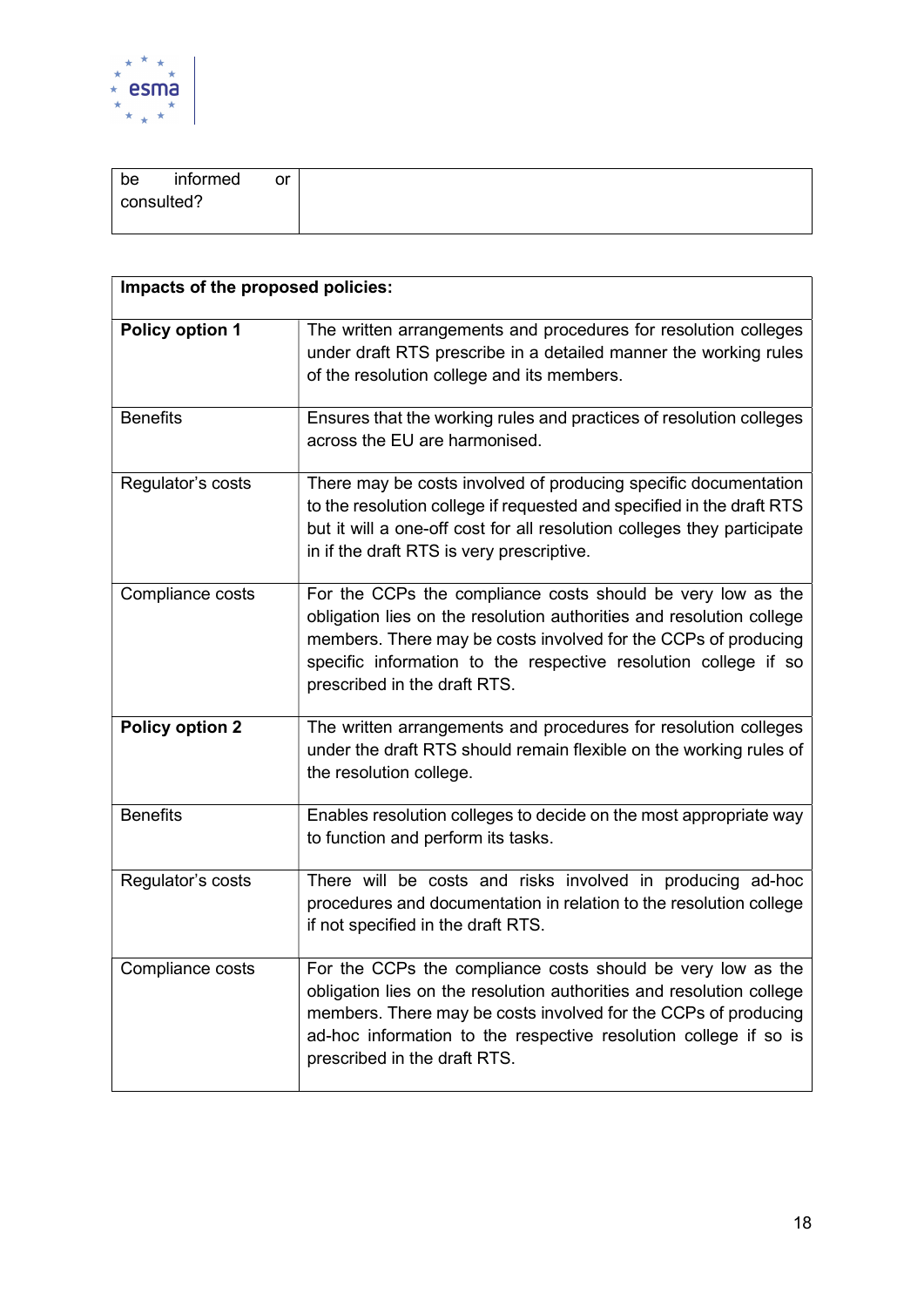

#### 5.1.1 Summary of consultation responses

There was only one respondent to the consultation and such respondent agrees with the costbenefit analysis provided by ESMA and supports the conclusion of ESMA, that the benefits of having those RTS to prescribe in a detailed manner the working rules of the resolution college and its members outweigh the costs, which results in the preferable choice of Option.

#### 5.1.2 ESMA's feedback

ESMA notes that the Option 1 is supported.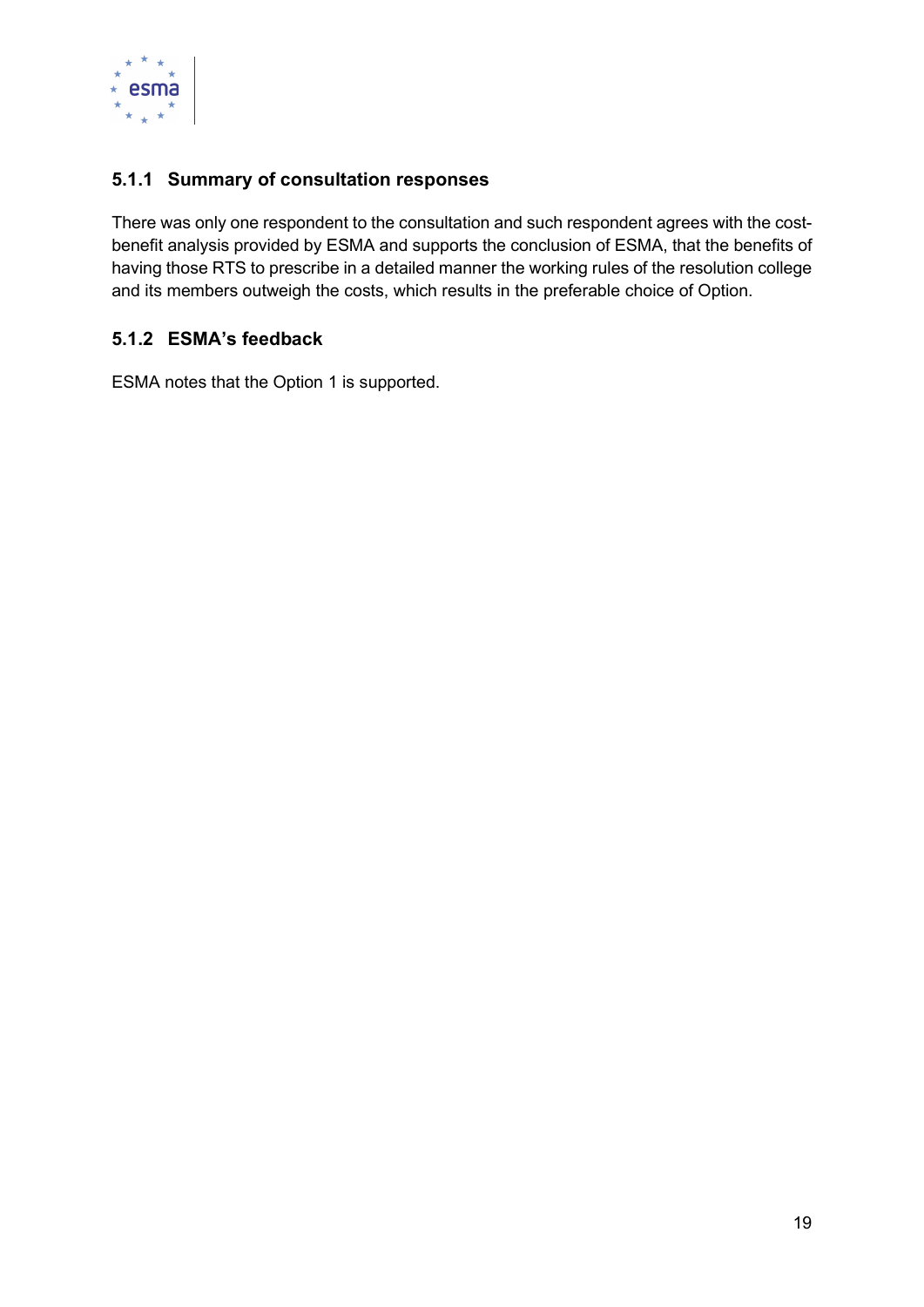

## Annex III – Advice of the Securities and markets Stakeholder Group

In accordance with Article 10 of ESMA Regulation, ESMA has requested the advice of the Securities and Markets Stakeholder Group (SMSG). The SMSG has not provided any comment.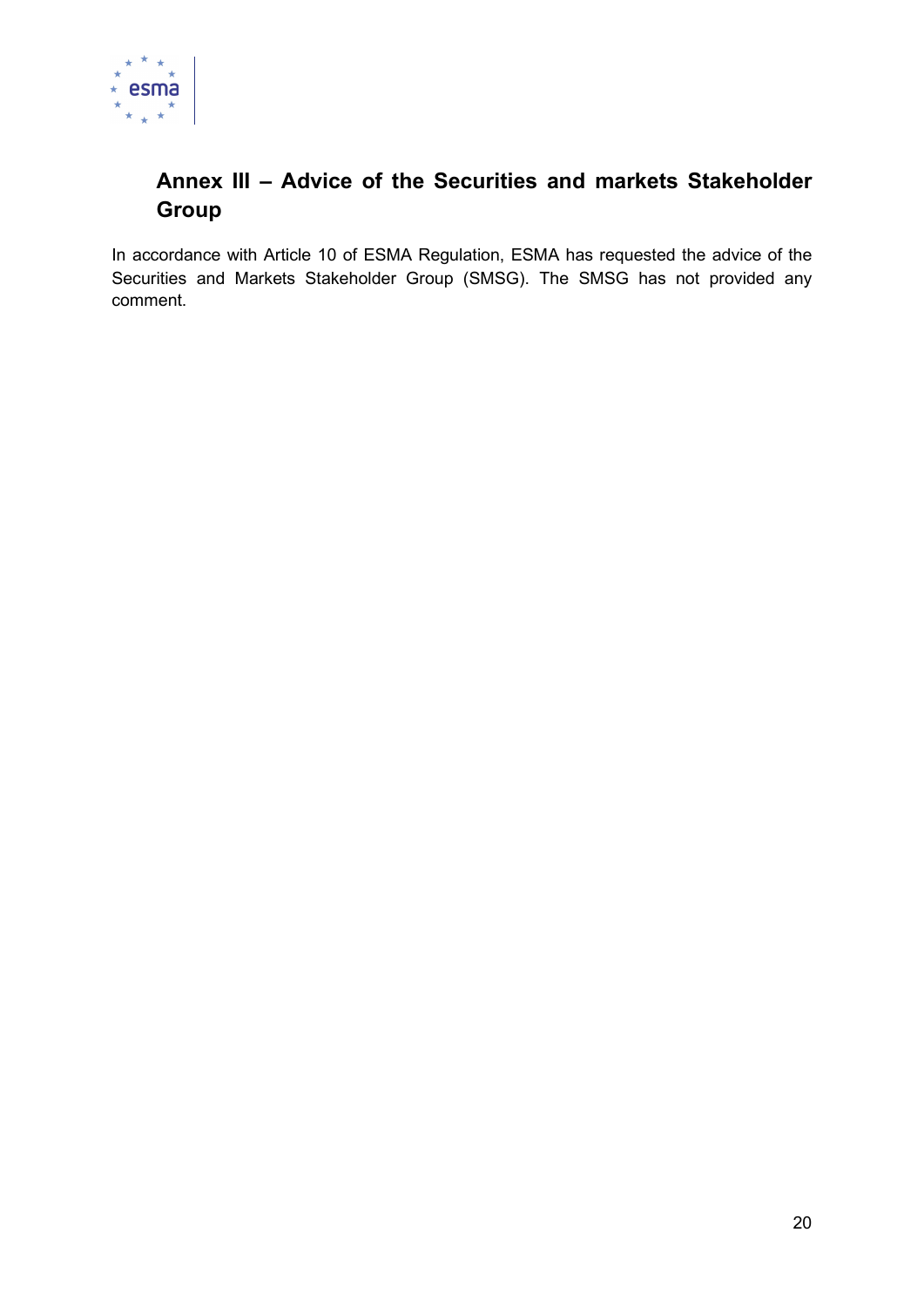

### Annex IV - Draft RTS

#### COMMISSION DELEGATED REGULATION (EU) No …/..

supplementing Regulation (EU) 2021/23 of the European Parliament and of the Council with regard to regulatory technical standards specifying the content of the written arrangements and procedures for the functioning of the resolution colleges

#### of  $[ ]$

#### (text with EEA relevance)

#### THE EUROPEAN COMMISSION,

Having regard to the Treaty on the Functioning of the European Union,

Having regard to Regulation (EU) No 2021/23 of the European Parliament and of the Council of 16 December 2020 on a framework for the recovery and resolution of central counterparties, and in particular Article 4(7), fourth subparagraph, thereof,

Whereas:

- (1) In order to ensure a consistent and coherent functioning of the resolution colleges referred to in Article 4 of Regulation (EU) No 2021/23 of the European Parliament and of the Council of 16 December 2020 on a framework for the recovery and resolution of central counterparties<sup>9</sup> across the Union, it is necessary to specify the content of the written arrangements and procedures for their functioning.
- (2) The resolution colleges should facilitate cooperation among competent authorities and resolution authorities, notably at the preparatory stages of recovery and resolution, by gathering all relevant competent authorities, the relevant members of the European System of Central Banks, central banks of issue of the relevant Union currencies of the financial instruments cleared, the relevant ministry, the European Securities and Markets Authority (ESMA) and the European Banking Authority (EBA).
- (3) The written arrangements and procedures of the resolution college should include the necessary organisational provisions to ensure efficient and effective decision making, information exchange processes and cooperation among the authorities. In particular, the resolution college should recognise the need for establishment of flexible substructures

<sup>9</sup> OJ L 22, 22.1.2021, p. 1.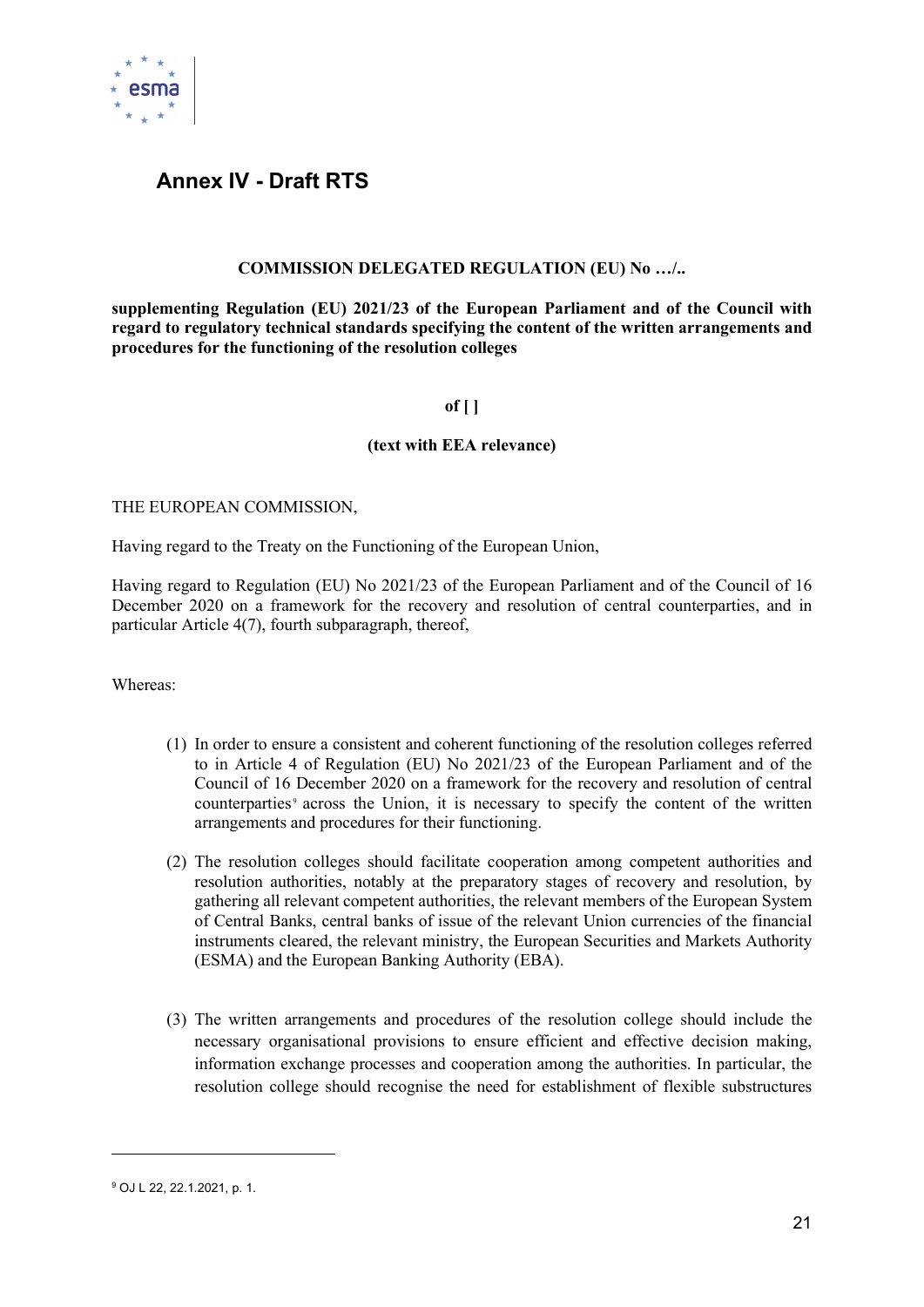

within the resolution college to carry out its functions and ensure that members are able to contribute in an appropriate manner in relation to the various activities of the college.

- (4) The written arrangements and procedures of the resolution college should also include the necessary operational provisions to ensure that they enable the resolution authorities to both, coordinate their input to the supervisory college established pursuant to Article 18 of Regulation (EU) No 648/2012 of the European Parliament and Council of 4 July 2012 on OTC derivatives, central counterparties and trade repositories which is covering the dayto-day operation of CCPs as opposed to the specific cases of extreme financial distress of the CCP and to organise the analysis, consideration and evaluation of the input that the resolution authorities receive from the supervisory college. Written arrangements should, therefore, ideally include a process of communication between the supervisory and the resolution college.
- (5) To ensure that operational procedures are effective to address a case of emergency, the resolution authority should undertake appropriate tests for the readiness of the resolution college to act and respond in such scenario.
- (6) Timely and realistic planning for all joint decision processes is necessary to ensure smooth and efficient decision taking. Every authority involved in these processes should provide to the resolution authority its contribution in relation to the respective joint decision in a timely and efficient way and in accordance with the timetables agreed for the respective joint decision.
- (7) It is necessary to ensure that joint decisions are taken swiftly and in a timely manner. This is particularly important for decisions on resolution but is also relevant for resolution planning and resolvability assessment. At the same time, it should be ensured that all authorities involved in the joint decision-making process are provided with adequate time to express their views. The steps for reaching any joint decision should be set out, recognising that some of these steps may be performed in parallel and others sequentially.
- (8) In order to ensure comparability of processes and outcomes, and therefore achieve convergence across different resolution colleges, this Regulation should set out uniform rules on the process and documentation required for the joint decision making within the resolution colleges.
- (9) It is furthermore necessary to set out procedural framework for the resolution authority and the other authorities to strive for efficient and workable resolution planning even in the absence of joint decisions.
- (10) This Regulation is based on the draft regulatory technical standards submitted by the European Securities and Markets Authority (ESMA) to the Commission.
- (11) In accordance with Article 10 of Regulation (EU) No 1095/2010 of the European Parliament and of the Council of 24 November 2010 establishing a European Supervisory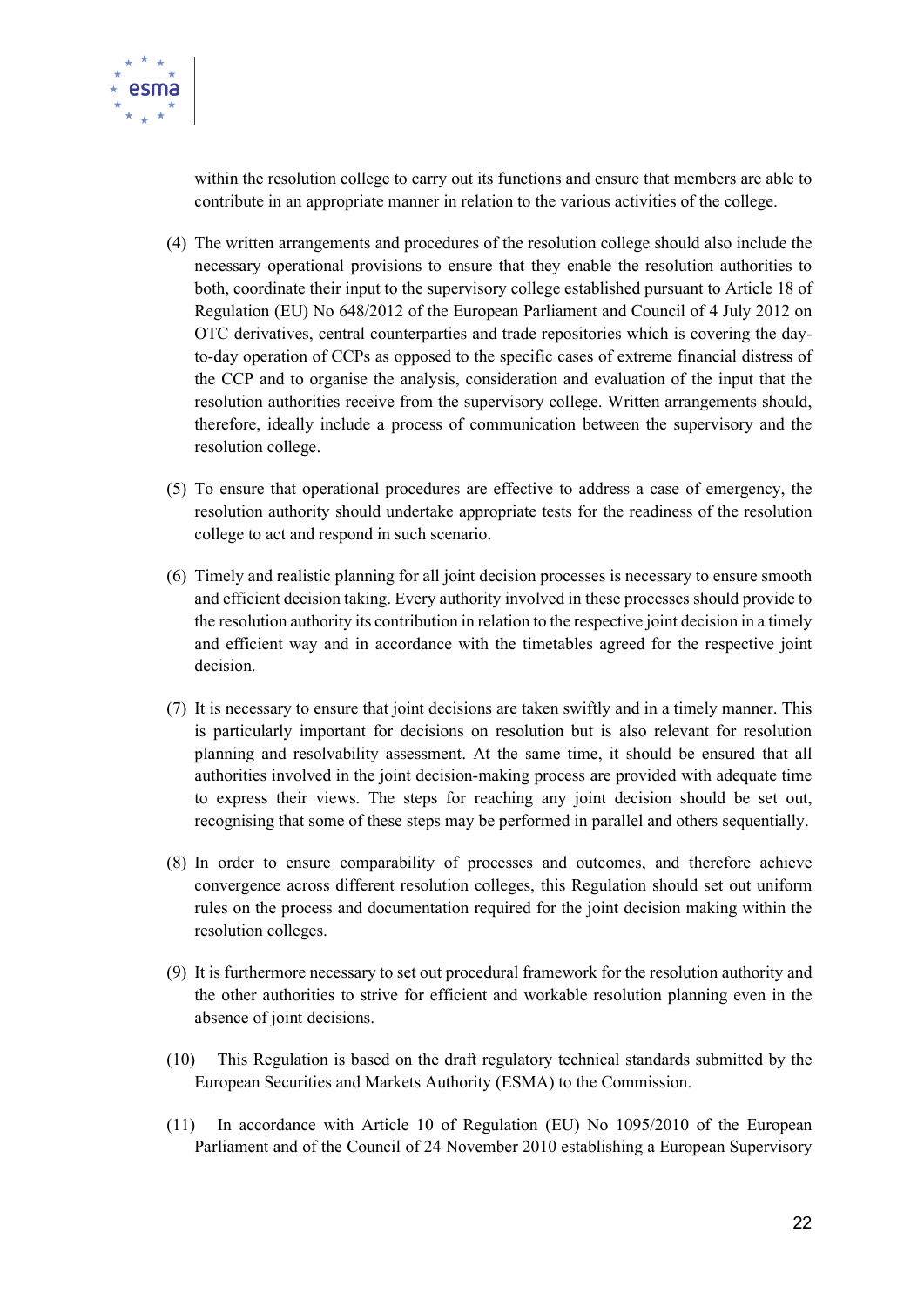

Authority (European Securities and Markets Authority)<sup>10</sup>, ESMA has conducted open public consultations on the draft regulatory technical standards, analysed the potential related costs and benefits and requested the opinion of the Securities and Markets Stakeholder Group established by Article 37 of Regulation (EU) No 1095/2010.

HAS ADOPTED THIS REGULATION:

<sup>10</sup> OJ L 331, 15.12.2010, p. 84.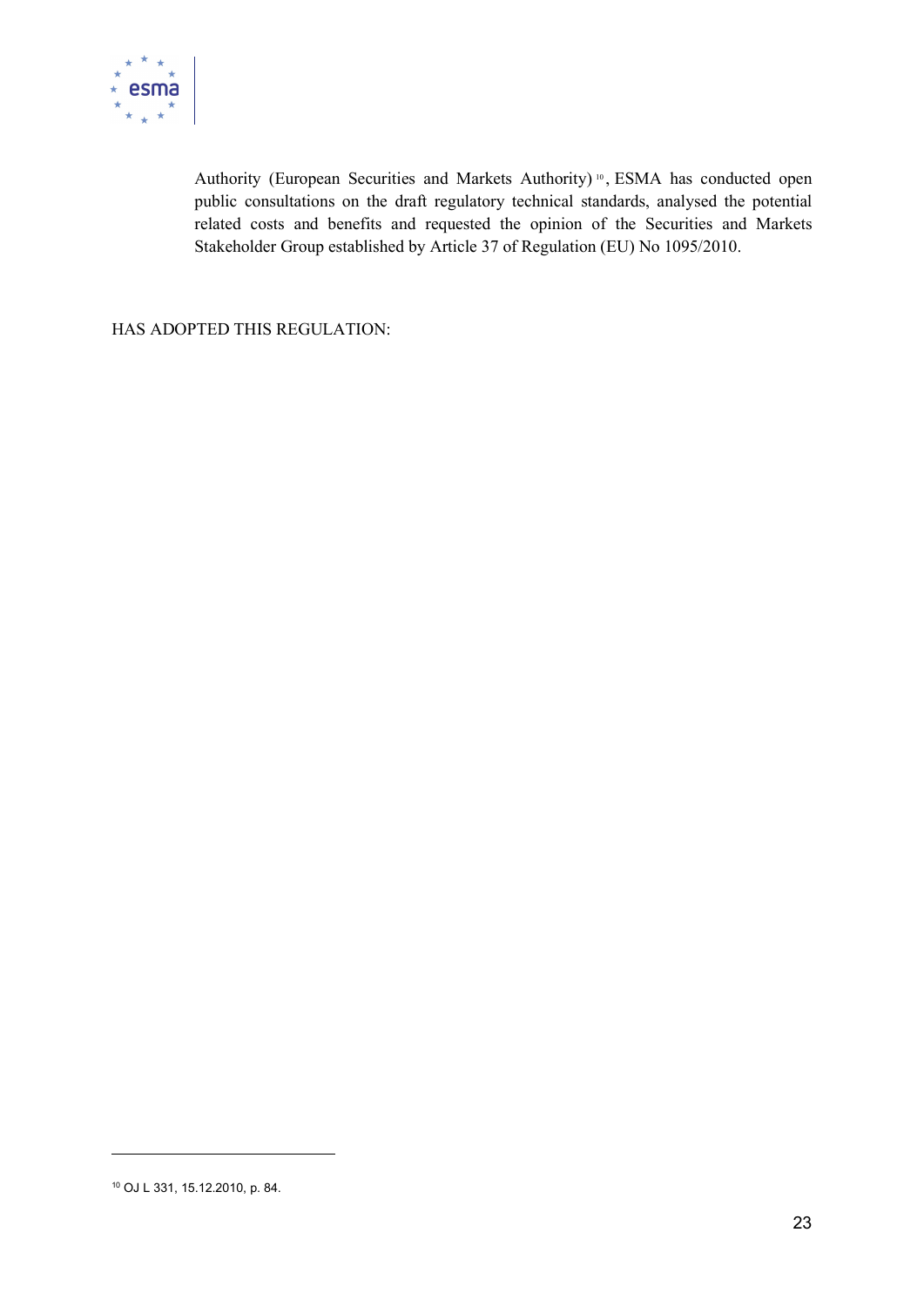

#### SECTION I: Operational organisation of resolution colleges

#### Article 1

#### Identification of resolution college members and potential observers

1. The resolution authority of the CCP shall identify the resolution college members referred to in Article 4(2) of Regulation (EU) 2021/23 and shall identify the observers referred to in Article 4(4) of Regulation (EU) 2021/23 pursuant to the procedure set out in Article 2 of this Regulation.

2. The resolution authority of the CCP shall communicate the list of members and potential observers and any changes thereto to the resolution college.

3. The resolution authority of the CCP shall review and update the list of members and potential observers at least annually and in any case whenever there is a change in the relevant authorities.

#### Article 2

#### Third-country authorities as observers in the resolution college

1. Upon receipt of a relevant request to participate in the resolution college from the competent or resolution authority of clearing members established in third countries or the competent or resolution authority of third-country CCPs with which the CCP has established interoperability arrangements as referred to in Article 4(4) of Regulation (EU) 2021/23, or when planning to invite them to attend in the resolution college, the resolution authority of the CCP shall communicate the plan or the request to the resolution college.

- 2. The communication shall be accompanied by all of the following:
- (a) the opinion of the resolution authority of the CCP, also having regard to point (b) of this paragraph, on the equivalence of the confidentiality regime applicable to the candidate observer;
- (b) the terms and conditions for the participation of observers in the resolution college that shall be included in the written arrangements and procedures as proposed by the resolution authority of the CCP;
- (c) the view of the resolution authority of the CCP as to the significance of the exposure of the relevant third-country clearing members or interoperable CCPs;
- (d) the setting of a time limit, upon the expiration of which consent shall be assumed: within that time limit any disagreeing authorities referred to in Articles 4(2)(b) and (c) of Regulation (EU) 2021/23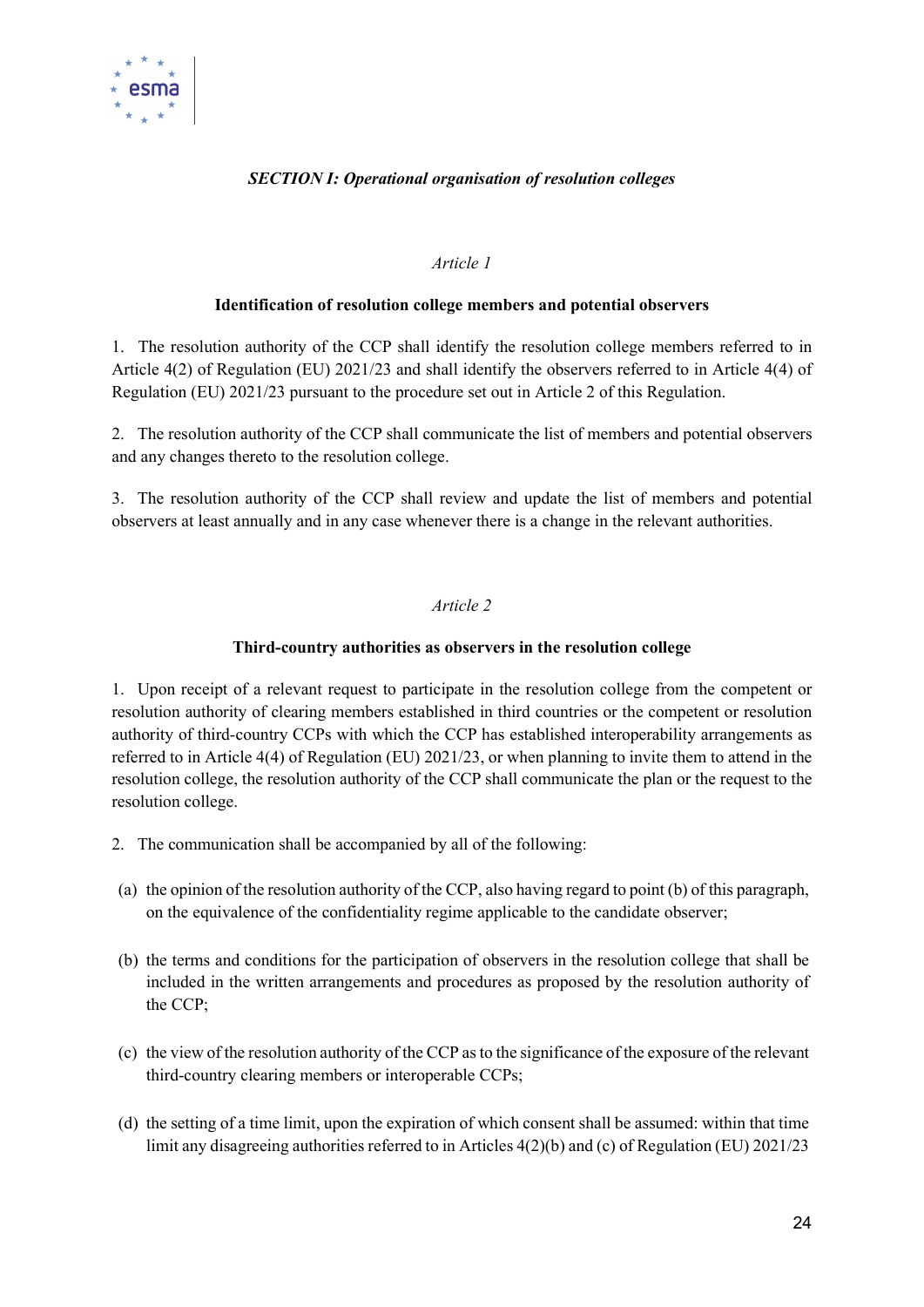

may express its fully reasoned objection to the opinion of the resolution authority of the CCP referred to in point (a) of this paragraph.

3. When an objection is expressed, the resolution authority of the CCP shall take it into account before making its final decision. Its decision shall be fully reasoned and communicated to all resolution college members and shall, if relevant, reflect the reasons for not taking into account certain views.

4. When the resolution authority of the CCP makes the decision to invite an authority of a third country, as foreseen in Article 4(4) of Regulation (EU) 2021/23, it shall send an invitation to the potential observer. The invitation shall be accompanied by the terms and conditions of participation as an observer set out in the written arrangements. The potential observer receiving the invitation shall be considered an observer upon acceptance of the invitation, which shall be deemed as acceptance of the terms and conditions of participation.

5. Following acceptance, the resolution authority of the CCP shall transmit an updated version of the list referred to in Article 1 of this Regulation to the resolution college.

#### Article 3

#### Communication with the CCP

1. The resolution authority of the CCP shall ensure regular interaction with the CCP to enhance the efficient and effective functioning of the resolution college.

2. The resolution authority of the CCP shall communicate to the CCP the establishment of the resolution college and a list of its members and observers, if any, as well as any change to this list.

#### Article 4

#### Establishment and update of contact lists

1. The resolution authority of the CCP shall maintain and share with the resolution college the contact details of persons appointed by each member for the purpose of performing resolution college tasks as well as contact details of persons appointed by the observers.

The contact details shall also include out-of-hours contact details to be used for emergency situations.

2. All resolution college members and observers shall ensure that the resolution authority of the CCP receives all contact details of the relevant contact persons and is informed without undue delay of all relevant changes.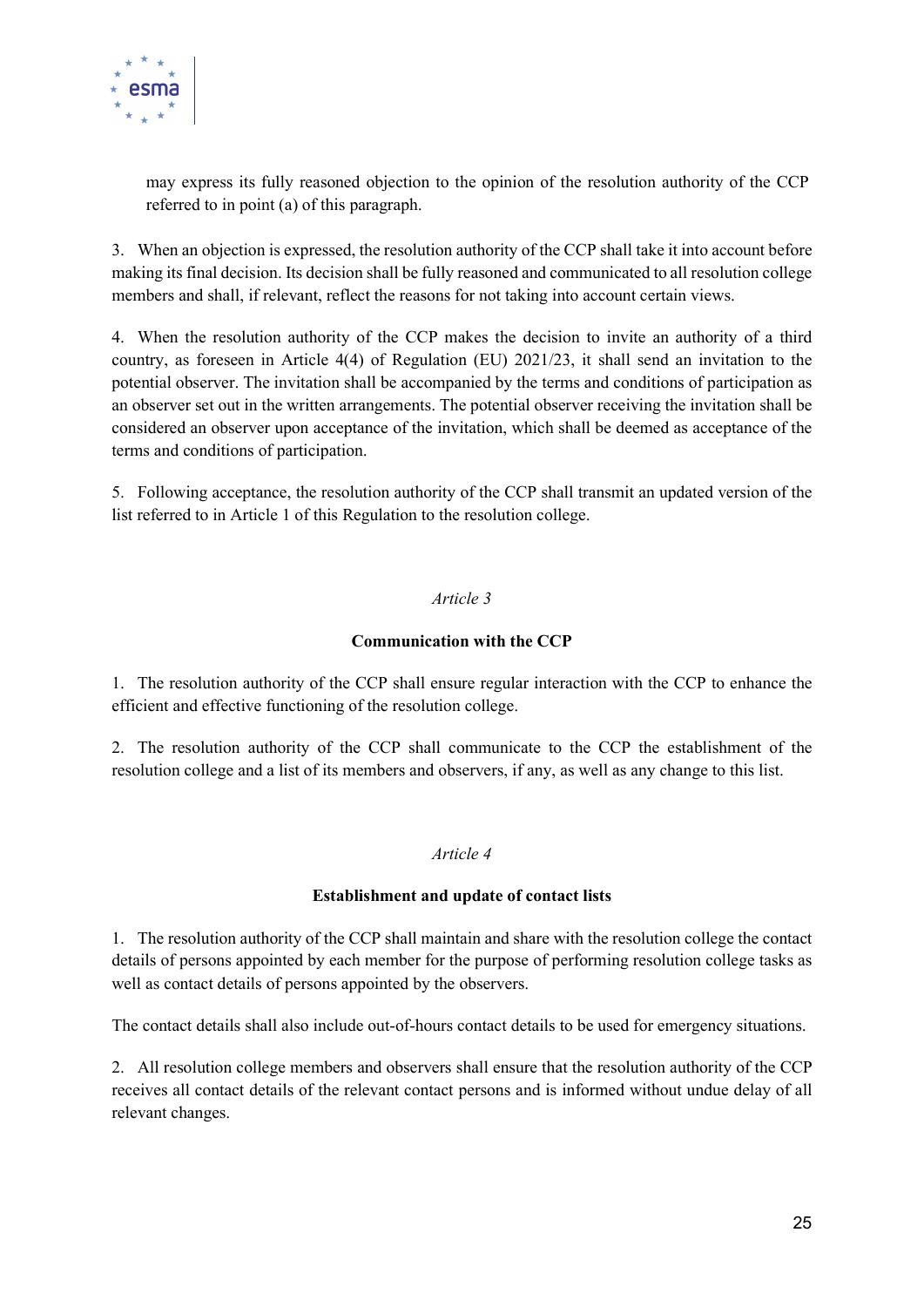

#### Elements of written arrangements and procedures for the functioning of the resolution college

1. The written arrangements and procedures pursuant to Article 4(5)(a) of Regulation (EU) 2021/23 shall include at least the identification of the resolution college members and observers and shall set out a framework for cooperation between resolution college members and coordination of activities and tasks.

- 2. The framework for cooperation and coordination shall include all of the following:
- (a) the resolution college governance, its working language and voting procedures;
- (b) the tasks and decisions to be undertaken by the resolution college, including the right of the resolution college to form committees and the procedures to obtain agreement on the formation of such committees and the delegation of tasks to them, together with any applicable conditions;
- (c) the responsibilities of the chair in relation to the tasks and decisions referred to in point (b) of this paragraph;
- (d) the structure of the resolution college, in particular any committees formed under point (b) of this paragraph and the identification of the resolution college members participating in such committees and observers admitted to such committees;
- (e) the terms and conditions of the participation of members of the resolution college, including their involvement in the tasks and decisions identified in point (b) of this paragraph;
- (f) the terms and conditions for the participation of observers of the resolution college, including their involvement in the dialogues and activities of the resolution college as well as their rights and obligations regarding exchanging information, having regard to Articles 4, 8 and 80 of Regulation (EU) 2021/23. For this purpose, the resolution authority of the CCP shall ensure that the terms and conditions for the participation of observers are not more favourable than terms and conditions set out for resolution college members;
- (g) day-to-day, as well as emergency situation communication, cooperation and coordination arrangements, such as regular updates on the corporate structure and business activities of the CCP, including the type of services it provides, the products, asset classes and types of transactions it clears, the CCPs, trading venues, payment systems and central securities depositories and securities settlement systems to which it is linked and the geographical mix of direct and significant indirect participants known to the CCP;
- (h) procedures for the adoption of joint decisions as far as this is not covered by Regulation (EU) 2021/23 and procedures to reach a common understanding where joint decision is not required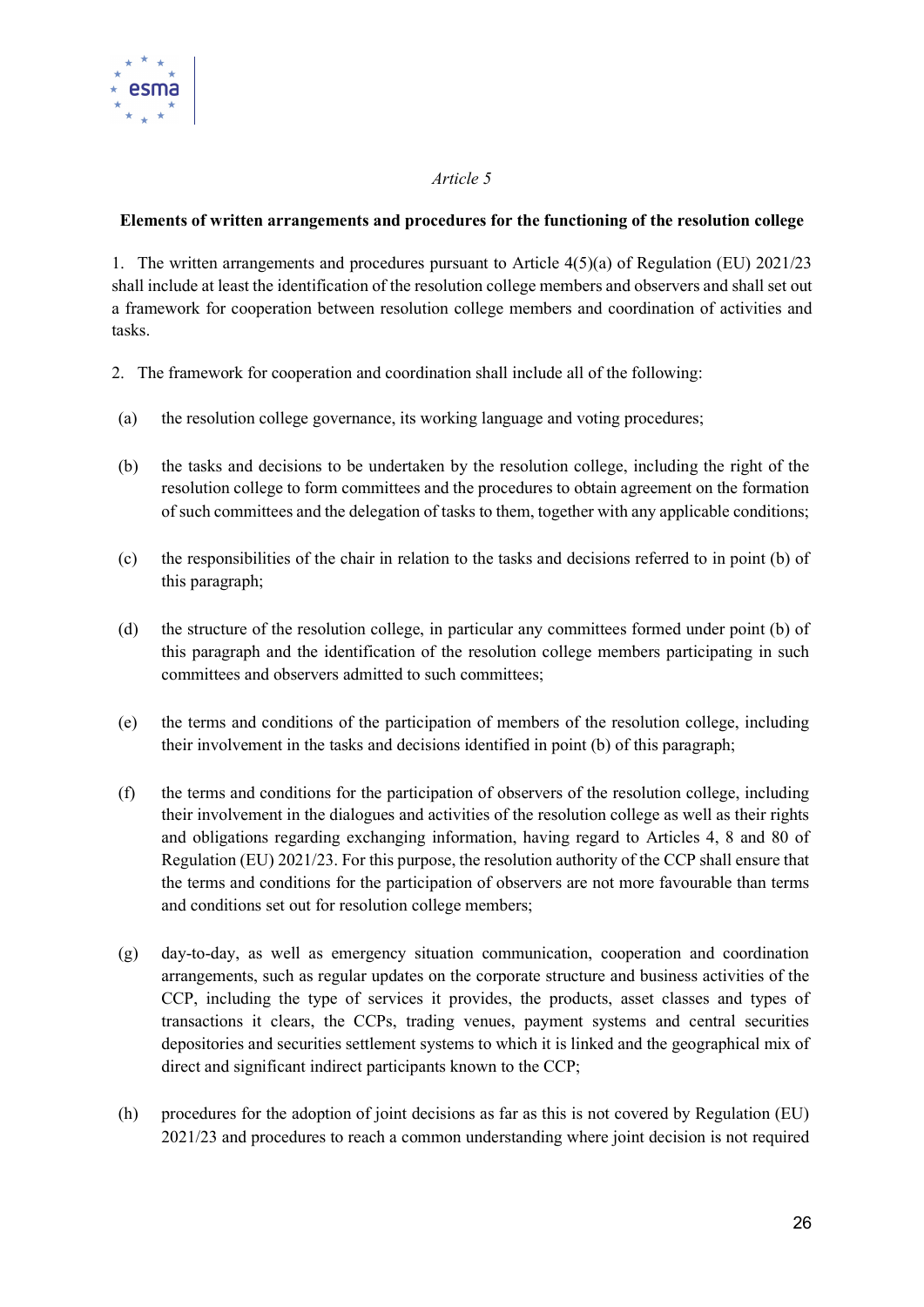

but such a common understanding within the resolution college or within any of its committees appears necessary;

- (i) arrangements for exchanging information, whether confidential or not, including the relevant scope and frequency of such exchange and the communication channels to be used, having regard to Articles 8, 73 and 80 of Regulation (EU) 2021/23 and to the role of the resolution authority of the CCP as the coordinator for collecting and disseminating information amongst the resolution college members and observers, where applicable;
- (j) a description of relevant information to be shared with resolution college members and observers in particular in relation to resolution planning, resolvability assessment and other tasks referred to in Article 4 of Regulation (EU) 2021/23 having regard to Articles 8, 73 and 80 of Regulation (EU) 2021/23 and to the role of the resolution authority of the CCP;
- (k) arrangements for the treatment of confidential information having regard to Articles 8, 73 and 80 of Regulation (EU) 2021/23;
- (l) procedures for convening and holding regular and ad hoc meetings;
- (m) arrangements relating to the interaction between the resolution college and the CCP supervisory college referred to in Article 2(24) of Regulation (EU) 2021/23, including the coordination of inputs from resolution college members and the communication of such input to the supervisory college where required for the purposes of exercising their tasks under Regulation (EU) 2021/23;
- (n) procedures in relation to the communication policy referred to in Article 9 of this Regulation;
- (o) any other agreement concerning the functioning of the resolution college; and
- (p) any provisions covering amendment and discontinuance arrangements.

#### Article 6

#### Establishment and update of written arrangements and procedures for the functioning of the resolution college

1. The resolution authority of the CCP shall prepare its proposal for the written arrangements and procedures for the functioning of the resolution college in accordance with Article 5 of this Regulation.

2. The resolution authority of the CCP shall communicate its proposal to the resolution college for consultation, inviting the members to provide their opinion and indicating the deadline for the submission of such opinions.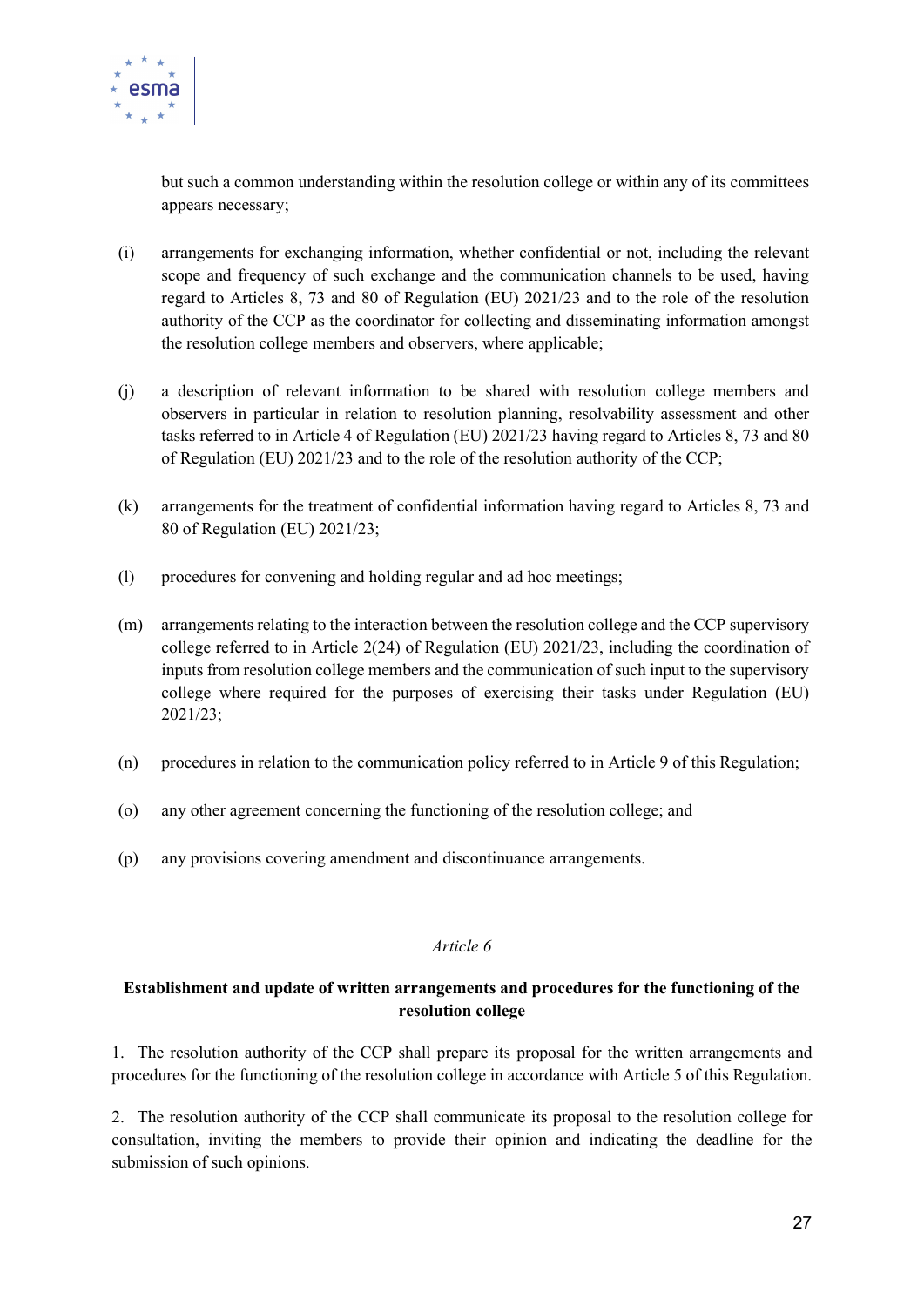

3. Where the members of the resolution college referred to in paragraph 2 do not express any comments within the deadline, the resolution authority of the CCP shall proceed with the adoption of the written arrangements by the resolution college.

Where the members of the resolution college express comments regarding the proposal for the written arrangements circulated pursuant to paragraph 2, they shall submit those comments together with a thorough explanation to the resolution authority of the CCP within the deadline.

4. The resolution authority of the CCP shall consider the opinions of the members of the resolution college and reason its decision when it does not take those opinions into account and proceed with the adoption of the written arrangements by the resolution college.

5. Upon finalisation, the resolution authority of the CCP shall communicate the written arrangements and procedures for the functioning of the resolution college to the members of the resolution college.

6. Written arrangements and procedures for the functioning of the resolution college shall be reviewed and updated, in particular after any substantive changes in the composition of the resolution college.

7. While updating the written arrangements and procedures for the functioning of the resolution college, the resolution authority of the CCP and the other members of the resolution college shall follow the procedure set out in paragraphs 1 to 5.

8. All members of the resolution college shall be bound by the written arrangements and procedures adopted in accordance with this Article.

#### Article 7

#### Operational aspects of resolution college meetings and other activities

1. The resolution college shall convene at least one meeting per year. The resolution authority of the CCP with the consent of all members of the resolution college, having taken into account the specificities of the CCP, may determine a higher frequency of meetings of the resolution college having regard to the CCP's size, nature, scale and complexity, the systemic implications of the CCP across jurisdictions and currencies, the potential impacts of the activities of the CCP, external circumstances and potential requests by the resolution college members.

2. The resolution authority of the CCP shall organise ad-hoc meetings or other forms of activities between resolution college members and observers, in particular where a dialogue between resolution college members and observers is required.

3. The resolution authority of the CCP shall prepare and communicate to the resolution college the agenda, objectives of meetings and other activities. The resolution authority of the CCP shall communicate the draft agenda to the members of the resolution college for consultation in advance of the meeting, inviting them to contribute to it and add points within an indicated timeline.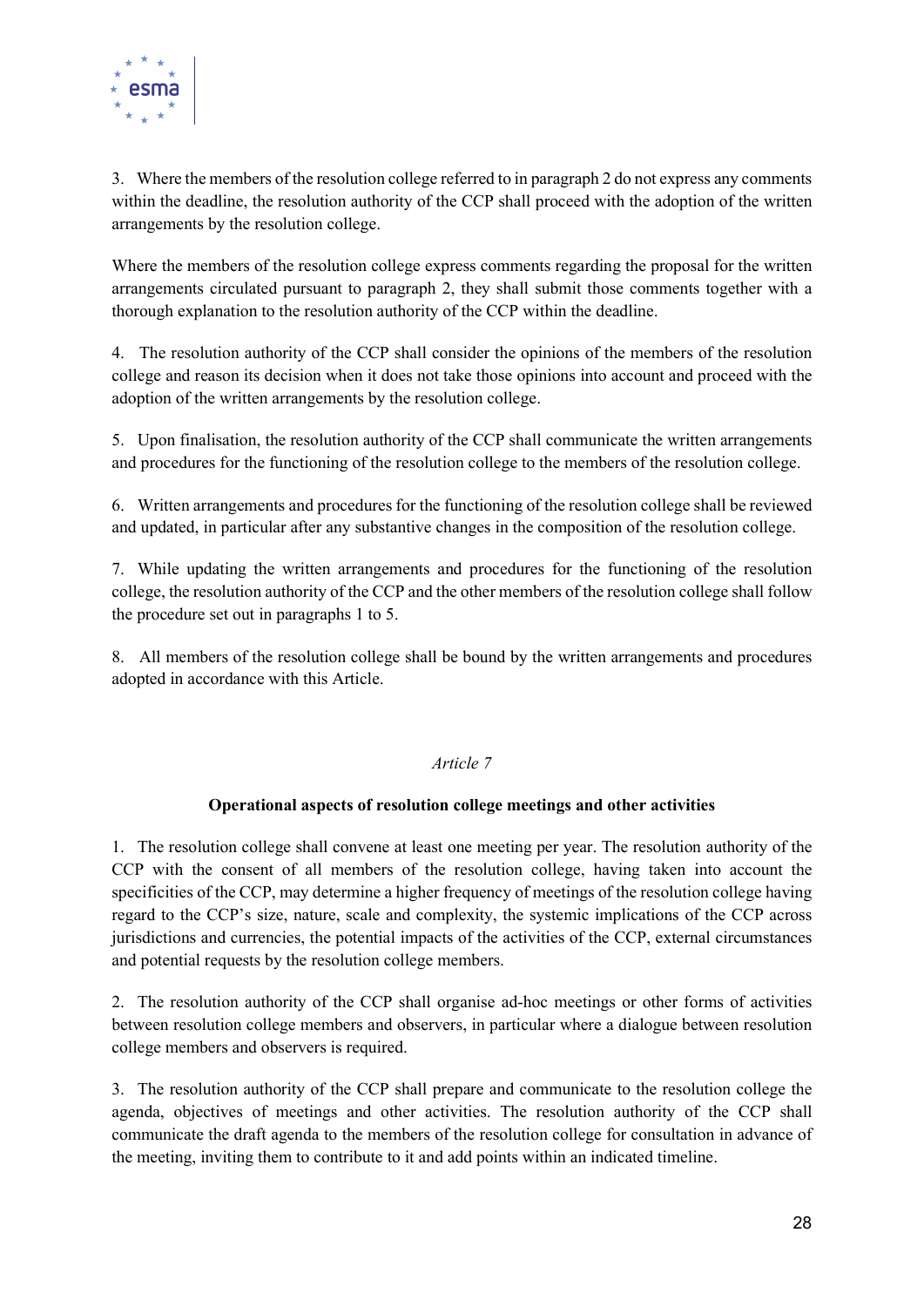

4. All resolution college members and observers shall ensure that appropriate representatives from their respective institutions, in view of the objectives of the meeting and other activities of the resolution college, participate in the resolution college meetings and other activities. These representatives shall be empowered to commit, to the maximum extent possible, their authorities to decisions taken in these meetings or other activities.

5. The resolution authority of the CCP shall endeavour to ensure that relevant documents are circulated at least five business days in advance before a particular meeting or activity of the resolution college, or within any other timeframe agreed by the resolution college, to ensure an efficient meeting or activity.

6. Outcomes and decisions of resolution college meetings or other activities shall be documented in writing and the resolution authority of the CCP shall endeavour to ensure that they are communicated to resolution college members and observers, to the extent relevant to their participation in the meeting, within 15 business days after the meeting/activity or within any other timeframe agreed by the resolution college.

- 7. The resolution authority of the CCP shall at least ensure that:
	- (a) the annual resolution college meetings decide on the resolution plan of the CCP for the preceding resolution cycle and discuss the progress made towards resolvability of the CCP.
	- (b) the resolution college meetings or activities remain effective, while ensuring that all resolution college members and observers are fully informed of the resolution college activities that are relevant to them.
	- (c) the activities of the resolution college are regularly reviewed and remedial action is taken if the resolution college is not operating effectively.

8. To ensure the efficiency and effectiveness of the resolution college, the resolution authority of the CCP shall act as a central point of contact for any matter related to the practical organisation of the resolution college.

#### Article 8

#### Exchange of information

1. Subject to Articles 8, 73 and 80 of Regulation (EU) 2021/23, the resolution authority of the CCP and the members and observers of the resolution college shall ensure that they exchange all essential information received from any source and relevant to the resolution college.

2. That information shall be adequate and accurate, as well as shared in a timely manner to enable and facilitate the efficient, effective and full performance of the tasks of resolution college members in both going concern and emergency situations.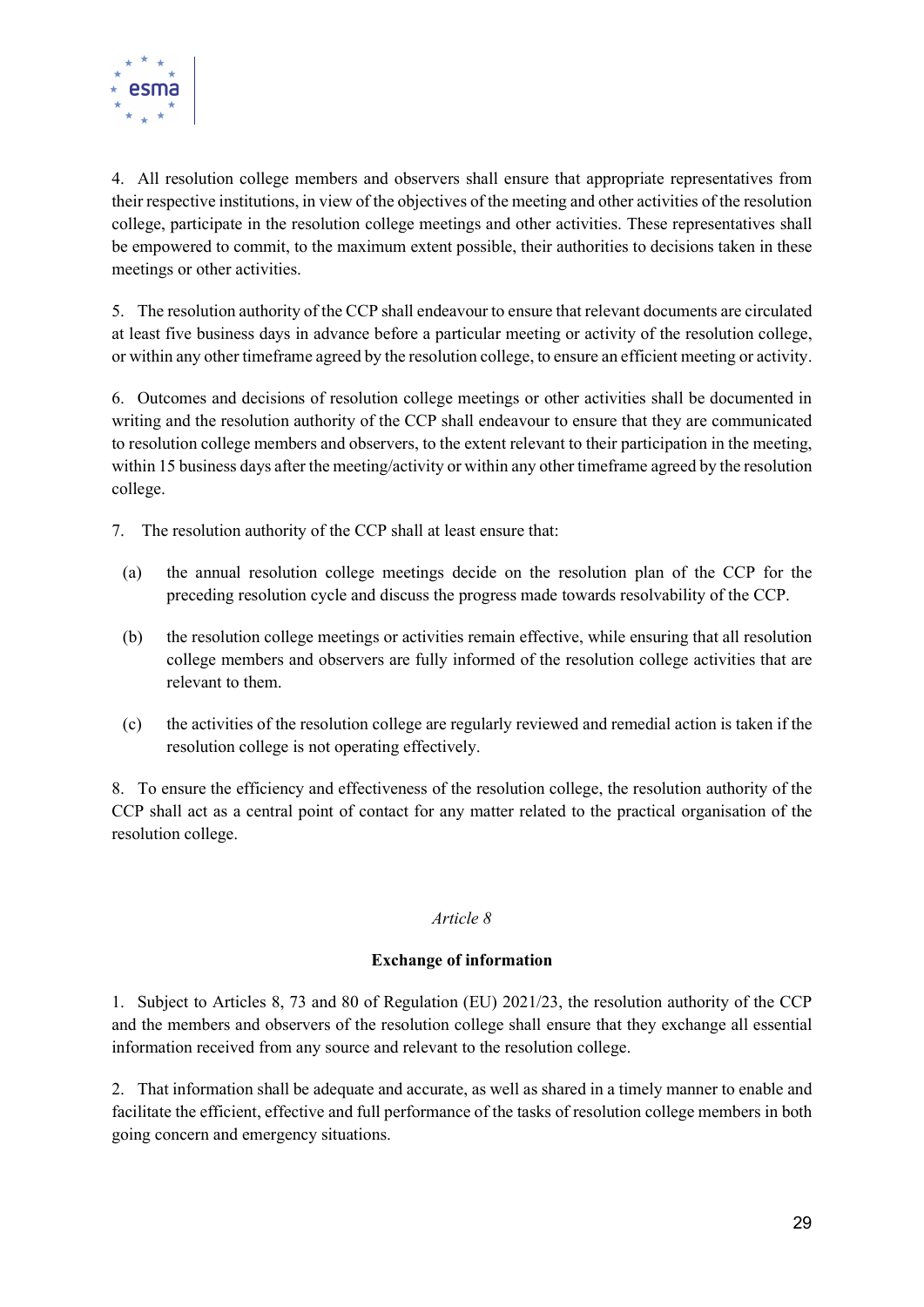

3. Subject to Articles 8, 73 and 80 of the Regulation (EU) 2021/23, for the purpose of effective and efficient coordination between the supervisory college and the resolution college, the resolution authority of the CCP and the competent authority referred to in Article 2(7) of Regulation (EU) 2021/23 shall exchange all information required to ensure that both colleges fulfil their role set out in Article 18 of Regulation (EU) No 648/2012 and Article 4 of Regulation (EU) 2021/23.

4. The resolution authority of the CCP receiving information referred to in paragraphs 1 and 2 shall transmit it to the resolution college, subject to Articles 8, 73 and 80 of the Regulation (EU) 2021/23.

5. Where the college is organised in different committees, the resolution authority of the CCP shall keep all resolution college members fully informed, in a timely manner, of the actions taken or the measures carried out in those committees.

6. Unless otherwise provided, the resolution college may use any means of communication. Confidential and sensitive information shall be communicated using secure means as far as possible. Regarding publicly available information, it shall be sufficient that the resolution authority of the CCP provides the reference to such information.

7. Where a secure resolution college website exists, the use of this website shall be the main means of communication.

8. This Regulation shall not affect the information gathering powers of the competent or resolution authorities of the CCP.

#### Article 9

#### Communication policy

The resolution authority of the CCP shall be the authority responsible for communication with the CCP and with the competent authority referred to in Article 2(7) of Regulation (EU) 2021/23, where the latter is different from the resolution authority.

#### Article 10

#### Coordination of external communication

For the purpose of coordination of the external communication, as far as practicable, the resolution authority of the CCP shall inform the resolution college at least on the following:

- (a) the coordination of external communication and public statements during a going concern situation, in a situation where the CCP is considered as failing or likely to fail, and in a resolution situation;
- (b) the level of information to be disclosed.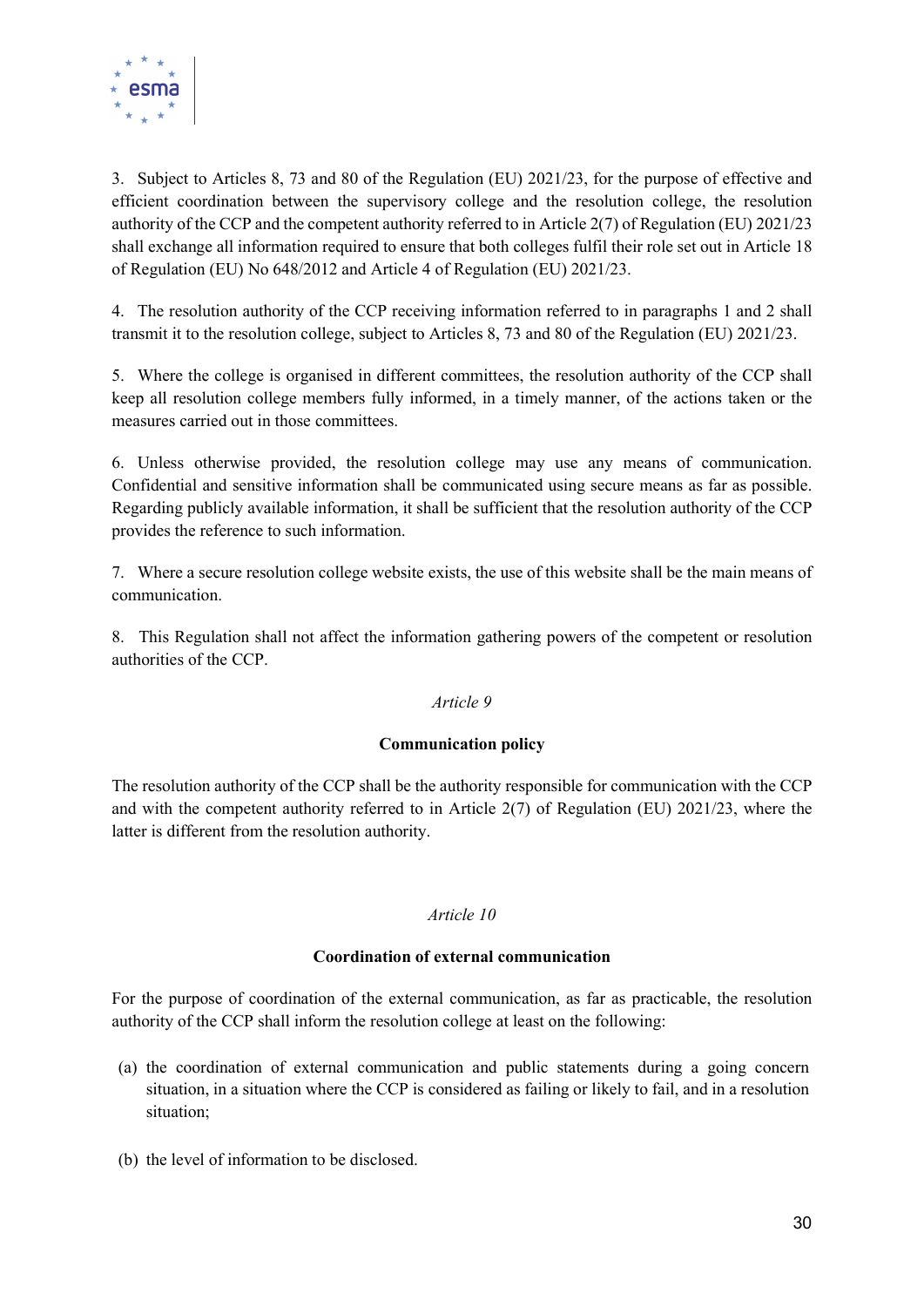

#### Emergency situations

1. The resolution authority of the CCP shall establish and regularly, at least annually, test operational procedures for the functioning of the resolution college in emergency situations, in particular systemic ones, which may pose threats to the viability of the CCP.

- 2. Operational procedures referred to in paragraph 1 shall cover at least the following elements:
- (a) secure means of communication to be used;
- (b) set of information to be exchanged;
- (c) relevant persons to be contacted;
- (d) communication procedures to be followed by the relevant resolution college members and observers.

#### SECTION II

#### Resolution planning and resolvability joint decisions

#### Subsection 1

#### Joint decision process

#### Article 12

#### Planning of the steps of the joint decision process

1. Prior to the start of the joint decision process regarding the resolution plan in accordance with Article 14(2) of Regulation (EU) 2021/23, the resolution college shall agree on a timetable of steps to be followed in that process ('joint decision timetable').

In case of a failure to agree on that timetable, the resolution authority of the CCP shall set the joint decision timetable after considering the views and reservations expressed by the resolution college members.

2. The joint decision timetable shall be updated at least annually and shall include all of the following steps to be implemented in a sequence agreed by the resolution college: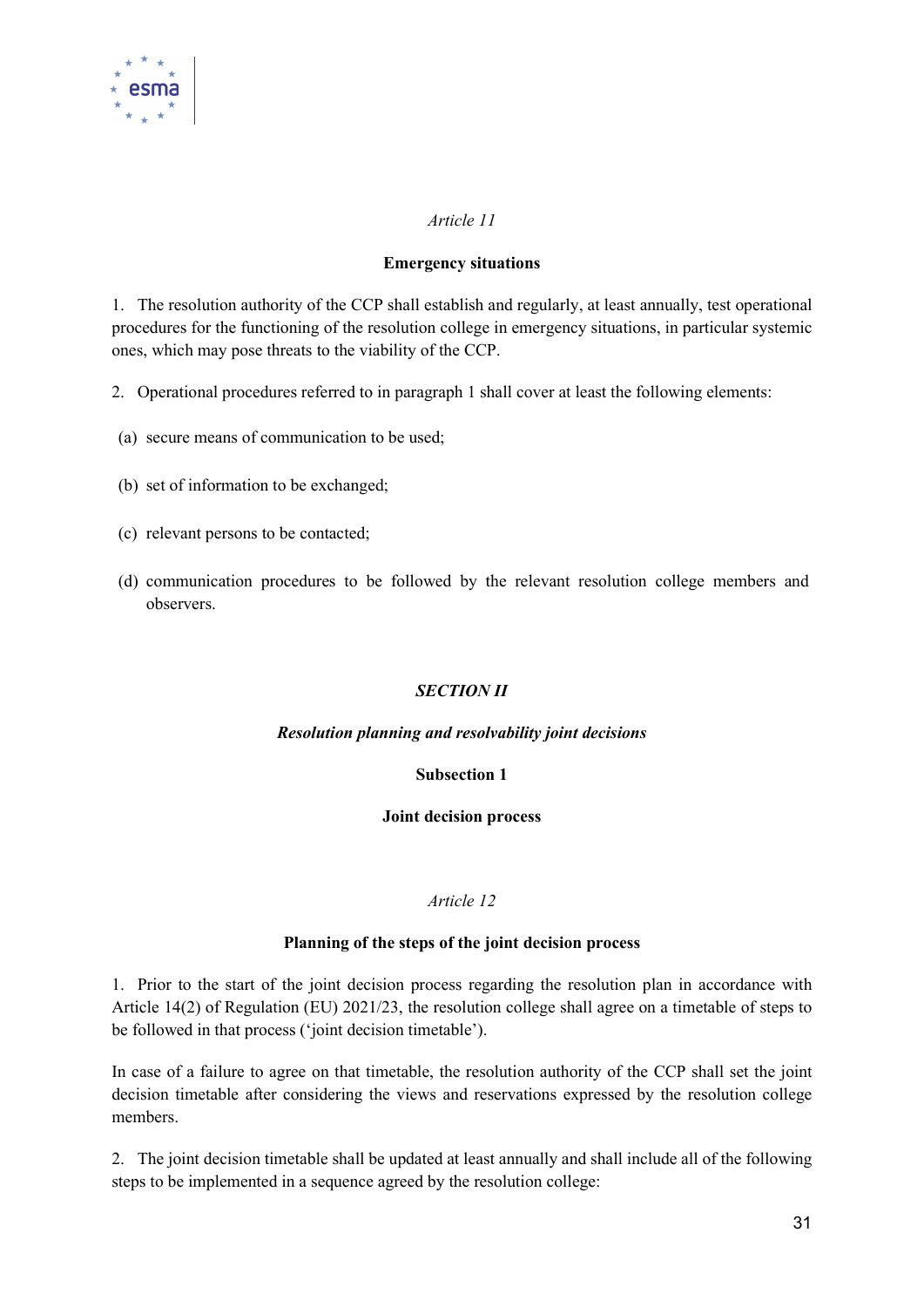

- (a) preliminary dialogue at the resolution college on the resolution strategy of the CCP, in preparation of the joint decision on the resolution plan and resolvability assessment;
- (b) request from the CCP of information necessary for the drawing up of the resolution plan in accordance with Article 12 of Regulation (EU) 2021/23 and the performance of the resolvability assessment in accordance with Article 15 of Regulation (EU) 2021/23;
- (c) submission of the information requested in point (b) of this paragraph directly to the resolution authority of the CCP;
- (d) transmission of the information that the resolution authority of the CCP receives to the resolution college and indication of a time limit for any additional information requests;
- (e) submission of contributions for the development of the resolution plan and the resolvability assessment by the resolution college to the resolution authority of the CCP;
- (f) submission of the draft resolution plan and the draft resolvability assessment from the resolution authority of the CCP to the resolution college;
- (g) submission of possible comments on the draft resolution plan and on the draft resolvability assessment from the resolution college members to the resolution authority of the CCP;
- (h) discussion with the CCP on the draft summary of the resolution plan and its resolvability assessment, where it is deemed appropriate by the resolution authority of the CCP;
- (i) dialogue at the resolution college on the draft resolution plan and the resolvability assessment;
- (j) circulation of the draft joint decision document on the resolution plan and on the resolvability assessment by the resolution authority of the CCP to the resolution college;
- (k) dialogue on the draft joint decision document on the resolution plan and on the resolvability assessment where it is deemed necessary by the resolution authority of the CCP;
- (l) reaching of the joint decision on the resolution plan and on the resolvability assessment;
- (m) communication of the conclusion of the joint decision to the CCP along with the summary of the key elements of the resolution plan.
- 3. The timetable shall:
- (a) reflect the scope and complexity of each step of the joint decision process;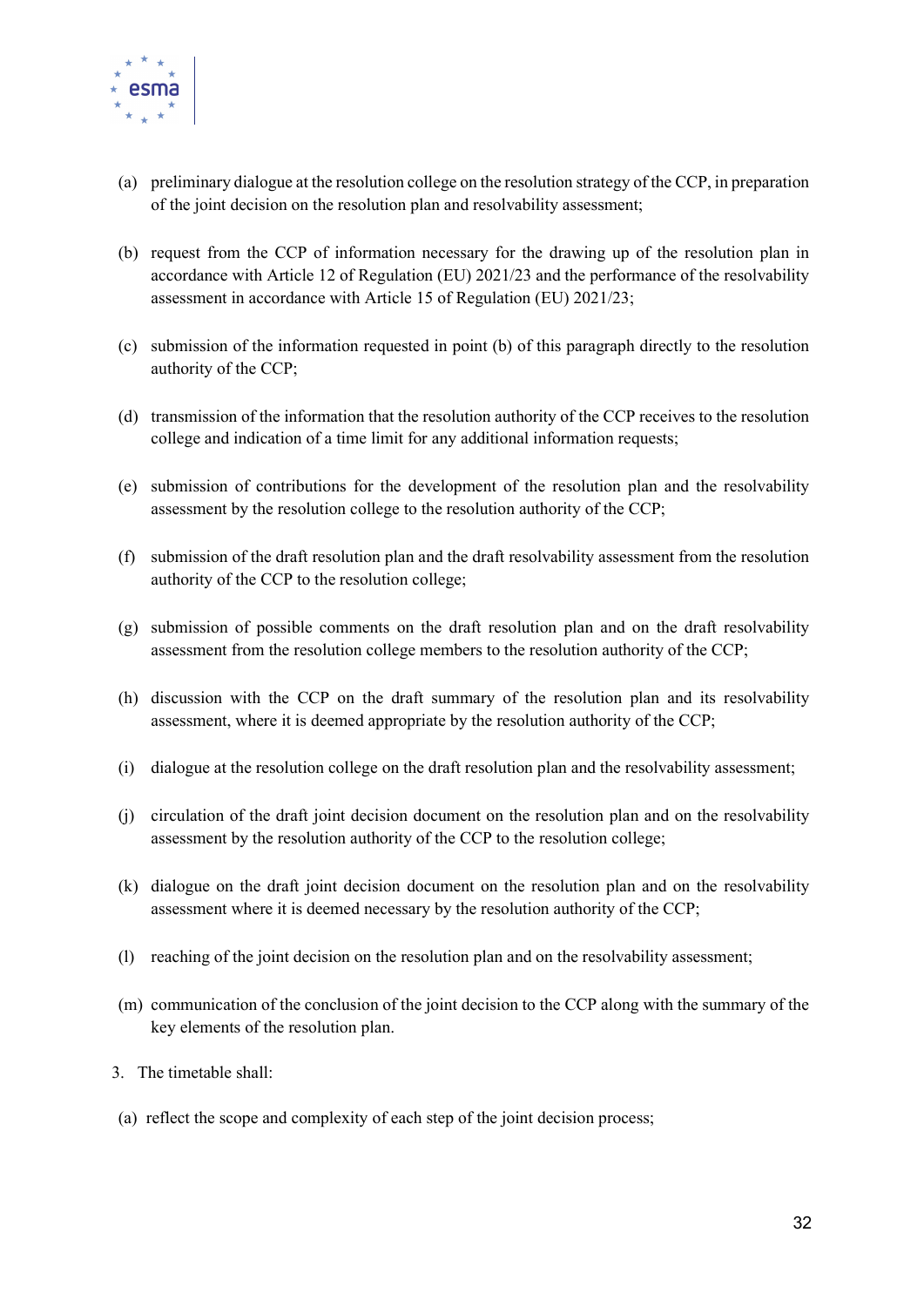

- (b) take into account the timetable of other joint decisions organised within the resolution college;
- (c) take into account, to the extent possible, the timetable of other joint decisions organised within the relevant supervisory college, in particular the timetable of the joint decision on the review and assessment of the recovery plan in accordance with Article 10 of Regulation (EU) 2021/23.

#### Planning of the steps of the joint decision process

1. When drafting the joint decision timetable, the authorities involved or the resolution authority of the CCP when acting alone shall take into account Article 16(2) of Regulation (EU) 2021/23 on the need for simultaneous assessment of resolvability and suspension of the process to address substantive impediments and shall ensure that the relevant time limits provided in the joint decision timetable are adjusted accordingly.

2. When drafting the joint decision timetable, the resolution authority of the CCP shall have regard to the terms and conditions for the participation of observers as set out in the resolution college written arrangements and in Article 4(4) of Regulation (EU) 2021/23.

3. The following aspects of the timetable shall be communicated from the resolution authority of the CCP to the CCP:

- (a) an estimated date when the request of the information necessary for drawing up the resolution plan and performing the resolvability assessment is expected to be made in accordance with Article  $12(2)(b)$  of this Regulation and the time limit for submission of that information in accordance with Article 12(2)(c) of this Regulation;
- (b) an estimated date for the organisation of the discussion referred to in Article 12 (2)(h) of this Regulation, where relevant;
- (c) an estimated date for the communication referred to in Article  $12(2)(m)$  of this Regulation.

#### Article 14

#### Preliminary dialogue on the resolution strategy

The resolution authority of the CCP shall organise a preliminary dialogue with the relevant resolution college members and observers to perform all of the following:

(a) discuss a preliminary proposal on the resolution strategy for the CCP;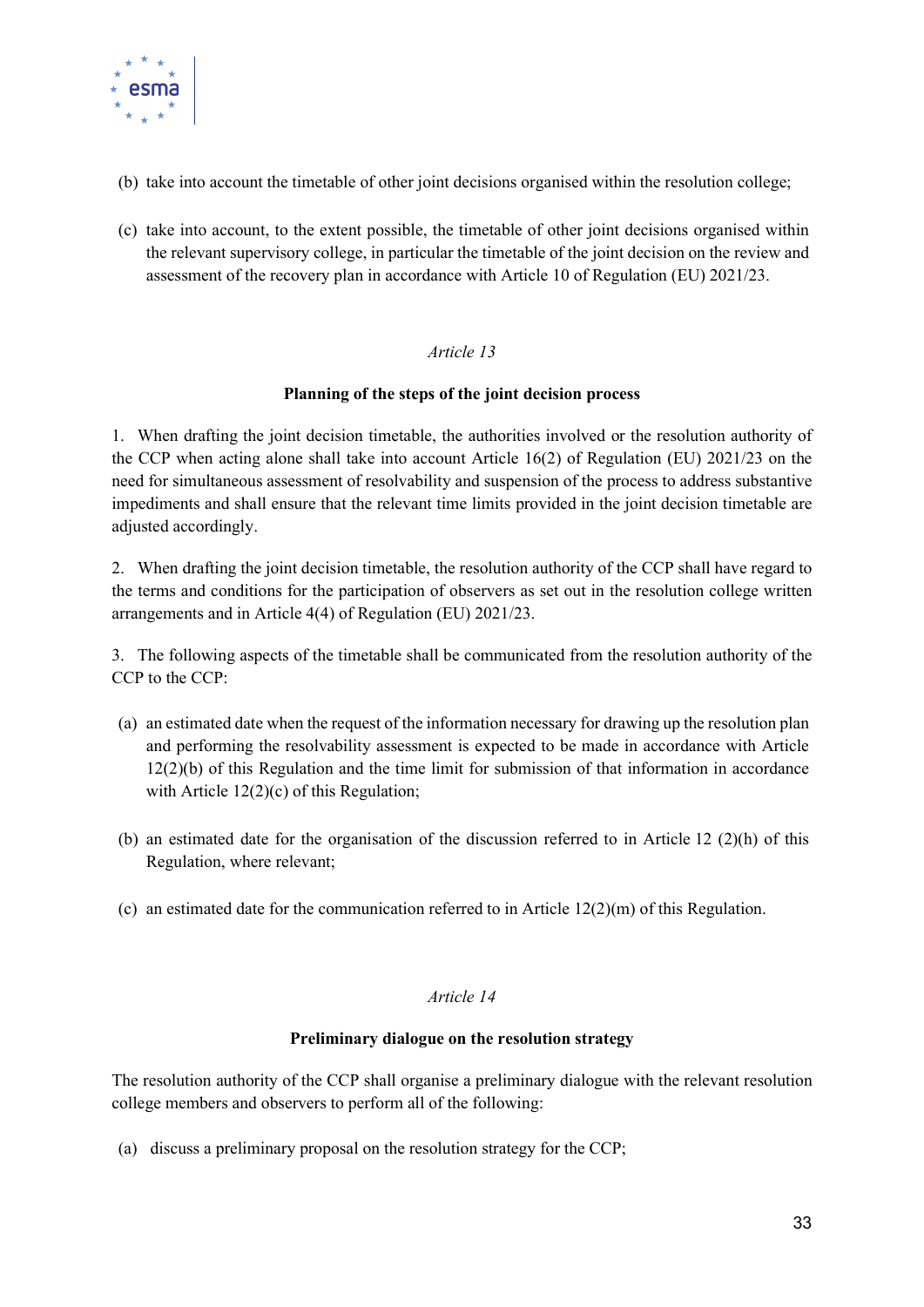

- (b) verify whether any of the information necessary for the development of the resolution plan and the resolvability assessment is already available to any of the competent authorities, and share this information in accordance with Article 14 of Regulation (EU) 2021/23;
- (c) determine the additional information to be requested from the CCP;
- (d) agree on any contributions needed from the relevant authorities, whether resolution authorities or not, to the resolution authority of the CCP for the development of the resolution plan and the performance of the resolvability assessment.

#### Information from the CCP

1. The resolution authority of the CCP shall request from the CCP all the necessary information in accordance with Article 13 of Regulation (EU) 2021/23, taking into account the outcome of the dialogue provided for in Article 14 of this Regulation.

2. The resolution authority of the CCP shall communicate to the CCP the time limit for the provision of such information.

3. The CCP shall provide the information requested to the resolution authority of the CCP in a timely manner, but no later than within the time limit specified under paragraph 2.

#### Article 16

#### Transmission of information from the resolution authority

1. The resolution authority of the CCP shall, without undue delay, transmit information received in accordance with Article 15 and subject to Article 8 of this Regulation to the resolution college members and shall invite them to provide comments on whether additional information is required within a specific timeframe.

2. Any resolution college member receiving information may request additional information from the resolution authority of the CCP within the timeframe specified under paragraph 1, where the receiving authority deems the additional information to be relevant to the development and maintenance of the resolution plan or to the performance of the resolvability assessment. In such case, the relevant provisions of Article 15 of this Regulation shall apply accordingly.

3. The transmission of information from the resolution authority of the CCP to the resolution college members referred in paragraph 2 shall not be deemed complete until the actual transmission of both the initial and the subsequent information.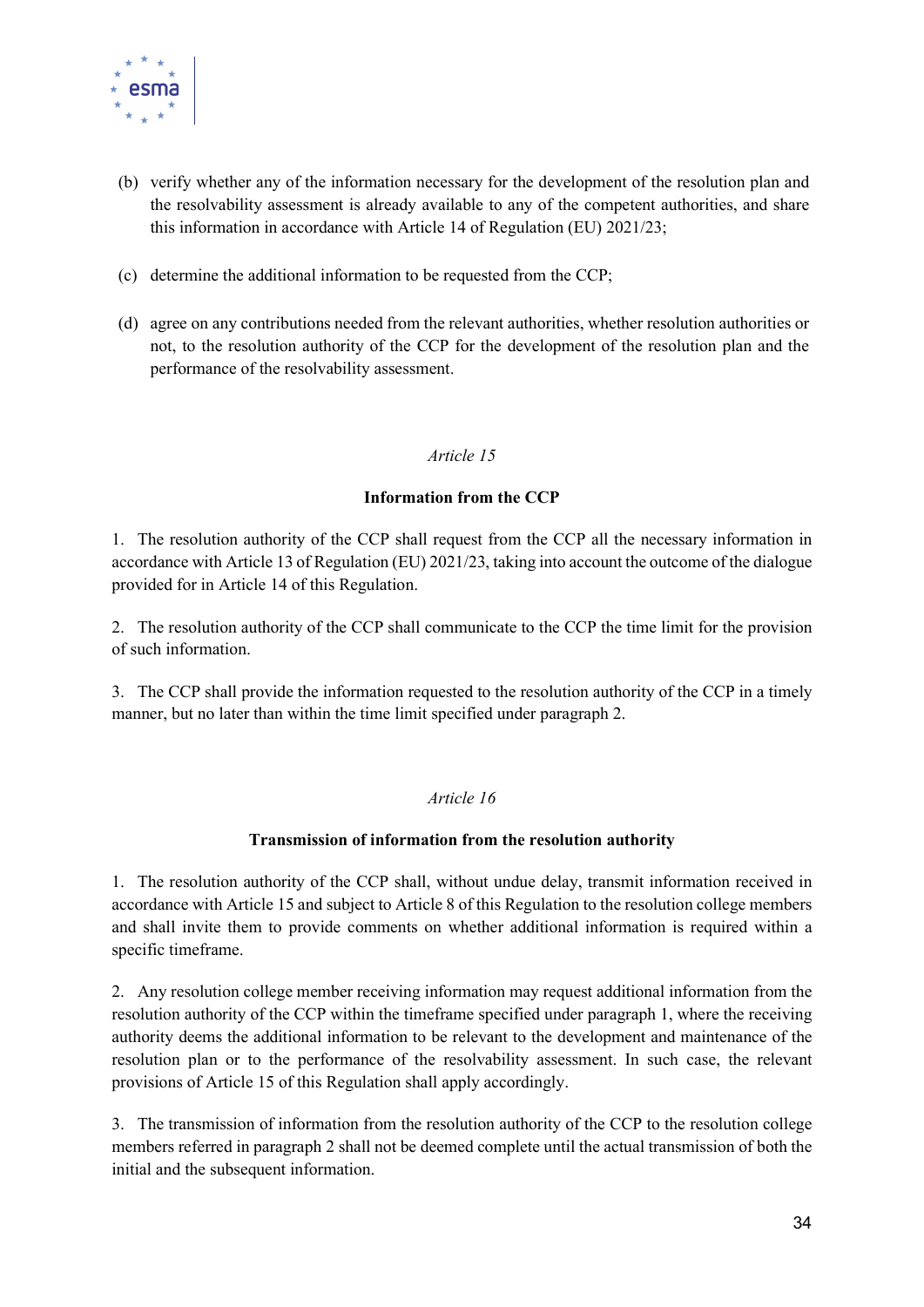

4. The resolution authority of the CCP shall, taking into account paragraph 3, communicate to the resolution college the starting date of the four-month period for reaching the joint decision on the resolution plan and resolvability assessment in accordance with Article 14(2) of Regulation (EU) 2021/23.

5. The resolution college members and observers shall exchange additional information necessary to facilitate the drawing up of the resolution plan and the performance of the resolvability assessment, subject to the confidentiality requirements laid down in Articles 8, 73 and 80 of Regulation (EU) No 2021/23.

#### Article 17

#### Development and circulation of the draft resolution plan and resolvability assessment

1. All resolution college members and observers shall provide the resolution authority of the CCP with their contributions to the resolution plan and resolvability assessment in a timely manner and in any event by the time limit specified in the joint decision timetable pursuant to Article 12(2)(e) of this Regulation.

2. The resolution authority of the CCP shall develop the draft resolution plan in accordance with Article 12 of Regulation (EU) 2021/23, taking into account any contributions submitted by the relevant resolution college members and observers.

3. The resolution authority of the CCP shall circulate the contributions referred to in paragraph 1, the draft resolution plan and resolvability assessment to the resolution college members in a timely manner, however no later than within the time limit specified in the relevant step of the joint decision timetable.

#### Article 18

#### Discussion with the CCP

When the resolution authority of the CCP organises a discussion with the CCP on the key elements of the draft resolution plan, based on the opinion received by the CCP in accordance with Article 12(8) of Regulation (EU) 2021/23, and resolvability assessment with the CCP pursuant to Article 12(2)(h) of this Regulation it shall do so in a timely manner and in any event within the time limits specified in the relevant step of the joint decision timetable. The resolution authority of the CCP shall communicate to the resolution college any observations submitted by the CCP regarding the main elements of the resolution planning, including in relation to the resolvability assessment, during this consultation.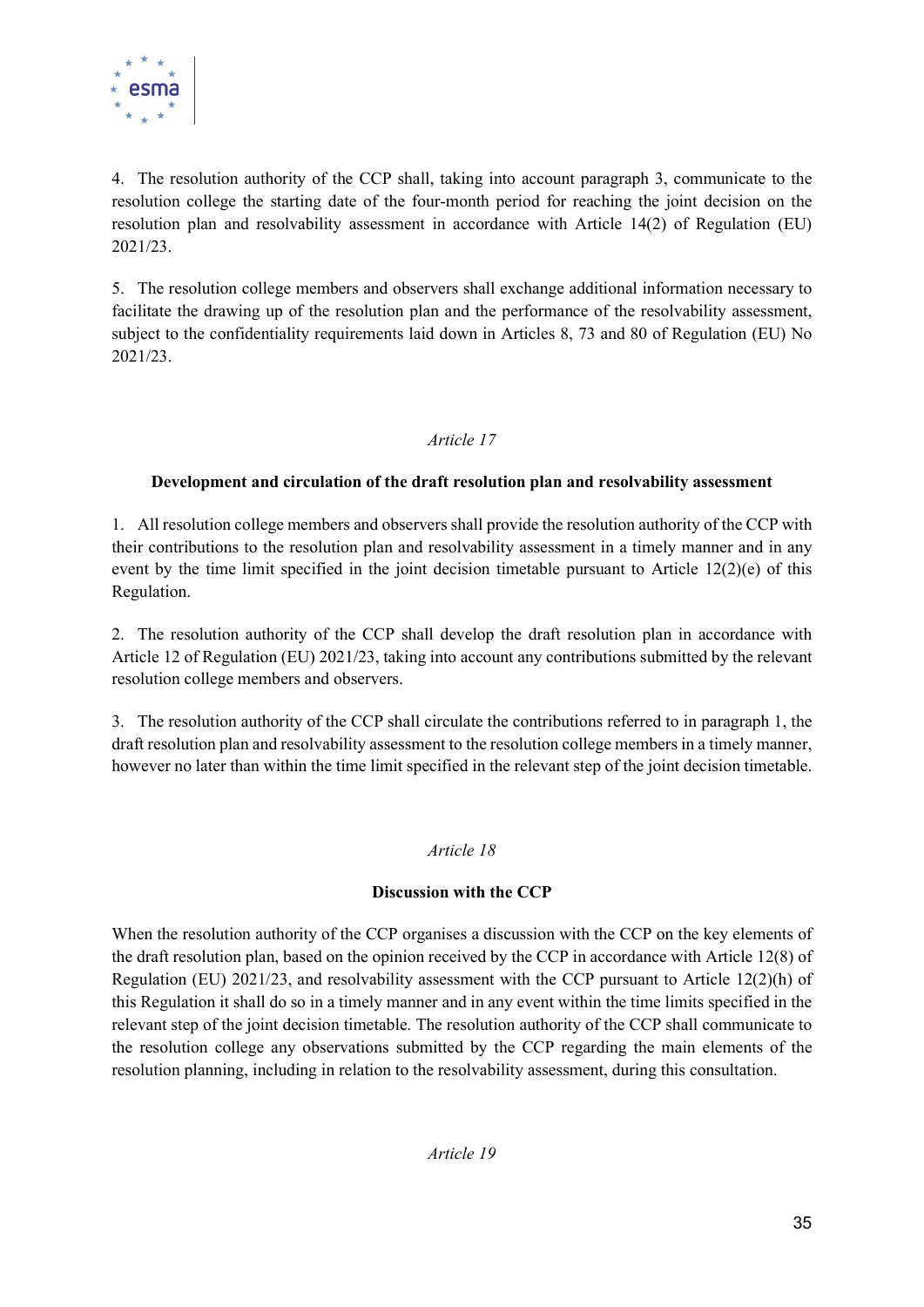

#### Dialogue on the draft resolution plan and resolvability assessment

1. The resolution authority of the CCP shall organise a dialogue on the draft resolution plan and resolvability assessment with the resolution college members in a timely manner pursuant to Article 12(2)(i) of this Regulation, however no later than within the time limit specified in the joint decision timetable.

When the CCP is part of a corporate group which contains (an)other CCP(s) the resolution authorities of the CCP shall organise amongst themselves a discussion on the draft resolution plans and resolvability assessments.

2. Based on the dialogue referred to in paragraph 1, the resolution authority of the CCP shall finalise the corresponding CCP resolution plan and the performance of the resolvability assessment.

3. Where substantive impediments to resolvability are identified Article 24(1) of this Regulation applies.

#### Article 20

#### Drafting of the joint decision on resolution plan and resolvability assessment

The resolution authority of the CCP shall prepare a draft joint decision on the resolution plan and resolvability assessment of the CCP. The draft joint decision shall set out all of the following:

- (1) the names of the resolution authority of the CCP and the authorities in the resolution college reaching the joint decision on the resolution plan and resolvability assessment;
- (2) the names of the observers where those observers were involved in accordance with the terms and conditions for the participation of observers as set out in the written arrangements;
- (3) a summary of the views expressed by the authorities consulted in the joint decision process on the resolution plan and its resolvability assessment;
- (4) the measures that the CCP might already be taking to address impediments to resolvability;
- (5) the references to the applicable Union and national law relating to the preparation, finalisation and application of the joint decision on the resolution plan and resolvability assessment;
- (6) the date of the adoption of the joint decision on the resolution plan and resolvability assessment, and of any relevant update thereof;
- (7) the resolution plan and resolvability assessment including any measures to address or remove substantive impediments to resolvability in accordance with Articles 15 and 16 of Regulation (EU)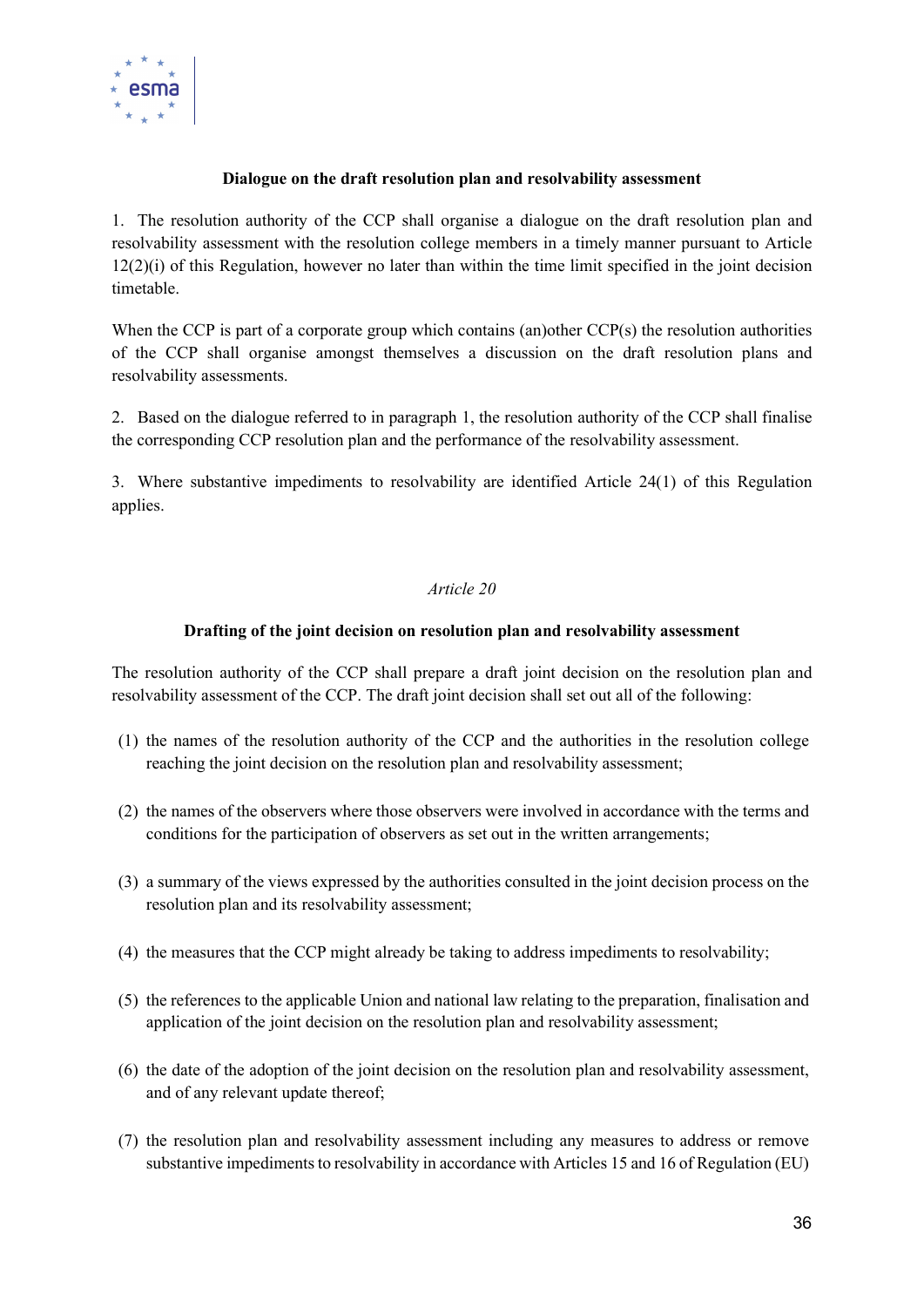

2021/23, subject to which the joint decision is taken. Where the CCP is in the process of implementing those measures, then information on the timeline for their implementation shall be also provided.

#### Article 21

#### Reaching joint decision on the resolution plan and resolvability assessment

1. The resolution authority of the CCP shall send the draft joint decision on the resolution plan and resolvability assessment to the resolution college members without undue delay setting a time limit for the resolution college members to provide their written agreement to that joint decision, in accordance with Article 8(6) of this Regulation.

2. Upon their receipt of the draft joint decision the resolution college members with voting rights not disagreeing shall transmit their written agreement to the resolution authority within the time limit specified under paragraph 1.

3. The final joint decision shall consist of the joint decision document drafted in accordance with Article 20 of this Regulation, the written agreements referred to in paragraph 2 of this Article and the agreement of the resolution authority of the CCP and shall be provided to the resolution college members.

4. The resolution authority of the CCP shall communicate the joint decision on the resolution plan and resolvability assessment to the resolution college.

#### Article 22

#### Communication of the joint decision and summary of the resolution plan to the CCP

1. The resolution authority of the CCP shall communicate the joint decision and a summary of the key elements of the resolution plan, including of the resolvability assessment, to the management body of the CCP in a timely manner and in any event by the time limit specified in the joint decision timetable.

2. The resolution authority of the CCP shall inform the resolution college about that communication.

3. The resolution authority of the CCP may discuss and explain the main elements of the joint decision on the resolution plan and the resolvability assessment with the CCP.

#### Subsection 2

#### Process in the absence of joint decision on resolution plan and resolvability assessment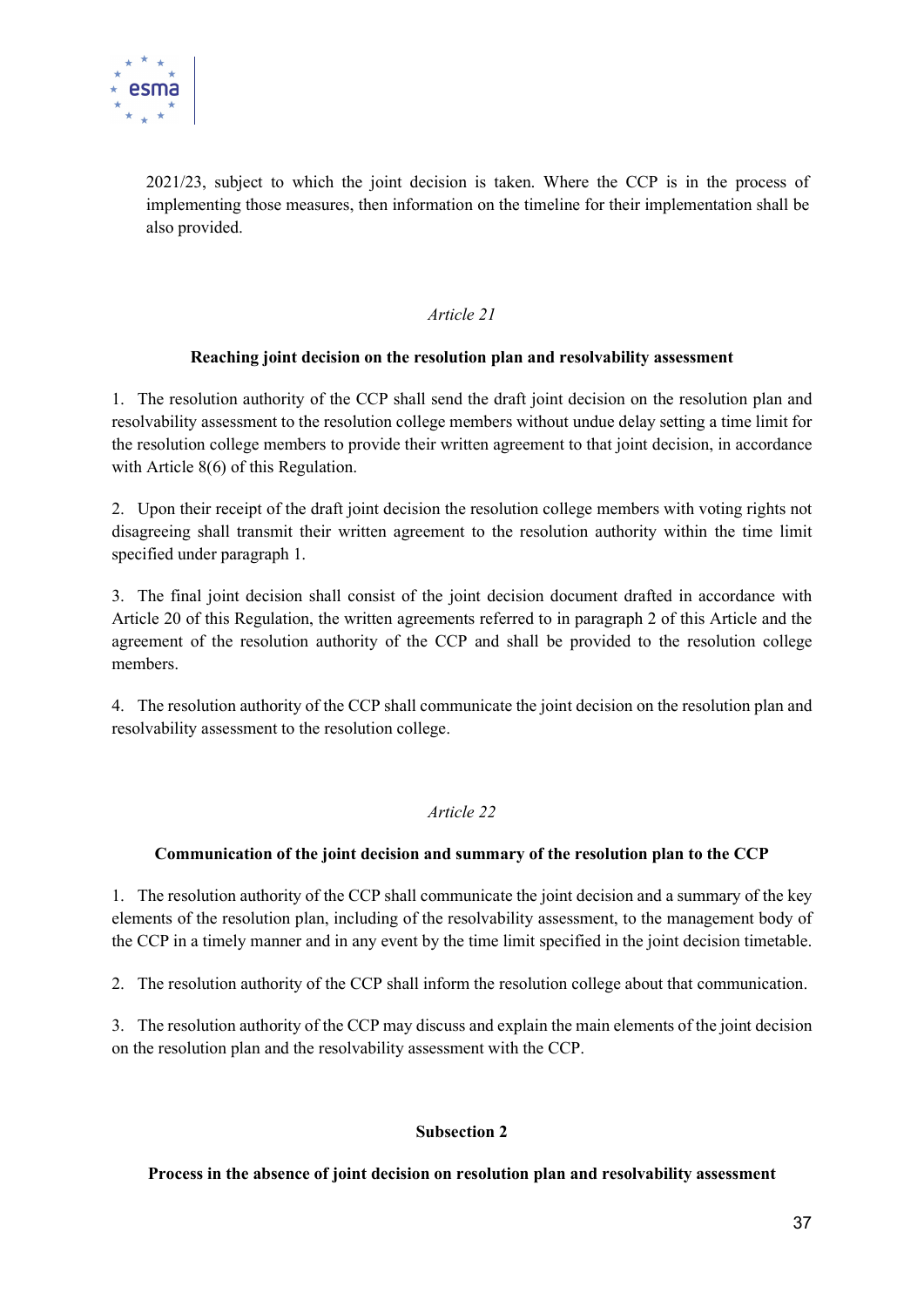

1. In the absence of a joint decision between the resolution college members within four months from the date of transmission of the draft resolution plan in accordance with Article 14(2) of Regulation (EU) 2021/23, the decision taken by the resolution authority of the CCP on the resolution plan and resolvability assessment shall be communicated to the resolution college by means of a document containing all of the following items:

- (a) the name of the resolution authority of the CCP;
- (b) the name of the CCP;
- (c) references to the applicable Union and national law relating to the preparation, finalisation and application of the decision;
- (d) the date of the decision;
- (e) the resolution plan and resolvability assessment including any measures to address or remove substantive impediments to resolvability in accordance with Articles 15 and 16 of Regulation (EU) 2021/23, subject to which the decision is taken. Where the CCP is in the process of implementing those measures, the timeline for their implementation shall be also provided;
- (f) the names of the resolution college members involved in the joint decision process on the resolution plan and resolvability assessment, along with a summary of the views expressed by those resolution college members and information on issues leading to disagreement;
- (g) comments of the resolution authority of the CCP on the views expressed by the resolution college members, in particular on issues leading to disagreement and the possibility for any of the voting members concerned to refer that matter to ESMA in accordance with Article 19 of Regulation (EU) No 1095/2010.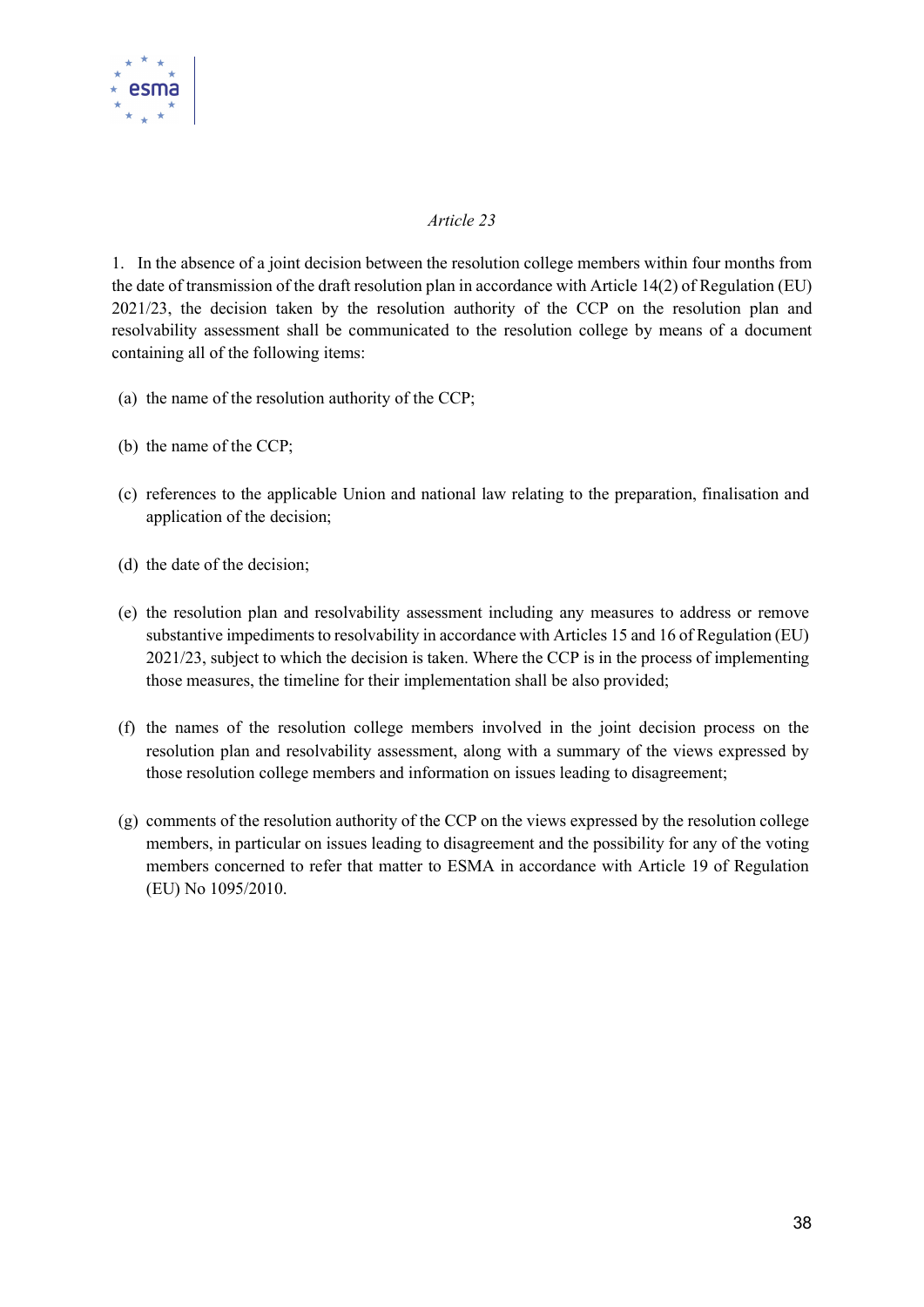

#### Subsection 3

#### Joint decisions on the identification of substantive impediments to resolvability and on measures to address substantive impediments to resolvability

#### Article 24

#### Suspension of the joint decision process on the resolution plan and resolvability assessment

1. When the resolution authority of the CCP, in cooperation with the resolution college, identifies substantive impediments to resolvability or assents to an opinion on identified substantive impediments expressed by any resolution college member or observer on the resolution plan and resolvability assessment, it submits a report in accordance with Article 16(1) of Regulation (EU) 2021/23. The resolution authority of the CCP shall thereby indicate the suspension of the joint decision process in accordance with Article 16(2) of Regulation (EU) 2021/23.

2. The resolution authority of the CCP shall start re-conducting the joint decision process on the resolution plan, including the performance of its resolvability assessment, as soon as the joint decision processes referred to in Article 17(3) and (4) of Regulation (EU) No 2021/23 on measures to address or remove substantive impediments to resolvability either proposed by the CCP in accordance with Article 16(3) of Regulation (EU) 2021/23 or alternative measures from the resolution authority pursuant to Article 16(3) of Regulation (EU) 2021/23 have been completed.

#### Article 25

#### Planning of the steps of the joint decision processes on the identification of substantive impediments to resolvability and on measures to address substantive impediments to resolvability

1. Prior to the start of the joint decision processes on identification of substantive impediments to resolvability and measures to address or remove them in accordance with Articles 17(2) to (4) of Regulation (EU) 2021/23, the resolution college members shall agree on a timetable of steps to be followed in that process ('joint decision timetable').

In case of a failure to agree on that timetable, the resolution authority of the CCP shall set the joint decision timetable after considering the views and any reservations expressed by the resolution college members.

2. The joint decision timetable shall include the following steps: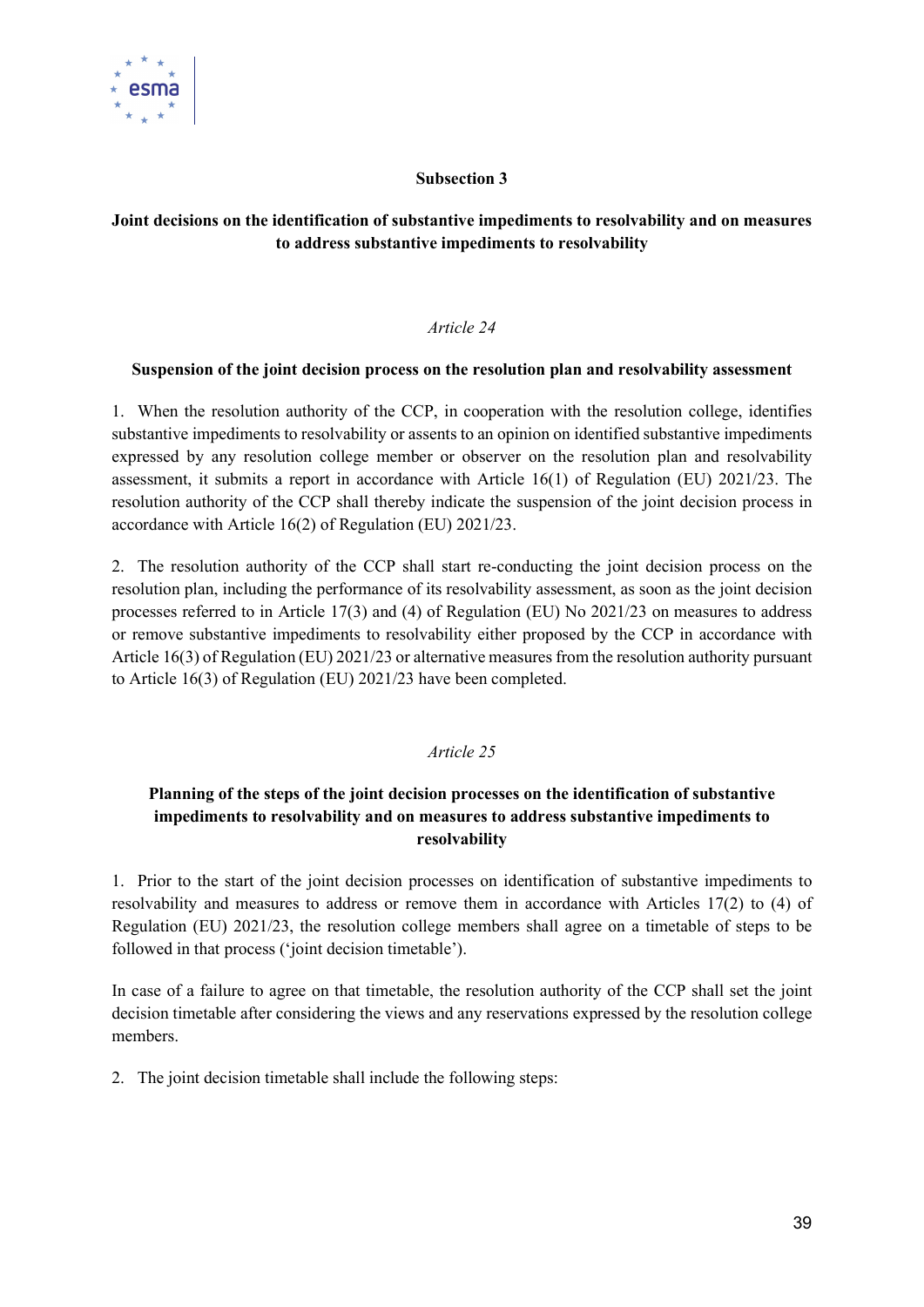

- (a) preparation and circulation of the report on the substantive impediments identified in accordance with Article 16(1) of Regulation (EU) 2021/23 by the resolution authority of the CCP in consultation with the competent authority of the CCP;
- (b) submission of the report pursuant to Article 16(1) of Regulation (EU) No 2021/23 from the resolution authority of the CCP to the CCP and the resolution college;
- (c) date when the CCP submits to the resolution authority of the CCP its observations and alternative measures to remedy the substantive impediments, if any, in accordance with Article 16(3) of Regulation (EU) 2021/23;
- (d) dialogue between the resolution authority of the CCP and the resolution college members and observers on any observations or alternative measures to remedy the substantive impediments proposed by the CCP pursuant to Article 16(3) of Regulation (EU) 2021/23, as appropriate;
- (e) development of the draft joint decisions on the identification of substantive impediments to resolvability and measures to address or remove them pursuant to Article  $17(1)(a)$  to  $17(1)(c)$  of Regulation (EU)2021/23;
- (f) finalisation of the joint decisions on the identification of substantive impediments to resolvability and measures to address or remove them pursuant to Article  $17(1)(a)$  to  $17(1)(c)$  of Regulation (EU)2021/23; and
- (g) communication to the CCP of the joint decisions on the identification of substantive impediments to resolvability and measures to address or remove them pursuant to Article  $17(1)(a)$  to  $17(1)(c)$ of Regulation (EU)2021/23.

3. The joint decision timetable shall be reviewed and updated by the resolution authority of the CCP in order to reflect the extension of the joint decision process where the CCP submits observations and proposes any alternative measures to address or remove substantive impediments to resolvability in accordance with Article 16(3) of Regulation (EU) 2021/23.

4. When drafting the joint decision timetable, the resolution authority of the CCP shall have regards to the terms and conditions for the participation of observers as set out in the resolution college written arrangements and in Article 4(4) of Regulation (EU) 2021/23.

5. The resolution authority of the CCP shall communicate to the CCP those aspects of the joint decision timetable that envisage the involvement of the CCP.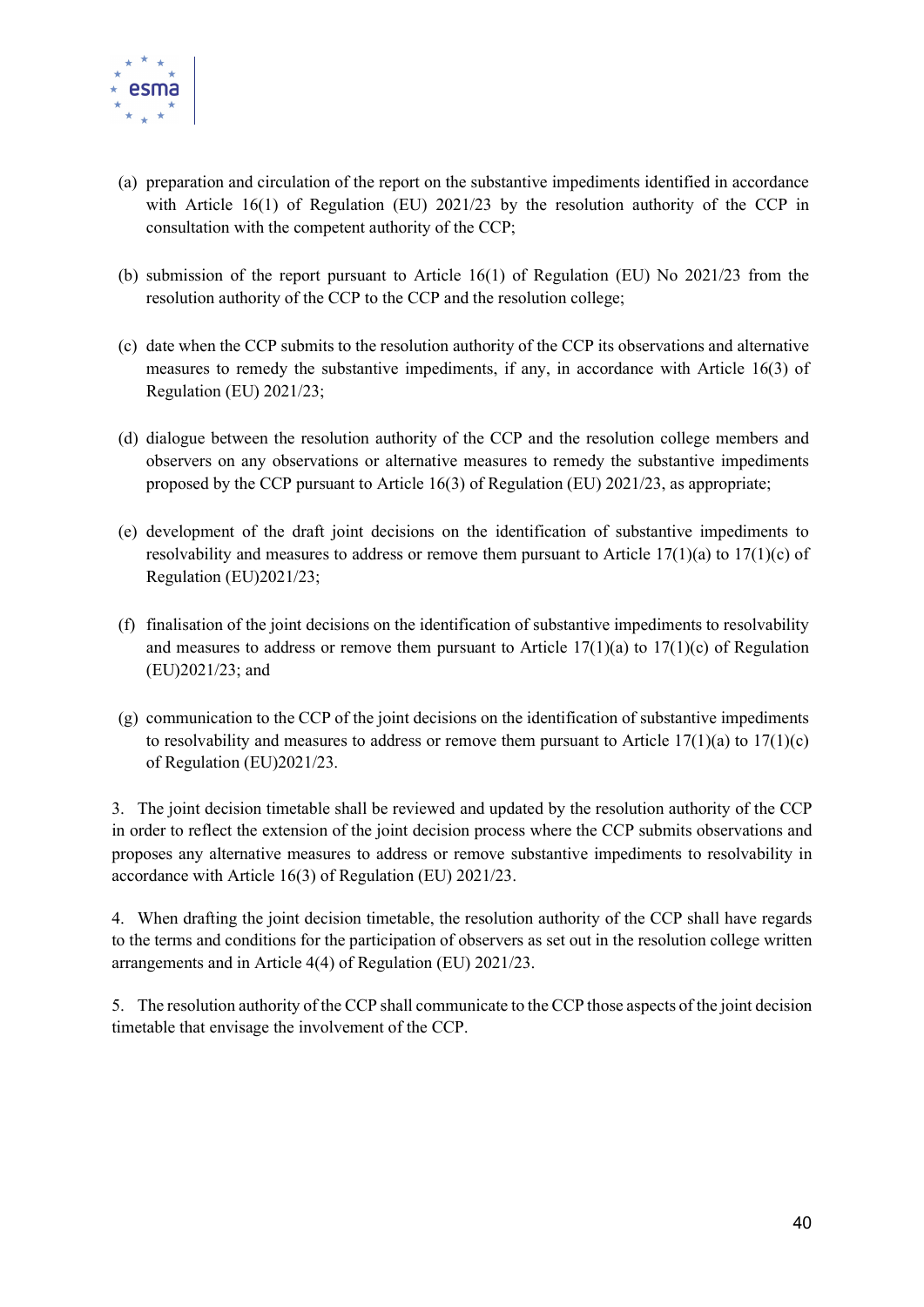

#### Consultation and communication of the report to the CCP

1. The resolution authority of the CCP shall prepare a draft report on substantive impediments to resolvability in accordance with Article 16(1) of Regulation (EU) 2021/23 and shall transmit it to the competent authority of the CCP and to ESMA.

2. Comments and views received shall be considered by the resolution authority of the CCP for the purposes of the finalisation of the report.

3. Upon finalisation, the report shall be provided to the CCP and to the resolution college.

4. The resolution authority of the CCP shall communicate to the resolution college the start of the fourmonth period pursuant to Article 16(3) of Regulation (EU) 2021/23 for the CCP to propose measures to address substantive impediments to resolvability.

#### Article 27

#### Submission of observations of the CCP and consultation with the authorities

1. Where the CCP proposes to the resolution authority of the CCP, within four months of the date of receipt of the report in accordance with Article 16(3) of Regulation (EU) 2021/23, alternative measures to remedy the substantive impediments to resolvability, the resolution authority of the CCP shall forward those measures to the resolution college without undue delay and in any case within 10 business days.

2. While circulating the alternative measures submitted by the CCP, the resolution authority of the CCP shall set a time limit for submission of comments by the resolution college members.

3. Where resolution college members do not provide their comments by the time limit referred to in paragraph 2, the resolution authority of the CCP shall presume that these authorities do not have any comments on the alternative measures submitted by the CCP and shall proceed further.

4. The resolution authority of the CCP shall circulate without undue delay any comment submitted by a resolution college member or observer to all the resolution college and shall discuss with them the proposed measures submitted by the CCP to address substantive impediments to resolvability.

5. The resolution authority of the CCP and resolution college members shall duly discuss and consider the potential impact of the proposed measures on the CCP, on all the Member States where the CCP operates, and on the Union as a whole.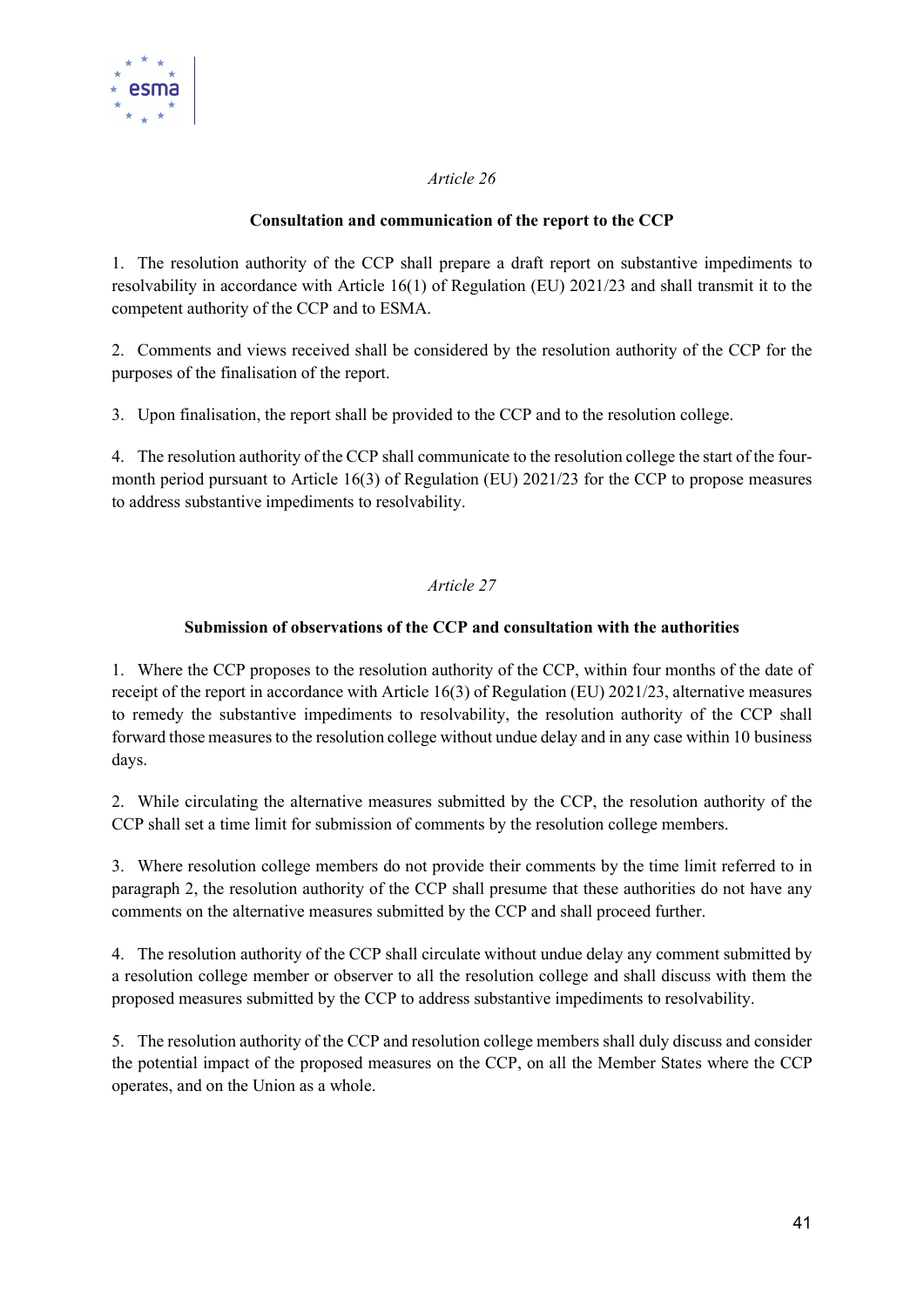

#### Drafting the joint decisions on identification of substantive impediments to resolvability and measures to address or remove substantive impediments to resolvability

1. The resolution authority of the CCP shall, taking into account the outcome of the dialogue under Article 27(5) of this Regulation, as appropriate, prepare draft joint decisions on the identification of substantive impediments to resolvability and measures to address or remove them.

- 2. Each draft joint decision shall set out all of the following items:
- (a) the name of the CCP to which the joint decision relates and applies;
- (b) the names of the resolution authority of the CCP and the resolution college members reaching the joint decision:
- (c) the names of the observers where those observers were involved in accordance with the terms and conditions for the participation of observers as set out in the written arrangements;
- (d) a summary of views expressed by the authorities consulted in the joint decision process;
- (e) the references to the applicable Union and national law relating to the preparation, finalisation and application of the joint decision;
- (f) the date of the joint decision;
- (g) the identification of the material impediments to resolvability;
- (h) the assessment of the measures proposed by the CCP pursuant to Article 16(3);
- (i) the measures pursuant to Article 16(4) and listed in Article 16(7) of Regulation (EU) 2021/23 agreed by the resolution authority of the CCP and the resolution college and the time period within which the respective entities shall address these measures;
- (j) where the measures proposed by the CCP are not accepted or are partially accepted, an explanation of how the measures proposed by the CCP are assessed as not fit to remove the substantive impediments to resolvability and how the measures referred to in point (h) of this paragraph would effectively reduce or remove the substantive impediments to resolvability.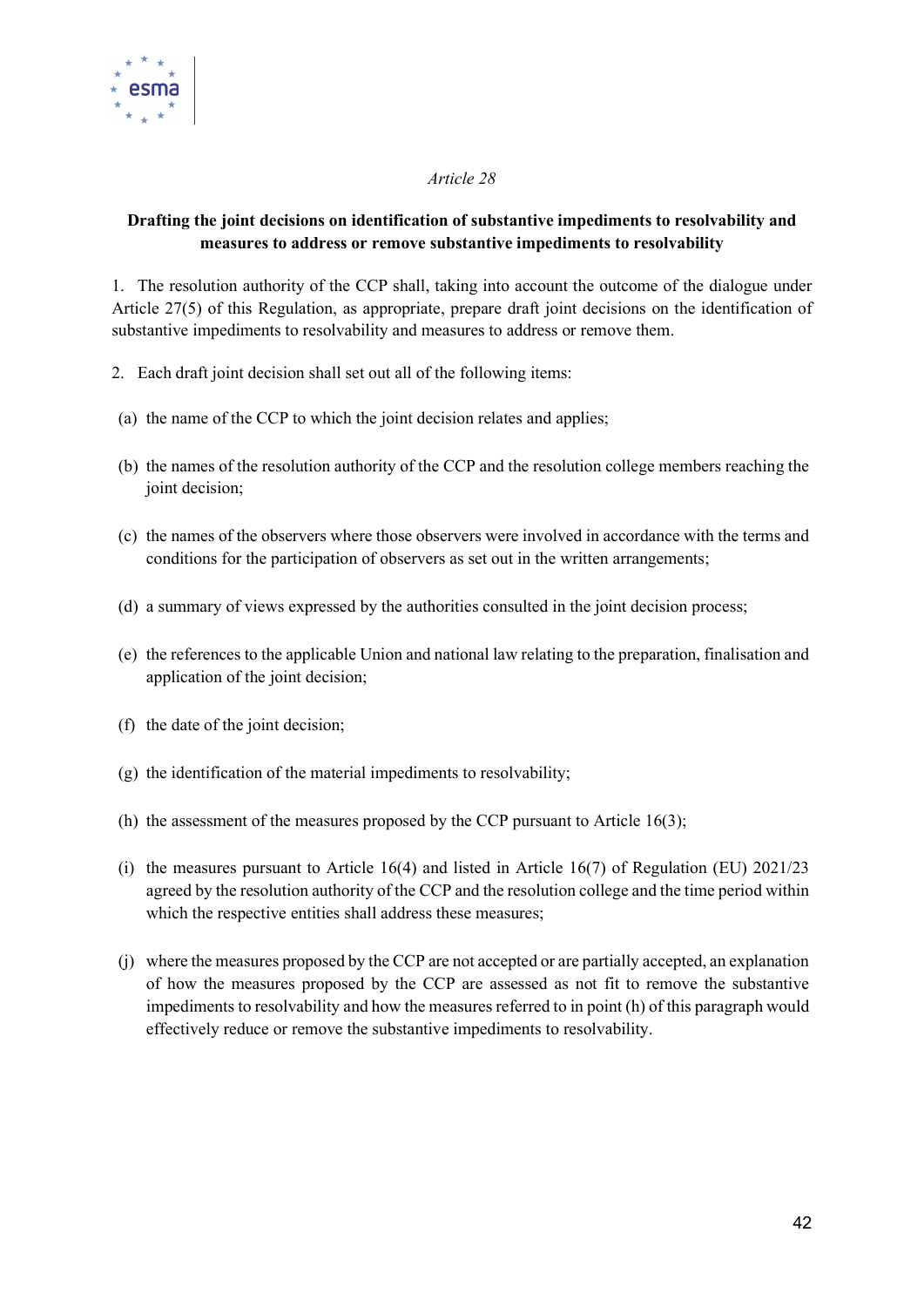

#### Reaching the joint decisions

1. The resolution authority of the CCP shall send the draft joint decisions on the identification of the material impediments to resolvability, and on the measures to address substantive impediments to resolvability described in Article 17(1)(a) to (c) of Regulation (EU) 2021/23 to the resolution college members without undue delay setting a time limit for the resolution college members with voting rights to provide their written agreement to that joint decision, in accordance with Article 8(6) of this Regulation.

2. Upon receipt of the draft joint decisions the resolution college members with voting rights, not disagreeing with it shall transmit their written agreement to the resolution authority of the CCP within the time limit set out in paragraph 1.

3. Each final joint decision shall consist of the joint decision document drafted in accordance with Article 28 of this Regulation the written agreements referred to in paragraph 2 of this Article and the agreement of the resolution authority of the CCP. It shall be provided to the resolution college members.

4. The resolution authority of the CCP shall communicate the joint decisions on the identification of the material impediments to resolvability and on measures to address substantive impediments to resolvability to the resolution college members and observers.

#### Article 30

#### Communication of the joint decisions

1. The resolution authority of the CCP shall communicate the joint decisions to the CCP in a timely manner and in any event by the time limit specified in the joint decision timetable. The resolution authority of the CCP shall inform the resolution college about that communication.

2. Where some of the measures taken in accordance to Article 16(7) of Regulation (EU) 2021/23 are addressed to entities other than the CCP, the resolution authority of the CCP shall ensure that itself or the competent authorities of those entities, provide to the management bodies of those entities under their jurisdiction the respective parts of the joint decision on measures to address substantive impediments to resolvability, in a timely manner and in any event by the time limit specified in the joint decision timetable.

3. The resolution authority of the CCP may discuss details of the content and the application of the joint decisions on the identification of the material impediments to resolvability and on measures to address substantive impediments to resolvability described in Article 17(1)(a) to 17(1)(c) of Regulation (EU) 2021/23 with the CCP.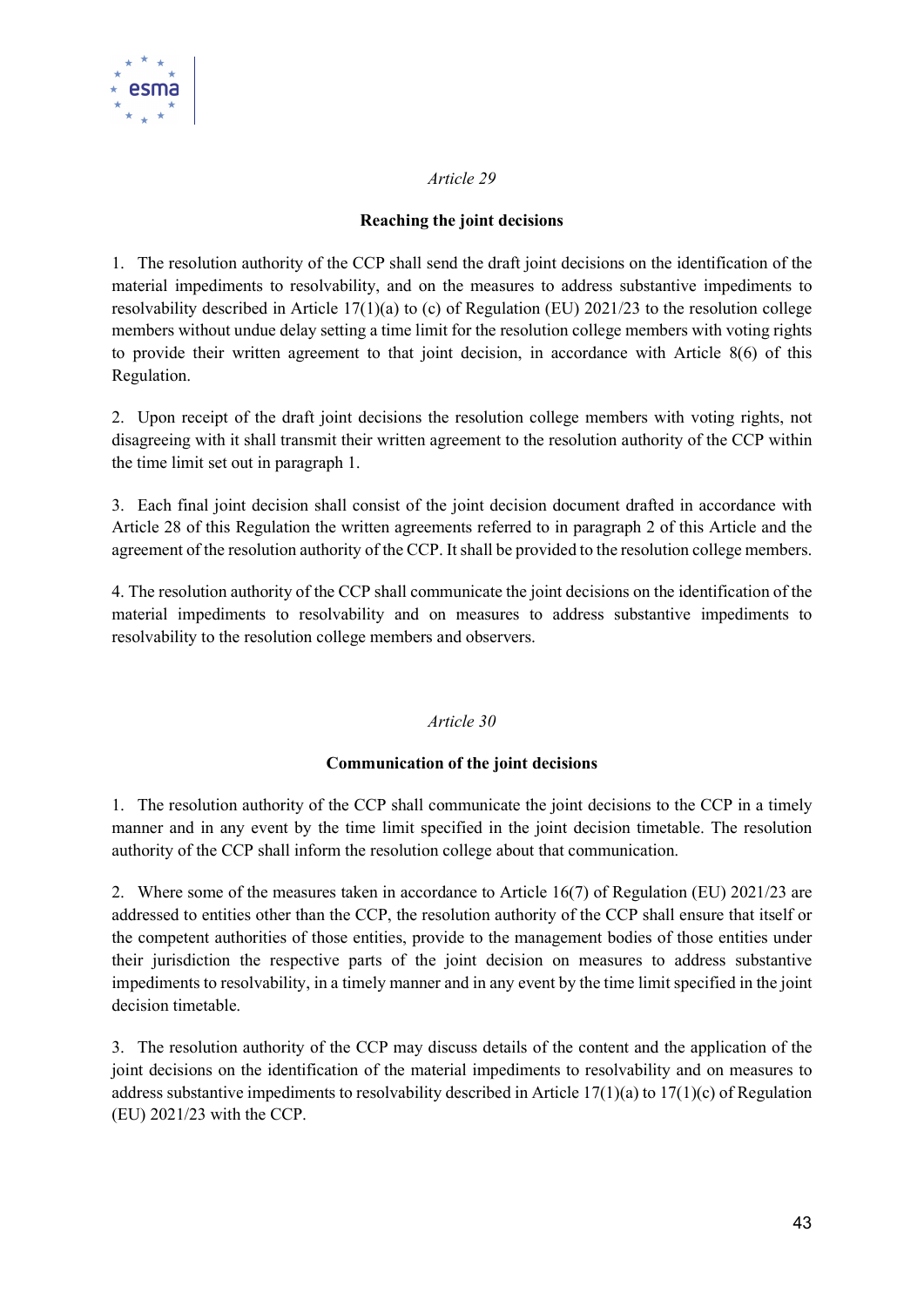

#### Monitoring the application of the joint decisions

1. The resolution authority of the CCP shall communicate the outcome of the discussion, if any, referred to in Article 30(3) of this Regulation to the resolution college.

2. The resolution authority of the CCP shall communicate the outcome of the discussion, if any, referred to in Article 30(2) of this Regulation to the resolution authority of any other CCP, central securities depositaries or credit institutions which is part of the same group or with which the CCP has an interoperability link.

3. The resolution authority of the CCP, and where relevant resolution college members, shall monitor the application of the joint decisions on the identification of the material impediments to resolvability and on measures to address substantive impediments to resolvability that are relevant to each of the entities, referred to in paragraph 2, for which they are respectively responsible, as the case may be.

#### Subsection 4

#### Process in the absence of joint decision on the identification of the material impediments to resolvability and on measures to address substantive impediments to resolvability

#### Article 32

#### Elements of communication of decisions by the resolution authority of the CCP

1. In the absence of a joint decision on measures to address substantive impediments to resolvability as referred to in Article 17(8) of Regulation (EU) 2021/23, the decision taken by the resolution authority of the CCP shall be communicated without undue delay to the resolution college by means of a document containing all of the following items:

- (a) the name of the resolution authority of the CCP taking the decision;
- (b) the name of the CCP and entities to which the decision relates and applies;
- (c) references to the applicable Union and national law relating to the preparation, finalisation and application of the decision;
- (d) the date of the decision;
- (e) the identification of the material impediments to resolvability;